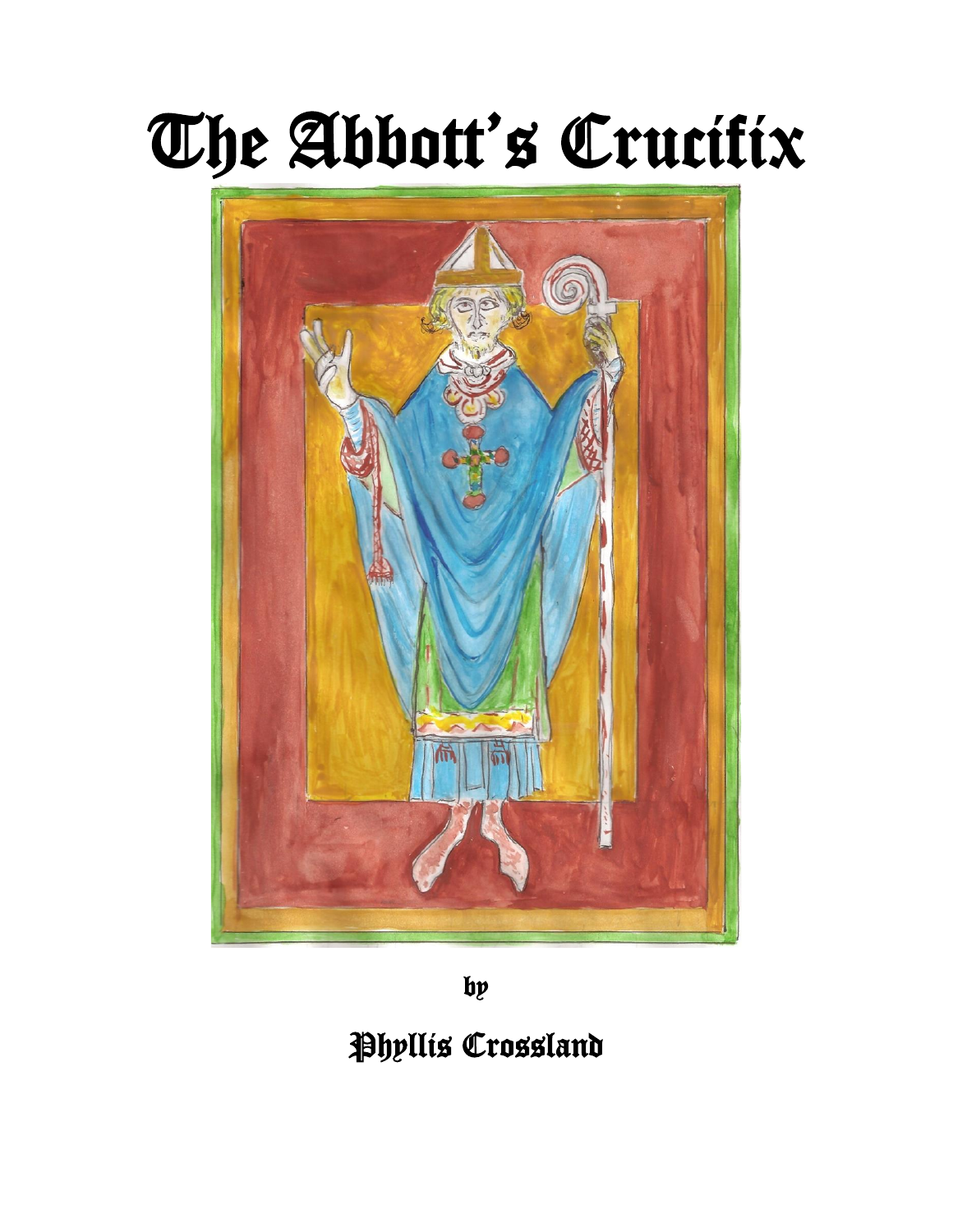### CONTENTS

Introduction

- 1 The Accident
- 2 Bad News for the Monastery
- 3 At Moorlea Manor House
- 4 The Crucifix
- 5 The Monastery is closed
- 6 At the Fair and after
- 7 The Search
- 8 Away to Safety
- 9 The Dreaming
- 10 The Return

## **INTRODUCTION**

Following an accident on a notorious by-pass, Martin and his family are transported back in time to the sixteenth century.

In his earlier life the boy had received instruction at a nearby monastery When, on the king's orders, the monastery had to close and its possessions forfeited, Martin helped the abbot to retain his valuable crucifix.

This was achieved at great risk to his own life, made more difficult by his jealous fellow pupil's attempt to thwart his efforts.

With the crucifix safely out of the king's clutches, Martin and his family are returned to the present, but Martin does not entirely forget his earlier life.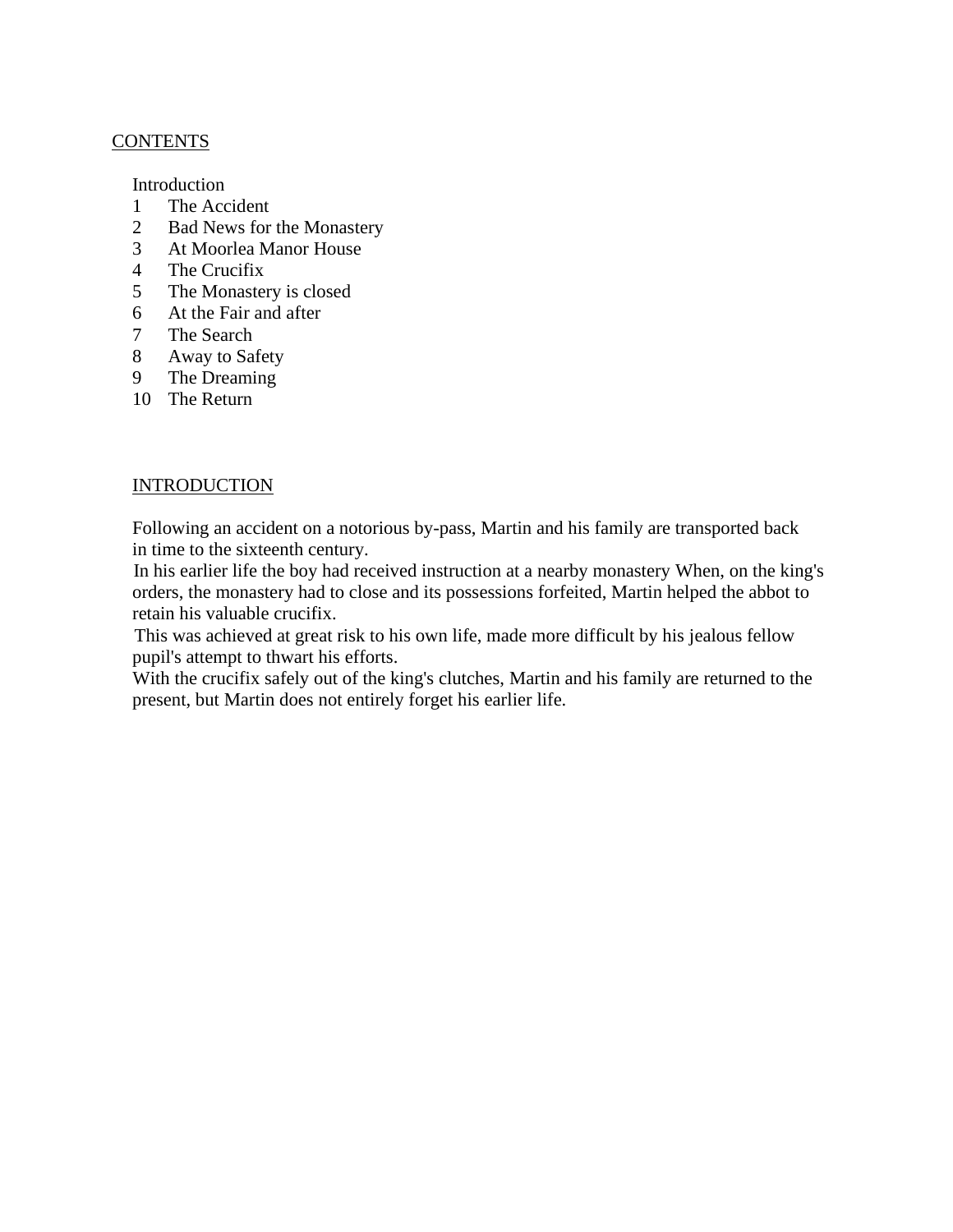#### **The Accident**

Martin sensed that something would happen. He had a strange feeling of having been at that guesthouse before. It was quite a pleasant feeling. Yet, when he asked his father about it, the reply was, 'No, son, we've never been here before. This place only opened to visitors last year. You can see it's nearly a new building.' Eleven-year-old Martin could see that, but the feeling was still there.

The Morley family had enjoyed their two days' stay at the guesthouse. Already it had a good reputation. The leaflets describing the house also gave information about the history of the site. Moorlea Guest House had been built on the site of an old Tudor farmhouse which had fallen into ruin. Earlier still, it was thought that monks had lived there.

Martin, in particular, was interested in this information. At school he had been learning about the Tudors and how Henry the Eighth closed the monasteries. Now, as they prepared to leave, he was thinking about the people who had lived on that place hundreds of years earlier. What were they like?

Leaving Moorlea behind, Richard Morley drove his car onto the Oldbridge by-pass. It was a good straight road, but he could only drive slowly. Night was closing in, there was a drizzle of rain, and patches of fog made driving hazardous. Martin sat beside his father in the car, while his mother was in the back with his two young sisters. They had not been travelling long before it happened.

'Look out, Dad!' he yelled. 'You're going to hit him!' From out of the fog a figure had appeared. Right in their path, it was coming slowly towards them. With a cry of alarm Richard Morley swerved his car off the road where, with screeching brakes and sickening jolt, it hit a tree. Shocked, bewildered and angry, Richard was first to speak. 'Whoever, whatever was that fool doing, walking in the middle of the road like that? Would have served him right if I'd run into him. Are you alright, Martin?' The boy did not respond. He was sitting quite still, a bemused expression on his face. The two girls were whimpering in the back but their mother soon assured Richard that they were not really hurt. 'What about you, Martin?' She leaned forward to query anxiously, 'Are you hurting anywhere?' When the boy did not speak Richard said, 'He'll be in shock. Must have had a bad jolt when we hit this tree. His side of the car took most of the impact.' He took a closer look at his son. 'Can't see any injuries though. What do you reckon that fellow was doing, causing us to end up like this? Did you see him?' he asked his wife.

`No, I can't say I did. I was beginning to doze until you swerved the car,' she replied. `But if you and Martin saw somebody he must still be around somewhere.'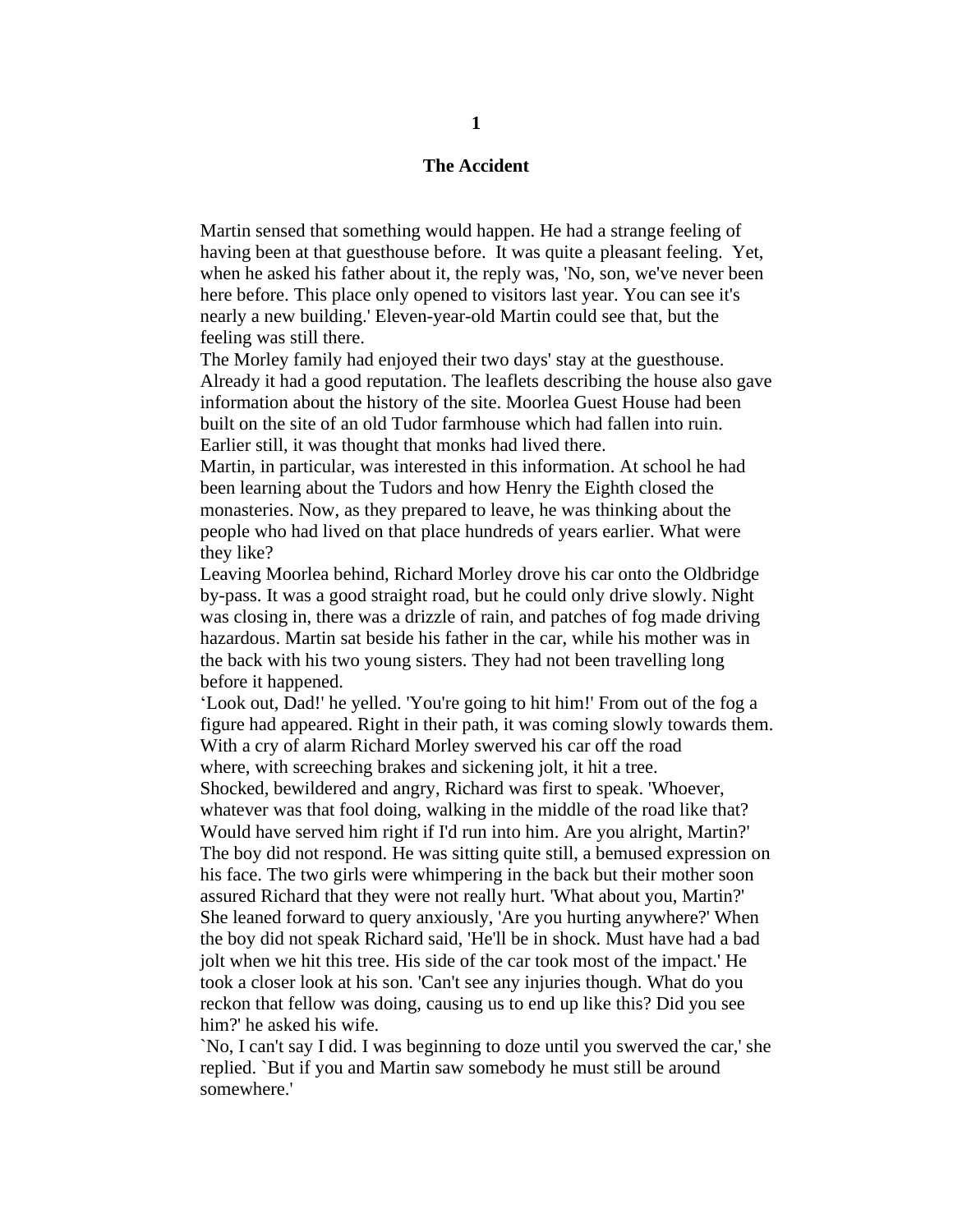They undid their seatbelts and climbed gingerly out of the damaged vehicle. The girls were sobbing loudly. 'What are we going to do?' wailed nine-yearold Catherine.

`I'll phone for help in a minute, after I've helped Martin,' her father told her. Assisted by his parents, the boy got out of the car. He was able to stand but his father kept a tight hold on him. He looked so strange. When spoken to he remained silent. Though his eyes appeared to be looking at them, they felt he was not really seeing them. 'It's as if he's looking at somebody else,' his mother said in a frightened voice.

'Perhaps he's still seeing that fool on the road,' Richard volunteered. 'I wonder where he went to.'

At that point, a car pulled up behind them and the driver called, 'Looks like you're needing a bit of help.'

`You can say that again,' Richard replied wearily. 'We've just had a nasty experience.' He told him briefly what had happened.

`Well, as far as I can tell, you seem sober enough. But we will have to get the police, of course.'

'And an ambulance too,' Richard added. 'I think my family need to be checked over. The girls are making a lot of noise, but it's the lad I'm most worried about. He seems to have lost his voice altogether.'

`Right you are mate. I'll get them on my mobile. I should sit back in the car while you're waiting.' They took the man's advice. The night was cold and damp which, added to the trauma they were already in, caused them all to shiver. The drizzle seemed to be clearing the fog but, though they scanned the road, they could see nothing of the mysterious figure which had caused their accident.

The police and ambulance arrived simultaneously. It was apparent that no other vehicle had been involved. So, the question was what had caused the car to go off the road. 'Richard never drinks when he's driving,' his wife told them emphatically as the usual test became imminent.

`Well, we just have to make sure,' said the law. Of course, the test was negative.

`And he's a careful driver,' she insisted. 'When conditions aren't good, like tonight, he always goes slower.' The police agreed that, had the car been going fast, it would have suffered more severe damage, not to mention that to its occupants.

The paramedics were meanwhile attending to the children. When the young man who had helped them saw that things were under control, he said he had better be off. Richard thanked him for his assistance, whereupon the man offered a bit of consolation. 'Don't blame yourself too much, mate. Probably a patch of fog that looked like a person. Could have happened to anybody. Anyway, you're all O.K. so it could have been worse. 'Bye,' he called cheerily and drove away.

The sergeant regarded Richard quizzically. `So, just what was it that caused you to go off the road?' When told it was a person, the policemen were unbelieving. 'Like that young fellow just said, it could have been a patch of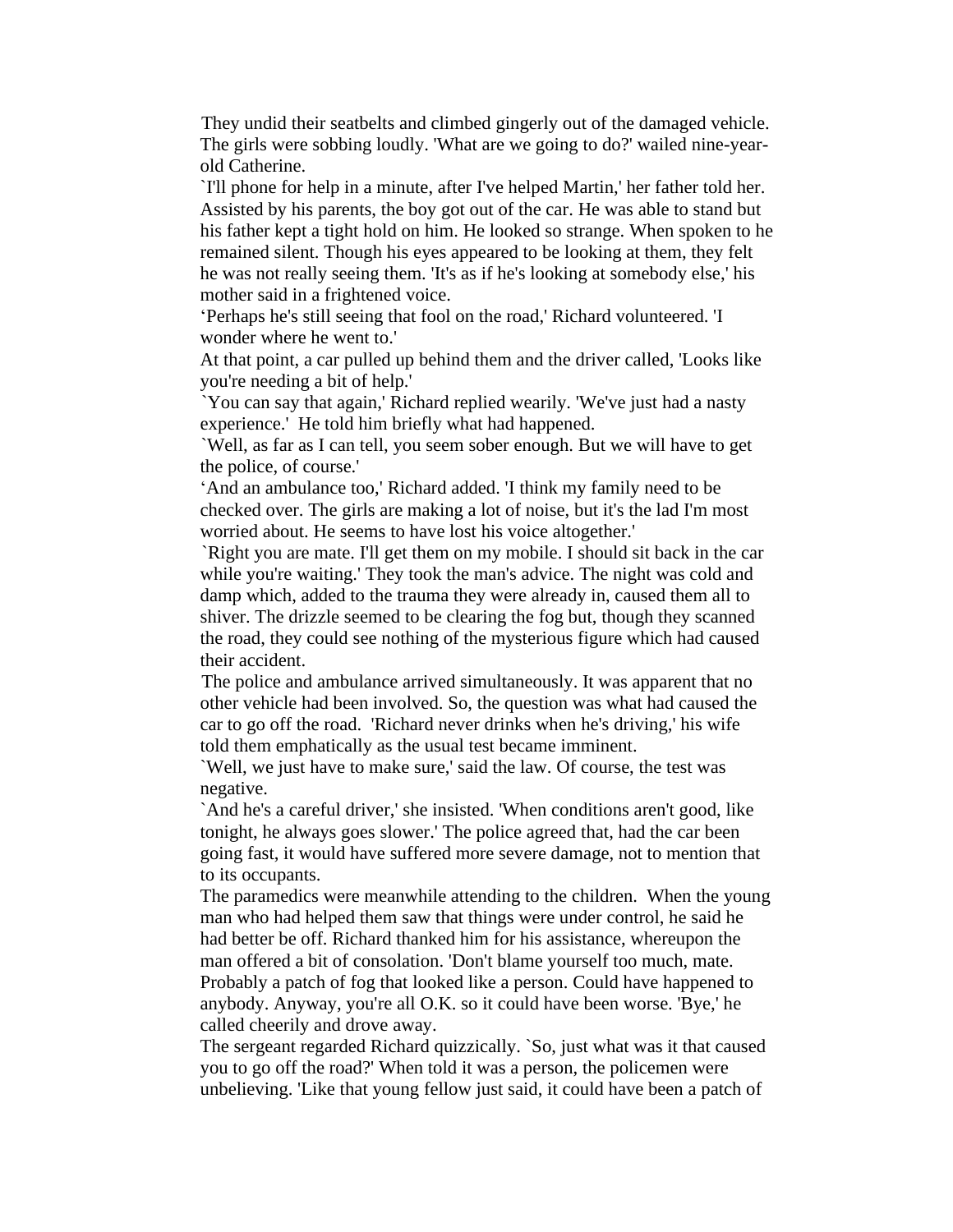fog. We had a similar accident on this by-pass not long since where the driver thought he'd seen somebody. As that turned out though, he was well over the limit. Been having too long a session at the Silver Fox down in Oldbridge. Anyway, if anybody had been on the road tonight, they'd still be around, and we've seen nobody, neither alive nor dead.' His constable who had meanwhile been looking along the road was quick to confirm this. `But I tell you it was a person we saw. Martin saw him first and shouted the warning. Then I saw him. He was straight in front of us.'

`It does seem strange,' the sergeant admitted. 'But can you tell us just what this figure looked like?'

`Hard to say whether it was a man or a woman. He had a man's build, but it were his clothes that seemed peculiar. Long dark dress tied round the middle with a sort of rope. On his head was an old-fashioned hood. If I didn't sound too ridiculous, I'd say we saw a monk. You know there were lots of them in time past. You probably learnt about them at school.'

`Oh yes, I enjoyed history. Wasn't it old Henry the Eighth who did away with the monasteries and turned the monks out? But that was hundreds of years ago. Not likely we see any now, at least not round here.'

`Funny though,' the constable intervened. Now I think of it, that fellow from Oldbridge you mentioned who had an accident here; it was a monk he claimed to have seen. He was under the influence though, and I reckon if a fellow's in that state he can imagine seeing anything.'

`What did your boy think it was?' the sergeant asked. 'You said he saw it first.'

`Martin hasn't said anything yet. He's still in shock. In fact, I'm really worried about him.'

Turning his attention to the boy in the ambulance, the sergeant prompted him gently. 'Martin, can you tell me, son, what happened? Your Dad says you saw a person in the road. He thinks the figure looked like a monk. What do you think?'

Slowly Martin turned his head to focus his gaze on the sergeant and, for the first time since the crash, words came from his lips. 'It was a monk, ' he said clearly. 'It was Brother Nathan.' Then, as if the effort to speak had been too great, he slumped forward, clutching his head in both hands.

`I think we need to get this young man to hospital as soon as possible,' urged the paramedic.

From his straw pallet Martin looked up and smiled at the grey-clad figure beside him. 'Brother Fabian! Where am I? What happened?' he asked. `Praise be, at last you are awake, my son,' the monk said kindly as he bent to look at the boy. 'You took a nasty fall from your horse. Two of our lay brothers were tending sheep on Moorside hill and saw you galloping by. Your horse stumbled on a grassy hillock, threw you and bolted away. It was fortunate the good brethren were at hand to bring you back to our infirmary. `Twould have been a longer journey to convey you home.'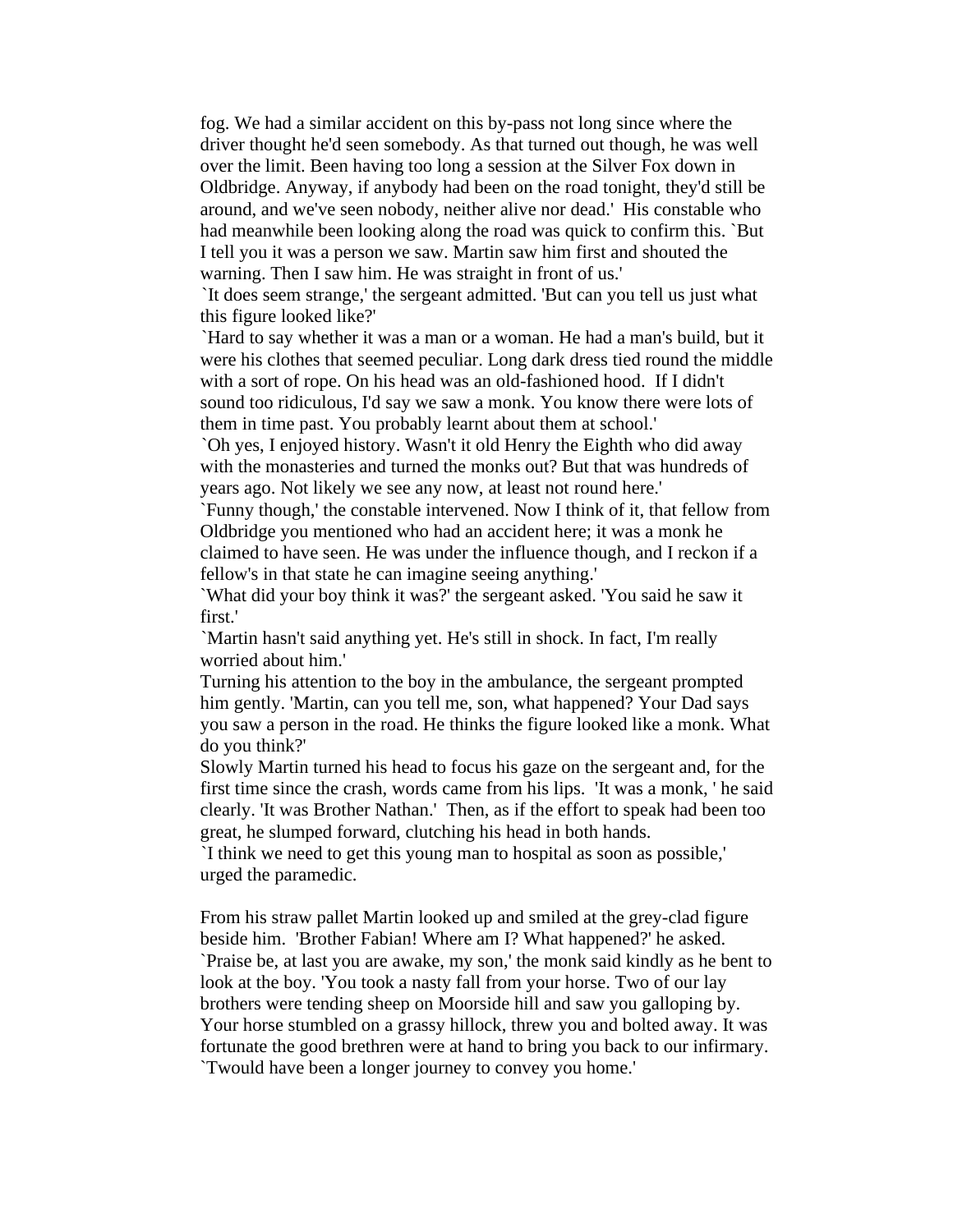Martin gazed around at the bare stone walls and recognition dawned. `Ah yes, the infirmary,' he said quietly. He was no stranger to Moorlea monastery. Because of his frequent visits he was well known to the monks. His parents too were friendly with them and often rode over to speak with the abbot.

`Do my parents know I am here?' the boy enquired.

`To be sure they do. Father Jerome dispatched Brother Anselm right away to tell them of your mishap. They would have been anxious, no doubt, to see your horse returning without you. But you have no broken bones, praise be, just some bruising v which will perchance feel sore for a day or two. The herbal compresses we applied should give some relief. So how do you feel now?'

`I feel hungry.' Martin raised himself to a sitting position and swung his legs from the pallet. The monk laughed. "Tis plain to see you are well recovered. I will help you into your doublet and hose, then we will see what the refectory has to offer.'

After satisfying his hunger with a large helping of pigeon pie, the boy took a walk outside. Soon he saw his father coming to fetch him home. His squire accompanied him leading Martin's horse. When his father saw he was fit to ride he thanked Brother Fabian for attending to him and said they had better return home. 'Lady Cecily is anxious to see the boy,' he explained. Before they left, they called briefly on the abbot to thank him too for his help.

`We shall be expecting Martin to be here again for his studies in two days' time,' said Father Jerome. 'That is if he is sufficiently well recovered. I am pleased to say his teacher gives me good reports about his progress.' Martin said pleasantly, 'I will be well enough, Father. I like coming here and I enjoy my studies with Brother Nathan.'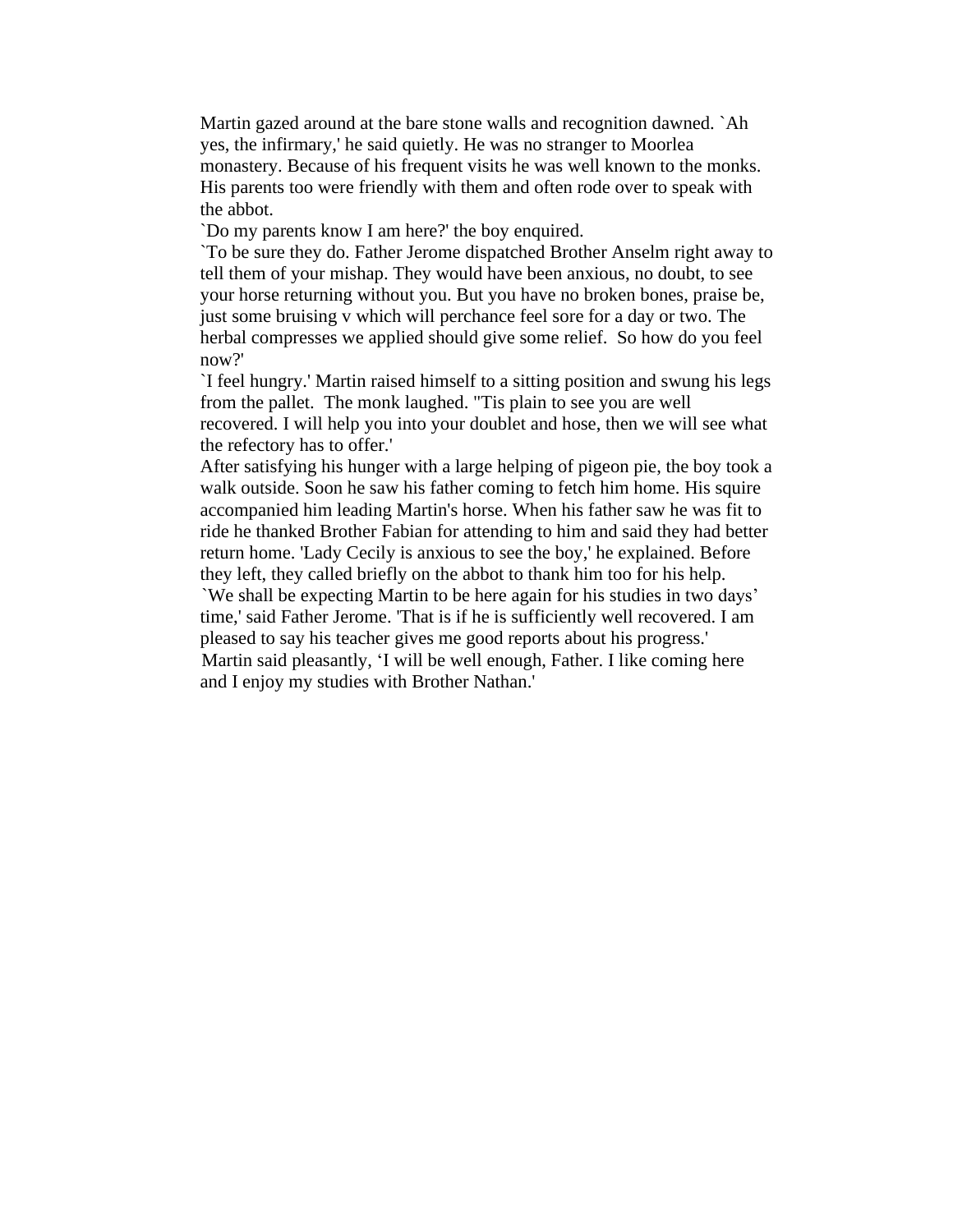#### **Bad News for the Monastery**

Martin's brown head bent over the desk. He dipped his quill in the ink and wrote his name carefully on the parchment. 'Well done, my son,' exclaimed the young monk sitting on the wooden bench beside him.' Your penmanship is coming on apace. With a little more practice, it will soon be as good as mine.' The eleven-year-old boy looked up at his teacher and smiled. Sitting at another desk was Stephen, a big, red-headed lad, almost two years older than Martin. Hearing those words of praise given to the other boy he scowled and pulled a face at him. The monk then went over to look on Stephen's desk and a frown crossed his face. 'Your writing will get better if you try harder,' he said.

The monk who taught the boys was Brother Nathan. He was a clever, kindly young man. Besides teaching them to write he had them study books, Scripture and Latin. The boys rode over to the monastery two or three times a week for instruction. Their homes were in different directions, so they did not ride together. Martin was the son of a knight, Sir Richard Morley, and his wife, the Lady Cecily. They lived at the fine old manor house of Moorlea, about three miles from the monastery. Stephen Barlow's father was a rich merchant. He had a new house just outside the town.

Next day when the boys arrived for lessons Brother Nathan told them sadly, `We must cut short our studies today. When we finish, the abbot wishes to speak with you in his room. He has bad news, I fear.'

Father Jerome, the abbot, was head of the monastery. He was a grey, elderly man, tall and lean. He wore the same kind of long robe and hood as the other monks. He had sandals on his feet like they had. But around his neck was a chain with a large silver cross.

`Peace be with you, my sons, and pray be seated,' he said wearily when the boys entered his room. His thin pale face had a tired look. 'The news I must tell you, alas, is not good. We have been told that our monastery will soon be closed, along with all other such houses in the land. The order comes from Thomas Cromwell who has been given power to do so by King Henry himself. So, you will no longer be able to come here for instruction when it happens.'

`Why has this to happen, Father?' enquired a puzzled Martin.

`It is said that the monks in some places have become lazy and selfish. They are not doing good works like monks used to do. They think only of getting richer themselves instead of giving to the poor who need it. They eat rich food and drink good wine. Another thing is they do not bother to pray or attend all the church services as they should.'

`But this monastery is not at all like that,' said Martin. 'Everybody here works hard and says all their prayers. You never turn people away if they come for help.'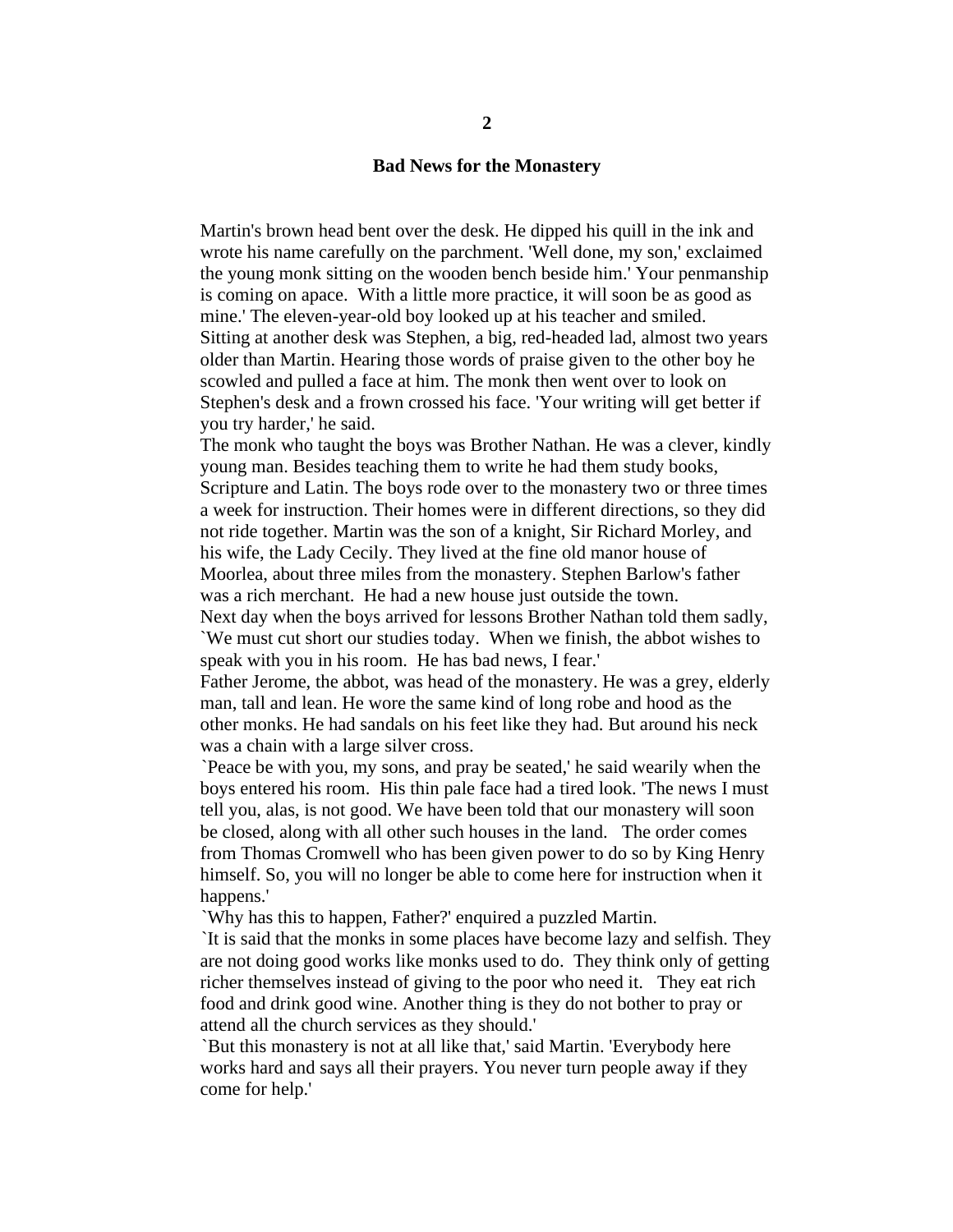`That is quite true. At this very moment Brother Fabian is treating a child in the infirmary. Her poor mother did not know how to deal with the sore on her leg. It was getting worse before she brought her here. But now the good brother's herbal treatment is helping it to heal. Both mother and child will be given a basin of good broth too, for we fear they do not have enough to eat at home.' The abbot gave a deep sigh. 'We do what we can here, but it seems all monasteries are not the same.'

`Couldn't Thomas Cromwell just close the bad ones then and leave the good ones alone?'

A half-smile flickered over the abbot's pale face. 'A good thought, my son, but that would be difficult to carry out. And there is another reason why the king is wanting them all closed.'

His face grew serious as he continued. `King Henry, the eighth of that name, hopes to get richer himself by so doing. His plan is to claim the monastery lands, buildings, and everything in them as his own. The money they make will buy him the rich things he has always enjoyed - fine palaces, magnificent clothes, and plenty to eat and drink.'

`Then I think the king is a greedy man. Indeed, he will be a robber if he steals the monasteries,' Martin said hotly.

The red-headed Stephen had kept quiet while the younger boy spoke. Now he turned to Martin with a sly grin. 'You would call our king a robber,' he said. `That is very serious talk. You could find yourself in the Tower of London if he got to know.'

`Well, I do think it would be wrong to take the monks' things. What do you think, Father?' Martin appealed to the abbot.

`We must have a care what we say, my son. It is not wise to speak ill of King Henry. Since he has made himself Head of the Church in England, he has power to do what he likes with churches, monasteries, abbeys and such places. Any thoughts I have on the matter must be kept to myself. '

`But where will you go if you are turned out of here?' the boy asked.

`Some of us may find work labouring on other people's land. Or some may go to live and work in the town. As for myself, I am too old and weak for farm-work. I may leave England and return to France. It is possible I could enter a monastery in that country. I lived there when I was young and still have friends there. But until the changes come, we will carry on here as before. Just tell your fathers what I have said.' He gave them his blessing and the boys went to get their horses from the field.

`Hurrah,' Stephen cried. ' I'm glad this old monastery is going to close. Won't it be great when our lessons stop. I'm fed up with books, this silly old Latin, and everything Brother Nathan tells us. What is more, I don't like him!' `Oh, I shall be sorry when it closes. I like coming here and I like Brother Nathan,' Martin said stoutly.

`Of course, you would,' the other boy spoke angrily. He aimed a vicious kick at Martin's leg. Then he grabbed his arm and gave it a twist. 'We know you are good with a pen. But how can you use your fists? What about showing me?' he snarled, putting up his own fists threateningly.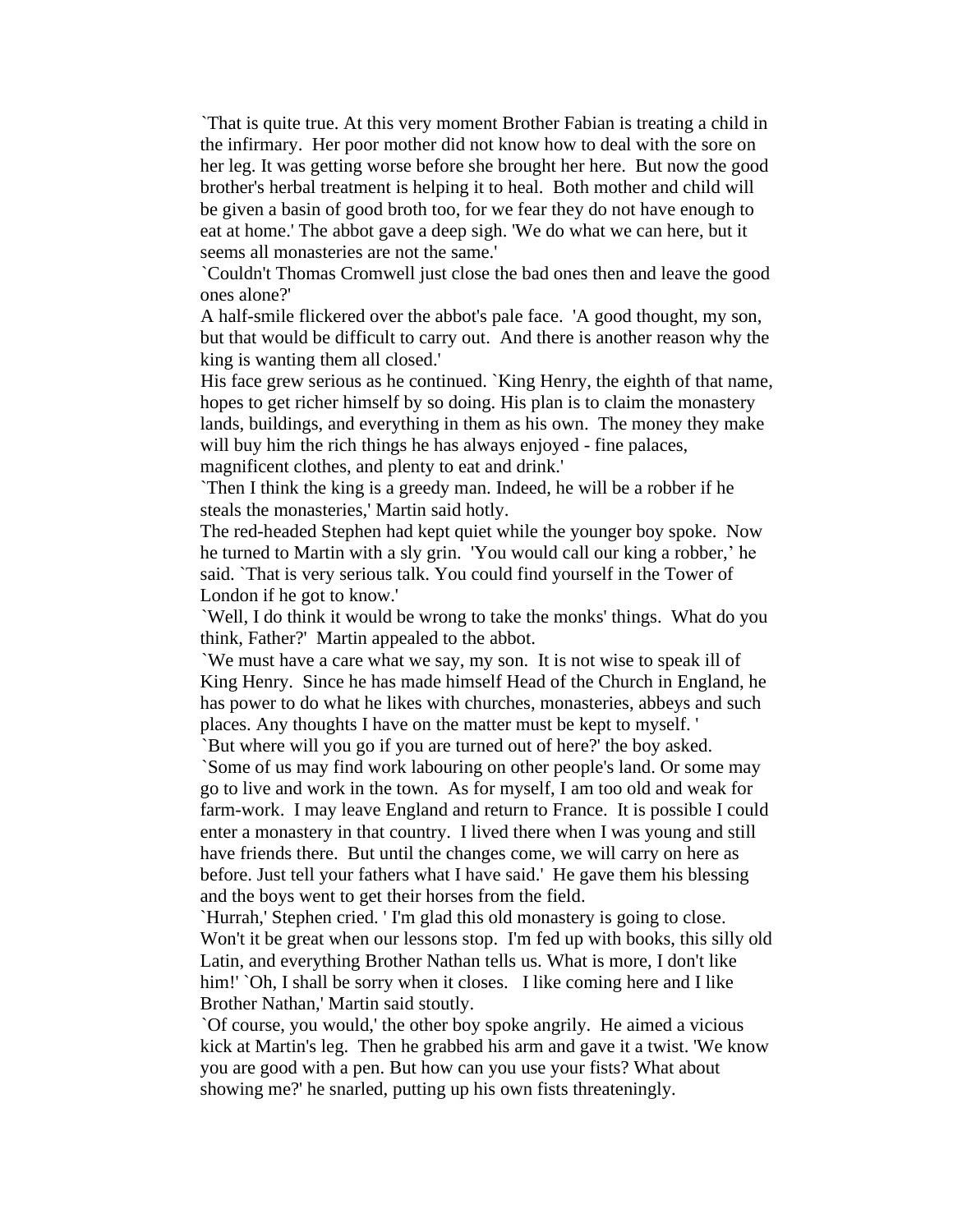`I don't want to fight you,' Martin told him. He was scared because Stephen was much bigger and stronger. He didn't like fighting anyway.

`Oh, what a coward you are,' Stephen taunted. 'I thought your father was a brave fighting man in the wars.'

`He was that, and my grandfather too.'

`Well, they will be disappointed that you are not brave like them.'

Martin tried to ignore the last remark He went to get on his horse, but Stephen pulled him back. 'I'll show you how to fight,' he cried. 'Take that to begin with.' He gave him a blow to the face which nearly knocked him over. 'And that,' he shouted, giving a harder punch. Martin fell on his back. He was just struggling to his feet as Brother Nathan came into the field.

Coming up to the boys he said sternly, ' I thought the wars ended some years ago. You had better be on your way home, Stephen.'

Without saying another word, the big lad mounted his horse quickly and rode away. Seeing that Martin's lip was bleeding badly, the monk told him to go back into the infirmary to have it treated. 'Brother Fabian is best at tending such hurts,' he said.

When Martin was ready to go home Brother Nathan walked with him to his horse.

`I don't mind my mouth hurting,' the boy mumbled. 'But I mind if I'm called a coward. Stephen called me one because I didn't want to fight him.'

`Then I think he is the cowardly one for wanting to fight a younger boy.'

`He said I wasn't as brave as my father because he fought in the wars. I would like to be as brave as him, but I don't think I want to kill anybody.' `There are other ways of being brave, my son, besides killing and fighting. But do not worry. England is at peace now the Tudor kings are ruling us, so we have no need to fight.'

Brother Nathan's words made the boy feel happier. He thought what a peaceful place the monastery was and how hard-working the monks were. As he rode away, he could see one had come into the field to milk a cow. Another was scattering corn for the fowls. Some were digging in the garden and others were out in the meadow making hay. On the hills two monks were tending sheep. Two more were walking down to the dam to catch fish for supper. He knew there were others working inside the house. The monks made their own bread, brewed their own ale and cooked their own food. Brother Nathan was working on a new book, painting some of the letters in bright colours to make it beautiful. `What a pity such a place as this has to be closed,' he said to himself, and felt sad again.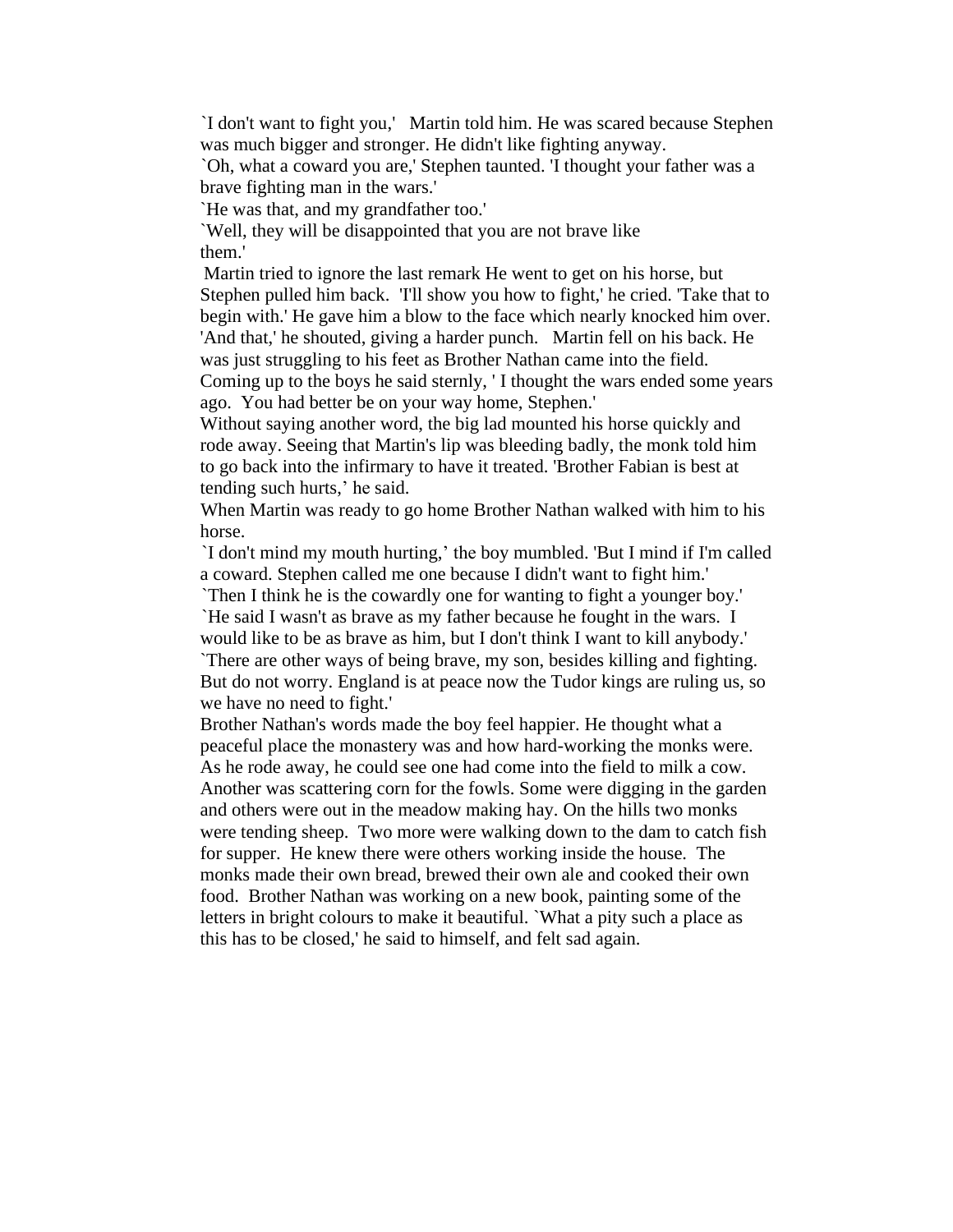#### **At Moorlea Manor House**

`My dear boy, what have you been doing to yourself?' The Lady Cecily's blue eyes widened in alarm as she saw her son's bruised cheeks and swollen lip. Her kind face, framed by the close-fitting hood which covered her fair hair, looked at him anxiously.

'Tis nothing, mother. Brother Fabian put on a salve which he makes himself. It is wondrous soothing. Already my face feels much better.' Martin was her only son, and she did not like to see him hurt. She had had two other boys, but they had died of the sweating sickness when they were babies. Now she had only Martin and his sisters, Catherine and Mary. She was just about to ask her son how he had come by his injuries when her husband came into the room. 'Oh, so you have been in a fight, I see,' Sir Richard exclaimed. `Do you want to tell us about it?'

`No, it doesn't matter. In truth I am not much hurt.'

`Well, I suppose all lads have to give and take knocks as they grow up,' said the knight.

`You did a lot of fighting, didn't you father, in the wars? Did you kill anybody?' `Yes, I admit I did. Those Scots were a wild lot. If we hadn't shot them with our arrows or stuck them with our spears, they would have cut us to pieces. But we won the battle and killed their king. That was twenty years ago. And a long time before that your grandfather was at Bosworth battle. He helped King Henry's father to win the crown.' Martin admired his father greatly. The knight was big and strong, with dark hair and eyes. He was an expert horseman, good at jousting, hunting and hawking. He hoped his son would be good at these sports when he was older. The boy could already ride well and liked to shoot at the target with his bow and arrows. But his father was pleased to see that Martin enjoyed his studies too. Sir Richard and Lady Cecily sometimes rode over to the monastery to ask how he was getting on. They were good friends of the abbot and his monks.

'And how did you get on with your studies today?' Lady Cecily asked. `I was sorry they were cut short,' replied Martin. 'The abbot had to take some time to speak with us. He was very sad because the monastery has to close. When that happens, I shan't be able to go for my lessons anymore. I shall miss Brother Nathan teaching me.'

`So what I have been hearing is true,' Sir Richard exclaimed. 'I had hoped it was but an idle rumour, but now it seems this is not so. What a pity those good monks have to be turned out of the place.'

`And all those lovely things in the church will belong to the king: the silver cups, plate, candlesticks and all other ornaments,' said Martin.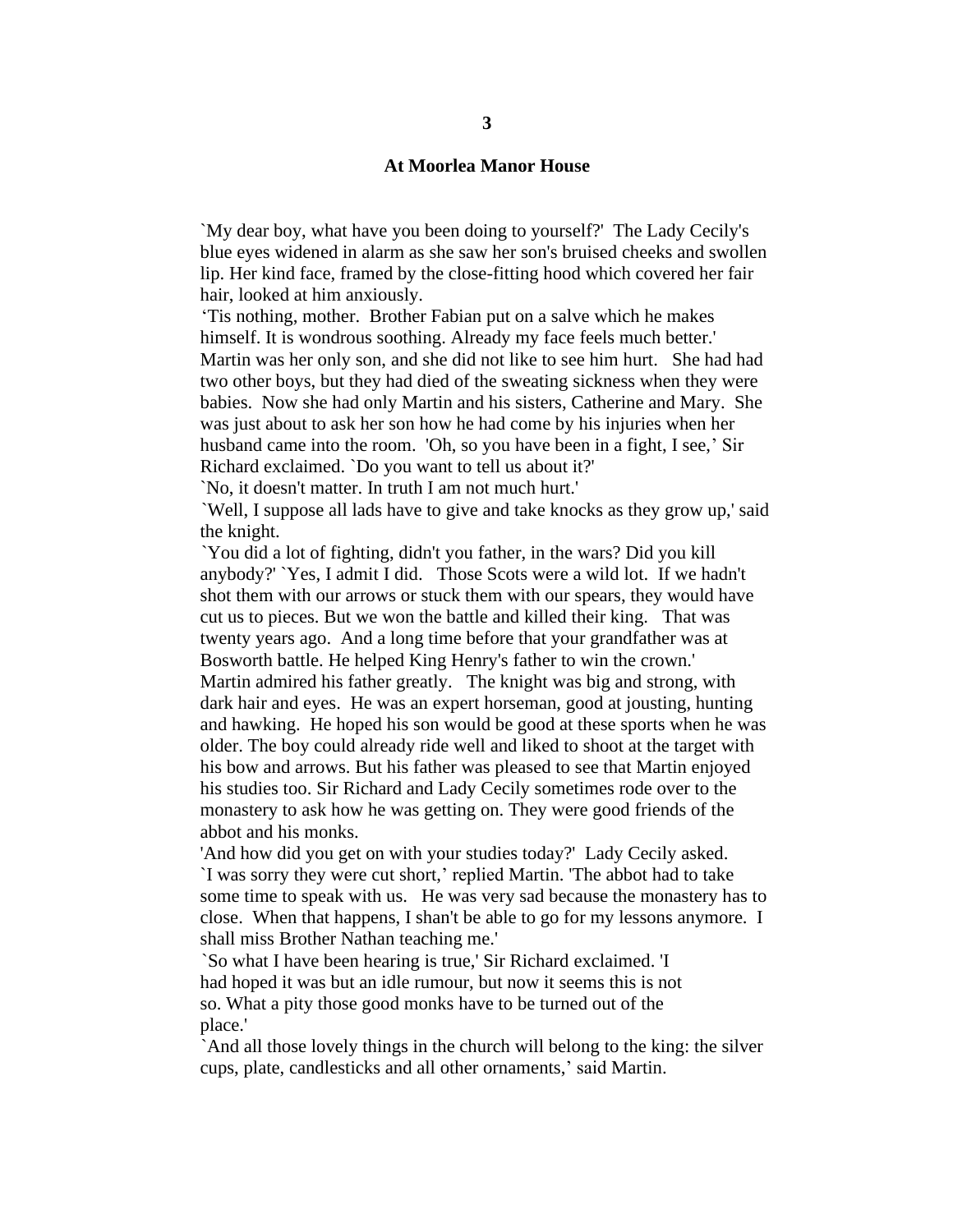`Oh, how dreadful!' His mother stared at him in disbelief 'It seems the king is a changed man these days. I remember seeing him when he was young. He was married to the good Queen Catherine at that time. He was handsome and jovial. Everybody liked him then. It is since he married the Boleyn woman that he is different. People say, though, that he is not pleased with her now. He may get rid of her too and many another wife.' `Shh ... my dear. We must be careful of what we say. King Henry is a powerful man. Those who disagree with him can soon find themselves in prison - or worse,' Sir Richard warned.

`You are right, my husband. I remember what happened to the good Sir Thomas More only last year. And he had been the king's friend at that.' `We must do nothing to upset the king. We are happy living here in this fine old house. We would hate to be turned out if we did anything to displease him. Our king's father, the seventh Henry gave my father some of this land for helping him in the crown. But kings can take as well as give. Now Martin, I think you are in need of fresh air. You look somewhat pale. How about coming with me for a ride round the estate. I want to see that our tenants' farms are in good repair.'

The boy's face brightened. He had been worrying a little about his father's remarks. He remembered telling the abbot that the king was a robber. Stephen had said that it could get him into trouble. But now he was going out with his father he forgot his worries.

Sir Richard Morley was good at looking after his tenants. Since he was not away fighting, he spent most of his time on the manor. He owned a lot of land with farms and cottages. He tried to see that the people who lived in them were well treated by the stewards who helped him.

Lady Cecily was a busy person too. She had lots of servants in the house to do cooking, baking, washing and cleaning. But every day she went round them all to see the work was being properly done. She talked with them to make sure they were happy in their work. Sometimes she took Catherine and Mary with her on the rounds to let them see how things should be done. All the servants were fond of Lady Cecily and her family.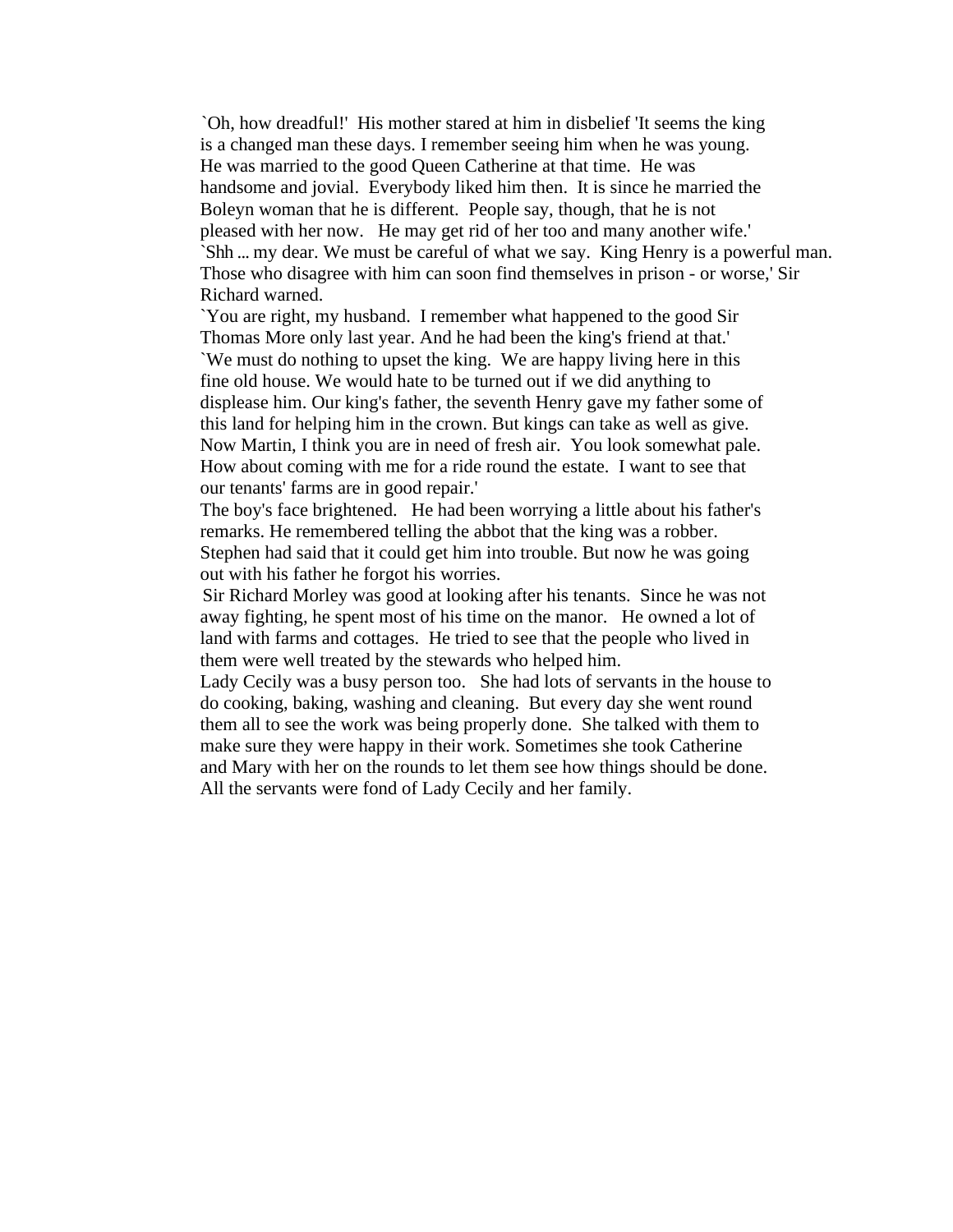#### **The Crucifix**

In the monastery the monks were gathered together for a meeting.

`We must be making plans for what to do when we are forced to leave,' the abbot told them.

'I shall try to get work with an apothecary in the town. With my knowledge of herbal medicines 1 may be wanted,' said Brother Fabian.

`We are used to working on the land and with animals. Perhaps we can ask for work on some of the big farms,' said Brother Thomas.

Brother Anselm suggested, 'Some of us could go to the town and work in the houses of those rich merchants. I am told they can employ servants in their kitchens.'

`There might be building work too. New houses have to be built and old ones repaired,' Brother Francis spoke hopefully.

`These are all good ideas,' agreed Brother Dominic. 'But I fear there may be enough servants and workers already at these places. It is said there are many people out of work in the town. Only last week did we have a family at the gate begging for food because the man had no work. It may come to pass that we shall be begging too.' The monk seemed very downhearted. `We can only try our best,' the abbot told them. 'I myself have plans for leaving England. As some of you know, I lived in a monastery in France many years ago. I still have friends there. And now I have a very good reason for wanting to go back.'

The monks looked at him questioningly. After a brief pause, he continued. 'You see this crucifix which I wear around my neck. It is the cross of Saint Theresa and very, very precious.' He took the large silver cross in his fingers and held it up for them to see. There were jewels of red, blue, green and gold set into the silver. know you have all seen it before, but I have never told you how I came to have it. I would like to tell you now.

This crucifix does not belong to our Moorlea monastery as does the valuable silver we have in our church. It was when I was leaving France to come here that my old abbot gave it to me. Or rather I should say he lent it. You see, it really belongs to the monastery in France. He wanted me to have something to remember them by. But he said that, if I ever thought I could not keep it safely, he would wish it to go back to the monastery in France where it belonged. Alas, that good old abbot has since died, but I must carry out his wish and take it back. You must know that when Thomas Cromwell's men come to take our possessions, they will take the crucifix too. They will see it is of great value. If I try to hide it here, they will be sure to find it, so it is best to move it right away.' `Then let me go to France with you, Father,' begged Brother Nathan. 'You should not be travelling alone.'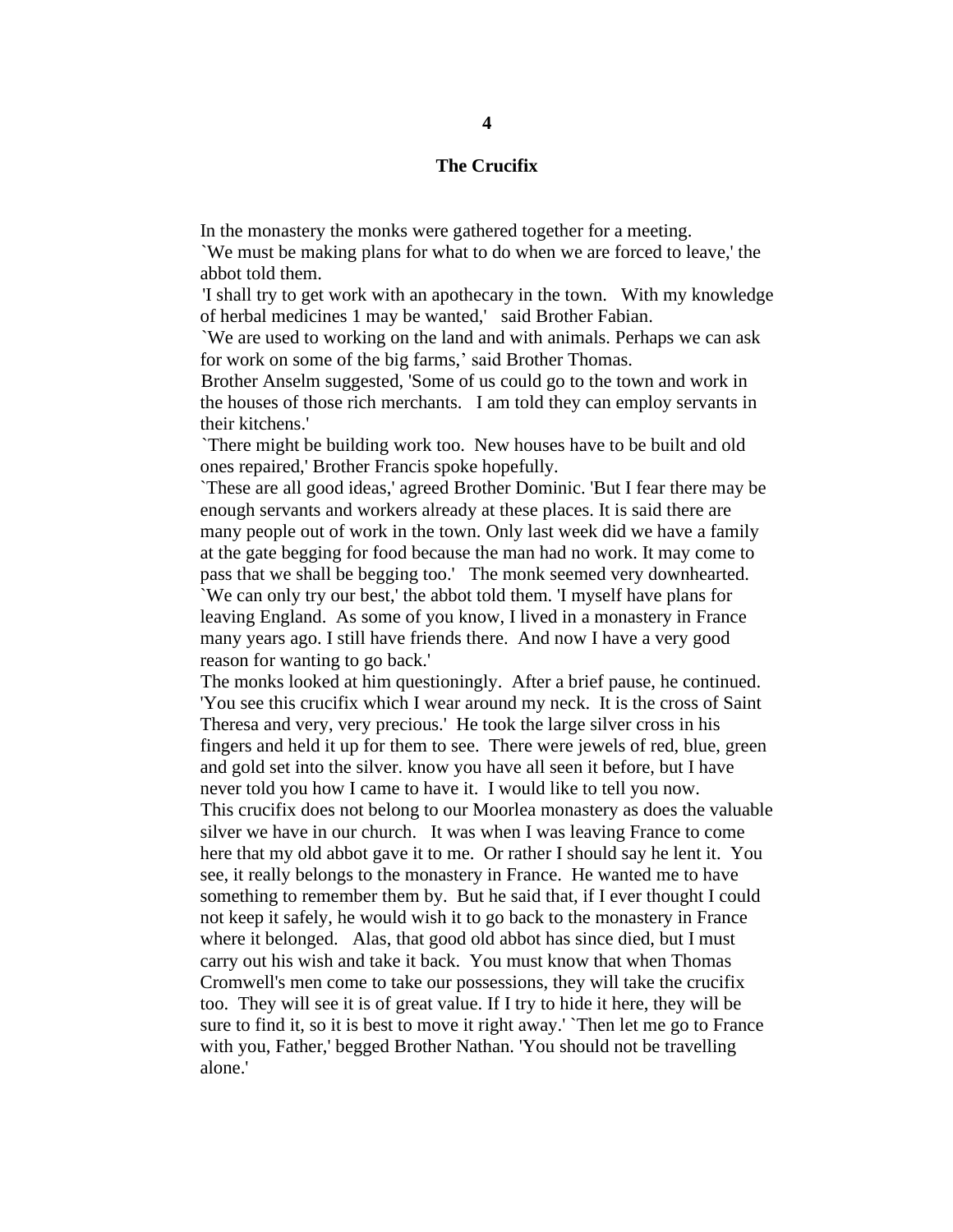Father Jerome agreed to this. He would be glad to have someone help him on the journey. it was twenty miles to the coast. Then they would have to find a boat that would take them to 'France.

The monks talked for a long time about what they should do. It was agreed that some could leave as soon as they wished and try to find work. But most of them said they would stay until forced to leave. After all, the animals needed feeding and the cows had to be milked. Nobody wanted to leave the peaceful place which had been their home for so long a time.

The abbot said that, as head of the monastery, he would be staying with them for as long as he was able to.

`But what about the crucifix, Father? If those men come and it is still here, they will tear it from your neck,' cried Brother Nathan.

'I think there might be a way to prevent that. Come into my room this evening after Vespers and we will make plans. And now it is time we went about our duties. A blessing on you all.'

That evening the monks assembled in their church for the service of Vespers. When it ended the abbot talked with Brother Nathan in his room. 'Tell me about your pupil,' he said. 'Is Martin Morley a trustworthy boy? You will know him better than I do so are better able to judge.'

`That is easy to answer, Father,' Brother Nathan replied. 'Martin is the younger of my two scholars but he is the one I would trust. The other boy, Stephen, I would trust not at all. Why do you ask?'

`We may need Martin's help then if he will agree to give it. I have an idea how to keep the crucifix safe while we stay here. We could ask the boy to hide it in that old house of theirs. There must be many old nooks and crannies at Moorlea Manor where nobody goes these days.'

`Martin is a clever boy. No doubt he can keep it safely until we are ready to leave,' said the young monk. 'He is due to come for instruction again in two more days so we can put it to him then.'

Martin was excited to be told about the crucifix and was eager to help the monks. Stephen had not arrived that morning. They thought he was staying away because of the fight. So, Brother Nathan and the abbot had Martin to themselves. He would do his lessons after they had talked.

`We shall not be disobeying the king's orders,' Brother Nathan explained. 'He is claiming all things that belong to the monastery here, and I fear all that silver in the church will have to go. But Father Jerome's crucifix does not belong here as he has just explained.'

`Oh yes, I see that,' Martin said brightly. 'I wonder when those men will come. Do you think I should take the crucifix today?'

`I do, my son, the sooner the better. Thomas Cromwell's men could be here any day now. I will wrap it up well in a leather pouch. Then, while you are at your studies, I will put the pouch in your saddlebag. It will be best to tell no-one where you hide it, not even your father. For if it should be found at Moorlea Manor it will go hard on him. He would be charged with taking the king's property, even though we explained it wasn't his. Sir Richard might then be put in prison and his house and land given to someone else.'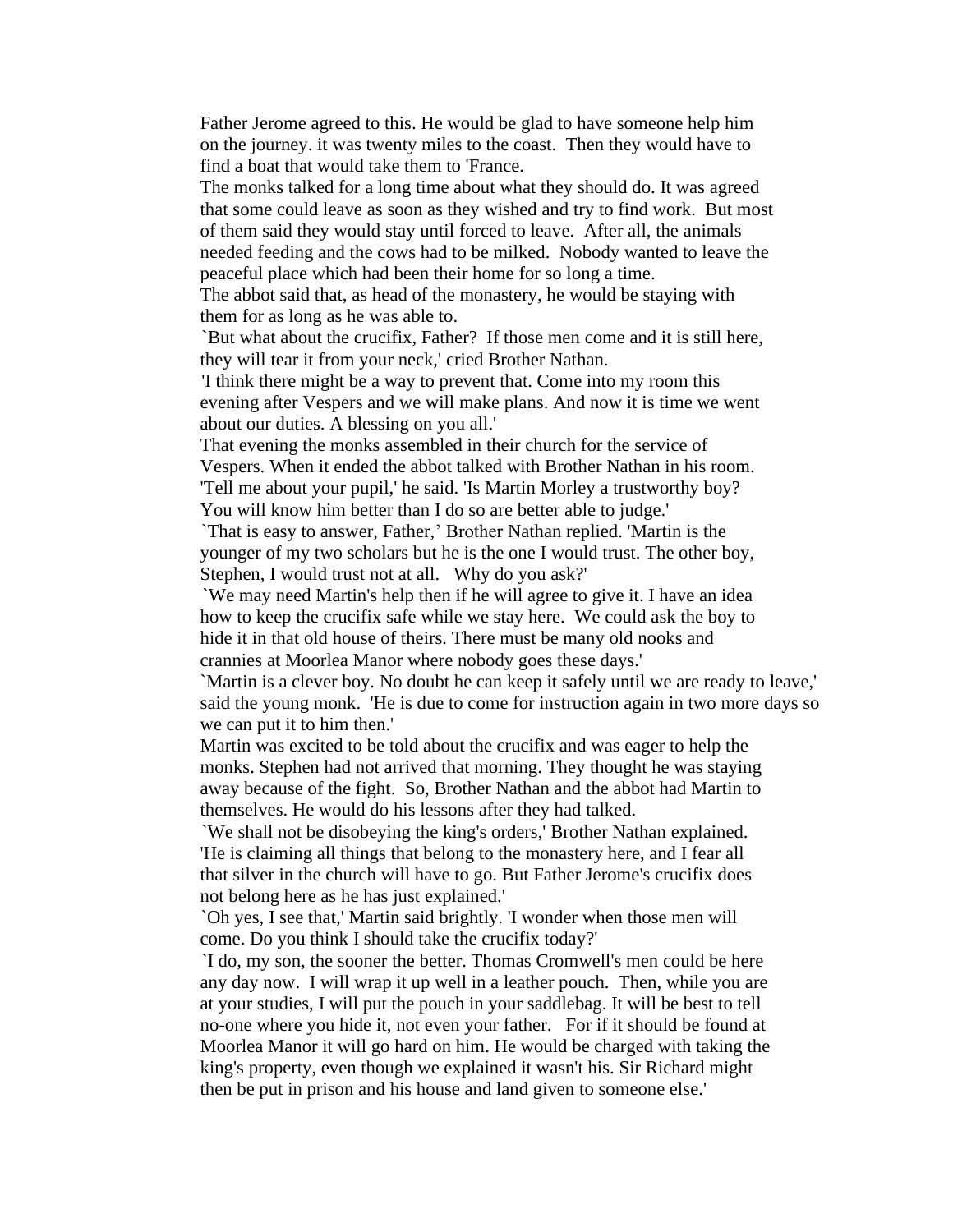`It is a lot we ask of you, Martin. You do not have to help us if you are afraid.' Brother Nathan had noticed the boy's face pale a little at the abbot's words.

`I will hide it safely. There are lots of places I can think of in our house,' he replied.

`Then may Our Lady bless you, my son. And now you had better go with Brother Nathan to do your studies. He tells me. what a good penman you are already.'

As the abbot spoke there was a slight noise outside his door. When Brother Nathan opened it, they caught a glimpse of a red head disappearing round the corner. 'There's Stephen Barlow,' exclaimed Martin\_ 'Do you think he was listening to us?'

`Indeed, I do think he might have been doing so.' The monk's face looked suddenly grim. 'He is a boy we must be watching.'

When they reached their study room Stephen was already seated at his desk, the Latin book open in front of him. He was flushed and spoke hurriedly. 'I thought it best to learn my Latin until you came, Brother Nathan. Sorry I am late. I had to do an errand for my father. And I am sorry too for what I did to Martin,' he said meekly.

`Well, let us get on with our Latin. I shall see how much you have learned while you have been waiting for us.' The young monk was not fooled by Stephen's pretended apology. He knew he was not a truthful boy and felt uneasy about the crucifix. If the lad had heard it was to be hidden in Moorlea Manor, he may cause trouble.

Martin was worried too. When they were doing their writing, Stephen looked slyly across at him and smirked. Martin wondered how long he had been listening at the abbot's door and how much he had heard.

When their studies were finished, he was allowed to go home at once. Stephen sulked when he was told to remain a while longer. 'It is because you were late that I must keep you a little longer,' said the monk. 'Martin can go because he came early. The reason he hadn't begun lessons was that Father Jerome had to speak with him.'

So it was that Martin reached home without trouble. The leather pouch containing the crucifix was safe inside his saddlebag. He had already decided where to hide it.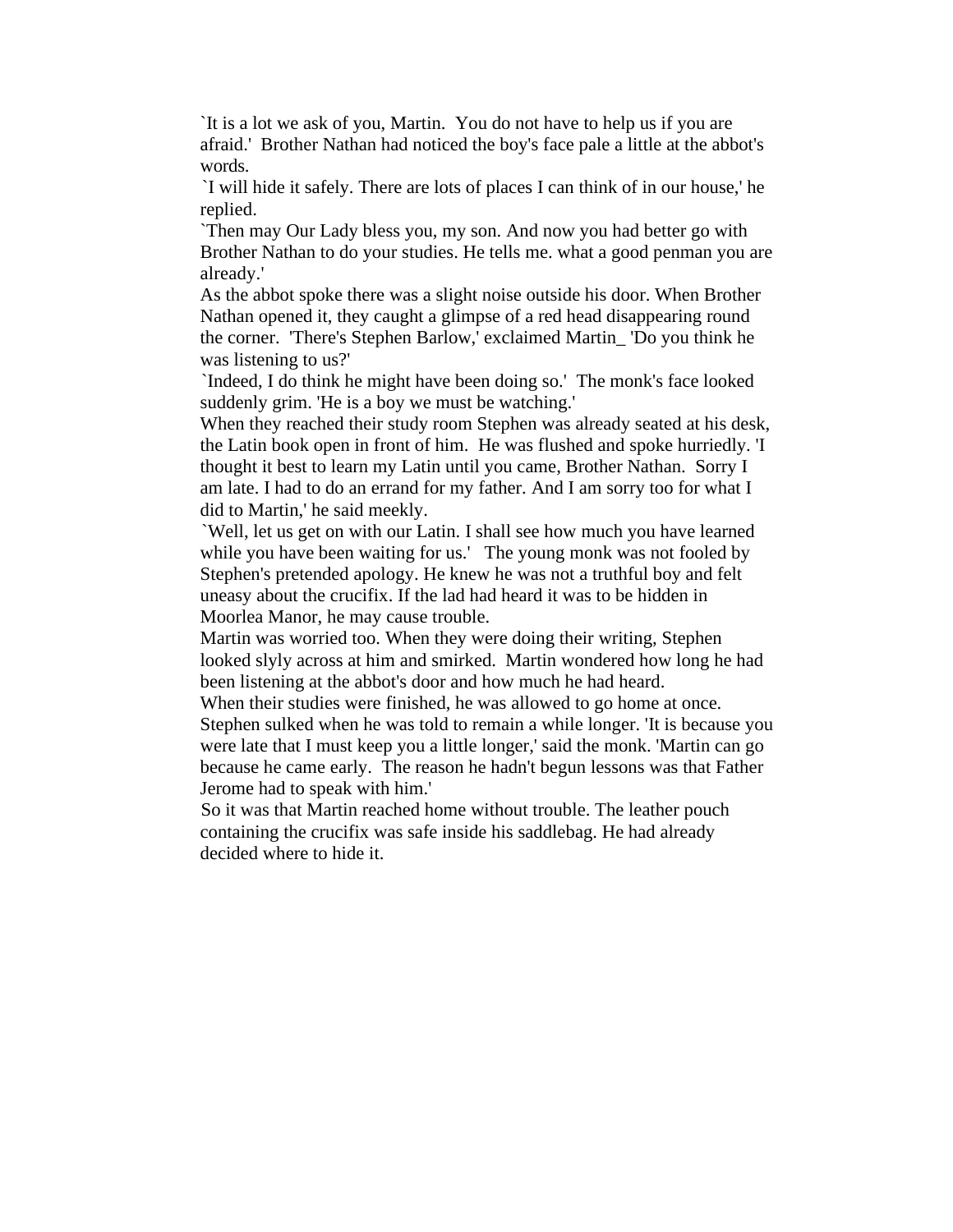#### **The Monastery is closed**

Sir Richard called at the monastery a few days later to see the abbot. He had an offer to make. 'My son tells me you will soon be leaving here for France. A great pity. Orders from London must be obeyed, however. As your friend I would like to help you. Before you go to France travel arrangements will have to be made. These could take much time. So, until they are made, you and Brother Nathan are welcome to stay here with us at Moorlea Manor. If you wish I can help you with the travel too. I know a man who owns boats that sail to France. Next time I ride down there I will enquire when his boats sail. You can also borrow two of my quietest horses to take you to the coast. Some of my men will go with you and bring the horses back.'

There were tears in the abbot's eyes. 'How can I thank you, Sir Richard. Of course, I shall be glad of such help. Has Martin told you why we want to go to France?'

`He said you were going back to the monastery where you lived before. You have friends there, I believe.'

`Quite so. It seems the best thing for me to do. And Brother Nathan will no doubt be able to teach boys over there. He will be sorry not to have Martin though. He has been a good pupil.'

While they talked the knight had spoken no word about the crucifix. It was clear that Martin had done as the abbot had asked and kept quiet about it. Soon came the day they had all been expecting. Stephen and Martin were with Brother Nathan at their Bible study when suddenly they heard a commotion at the gate. A jingling of harness and stamping of hooves warned that a body of horsemen had arrived. A loud voice was demanding to see the abbot.

Brother Nathan got up quickly from the bench. 'Come, let us see what is happening,' he said., so the two boys followed him.

The abbot had come from his room and was limping slowly to meet the visitors. All the monks who were in the house came forward too as the gates were opened and the men rode into the yard. The riders were welldressed and armed. The man in front looked very grand and important. His riding boots were of finest leather. Beneath his open coat could be seen a doublet of dark green velvet richly decorated. On his head was a large, flat cap in velvet of the same colour. It had a feather at one side. Martin noticed he wore a dagger in his belt and so did the other horsemen. They were followed by men on foot who looked to be servants. Behind them were more horses harnessed to carts.

`You know why we are here,' announced the leader. 'We must take everything we find inside the house and out. It will be loaded into the carts over there. All stores of food and drink both for yourselves and the animals.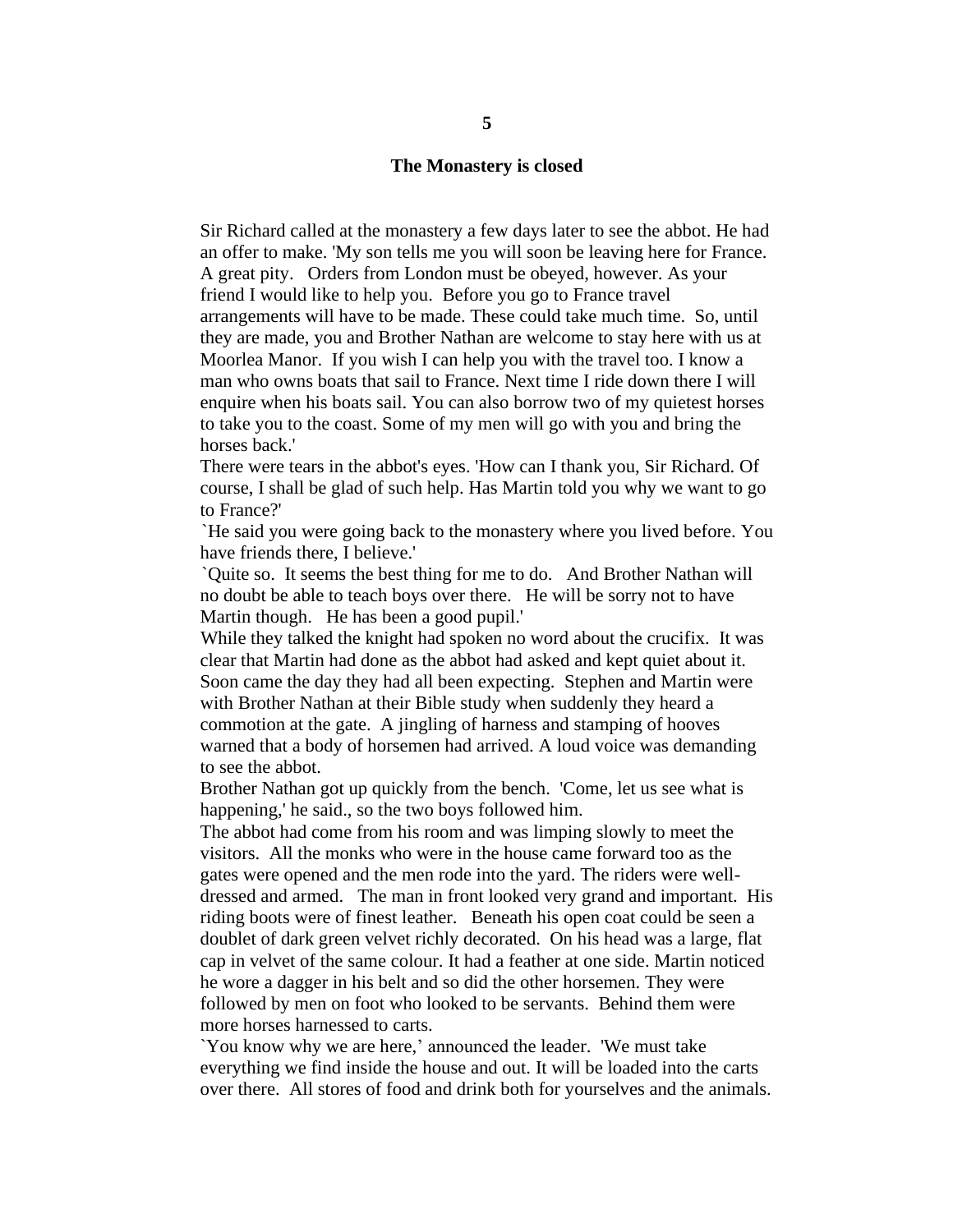You won't be needing them any more for you are all to leave this very day. We shall collect everything from the kitchens, dormitory, infirmary, and all the other rooms and outhouses. Also, the treasures you keep in the church.' `We are prepared to leave,' the abbot said calmly. 'But what about the animals? They cannot be left alone without food.'

`You may know there is a fair tomorrow near Moorlea town. The animals will be taken there to be sold. It will be quite a big fair with plenty of fanners ready to buy.' He jumped down from his horse and so did the other riders. The men on foot took the horses then and tethered them in the yard. 'Those fellows are used to handling animals,' the leader went on. 'They will stay here tonight and drive them to the fair tomorrow. In the meantime, they will load the carts.'

He gave orders for the rest of his men to follow him. They made their way to the storehouses and the servants carried the sacks of grain and barrels of ale into the carts. From bakehouse, brewery and kitchen they took all the pots, pans and bowls that the monks had used. They took the wooden trenchers from which they had eaten their food, spoons, knives, and drinking vessels.

Monks who had been working in the garden soon saw what was happening and fetched the others in from the fields. Soon all the monks were watching silently as their possessions were taken away to the carts.

`It is clear we cannot take everything today,' the leader said after a time. 'The tables, benches and beds will have to be left for now. In any case, there will be workmen coming later to get lead from the roofs and glass from the windows. That will all take time. But what we must do now is to clear the church of its treasures. The most valuable items are in there so that is most important.'

On hearing this two of the monks hurried quickly before him into the church. When the others followed, they saw Brother Anselm was holding the silver cross that had stood on the altar for as long as he could remember. Brother Francis was clutching a beautiful silver candlestick. 'Please don't take these,' they pleaded. But the leader made a sign to two of his men. They were strong, heavy fellows. It was easy for them to grasp the silver treasures and push the monks roughly away. When Brother Anselm made an attempt to get the cross back again the man's hand went to the dagger at his belt.

`It is of no use to resist, my brothers,' said the abbot quietly, taking Brother Anselm's arm. 'All we can do is pray for happier times.' He told Stephen and Martin to go back home. Their lessons in the monastery were now at an end. Taking Martin aside he told him that he and Brother Nathan would come later to Moorlea Manor as Sir Richard had invited them to. `You must understand I have to stay here until all the brothers have departed peaceably. I would not want bloodshed at this sad time.'

Brother Nathan watched the boys go to their horses for the ride home. He wondered whether Stephen would start another fight. Happily, he did not. In fact, Stephen was looking quite pleased with himself as he turned to speak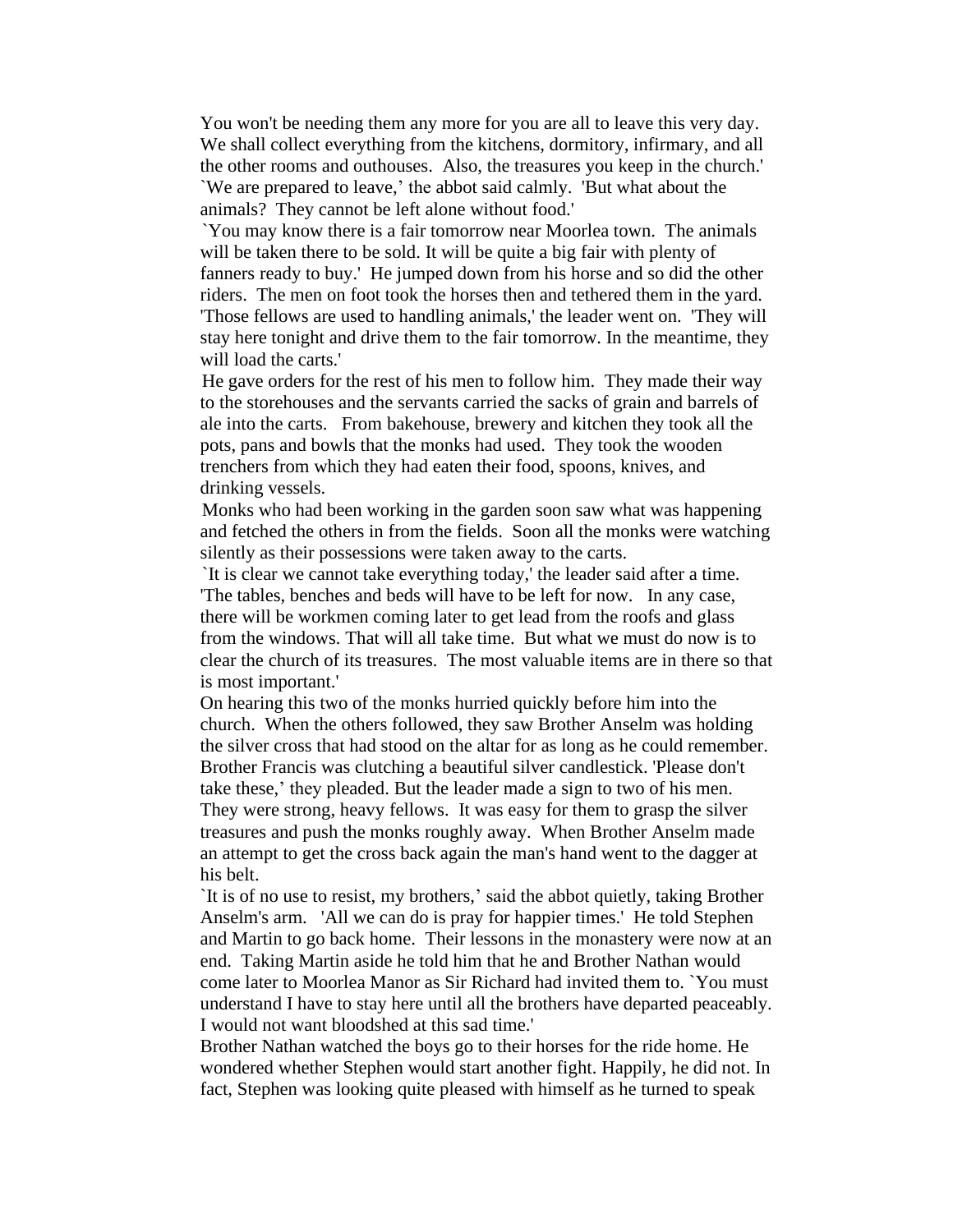to Martin. If the monk could have heard Stephen's words, however, he would not have been happy at all.

`I noticed the good abbot was not wearing his crucifix today. He must be hiding it from those men. If it is in the monastery, they will find it, no doubt. They are searching everywhere. But perhaps it is no longer in the monastery.' Stephen grinned craftily at Martin and gave him a knowing wink which made the younger boy feel uneasy. 'Well, don't look so glum,' he said. 'It is Moorlea Fair tomorrow. Are you going? I shall be going with my father. There will be lots to see besides watching those animals sold, I shall enter the archery contest and win,' he bragged. 'But I don't suppose you are any good with a bow and arrow. Better with a pen, aren't you?' He gave a mocking laugh which Martin ignored.

From their horses the boys looked back on the busy scene. Some of the monks had started to leave, mostly in twos or threes, but some were walking alone. They were going in various directions, some towards the town and others to country places. In the monastery yard men were piling their possessions into the carts.

`I wonder if those men have found the abbot's crucifix yet,' said Stephen. `Somehow I think they have not.'

Martin said nothing but rode home quietly. The rest of the day he spent in archery practice.

It was quite late in the day when the abbot and Brother Nathan arrived at Moorlea Manor. The elderly Father Jerome could only walk slowly because of his lameness. Lady Cecily had told her servants they would wait for supper until they could see the monks approaching. So, by the time they appeared, everyone was hungry.

The household was large but most of its members ate together in the long dining hall. Sir Richard and Lady Cecily sat on chairs at the head of the table. Martin sat at the right side of his father while Catherine and Mary were at their mother's left. Nearest to the family were seated their friends and chief helpers. The two monks were given places with them. Lower down the table, along both of its sides, the rest of the household sat on wooden benches.

Served on pewter dishes, the roast venison smelt and tasted good. So did the pork and pigeon pie. There was fruit and sweetmeats for dessert, saffron cake, custards and marzipan. The knight, his lady and their friends drank wine. Other folk, including the children and the two monks, drank ale. There was plenty of food and drink for everyone.

Father Jerome gave a blessing when the meal was finished. Thanking Lady Cecily, he told her what a good supper she had given them. 'We never ate so much before,' he said with a smile. 'In our monastery we lived quite frugally as monks are supposed to do. But we know this is not so in other monasteries now.' That is one reason why the king is closing them, or so he says.'

The abbot told Sir Richard that the animals from his monastery were to be sold at the fair next day. Hearing this, Lady Cecily exclaimed, `Ah yes, it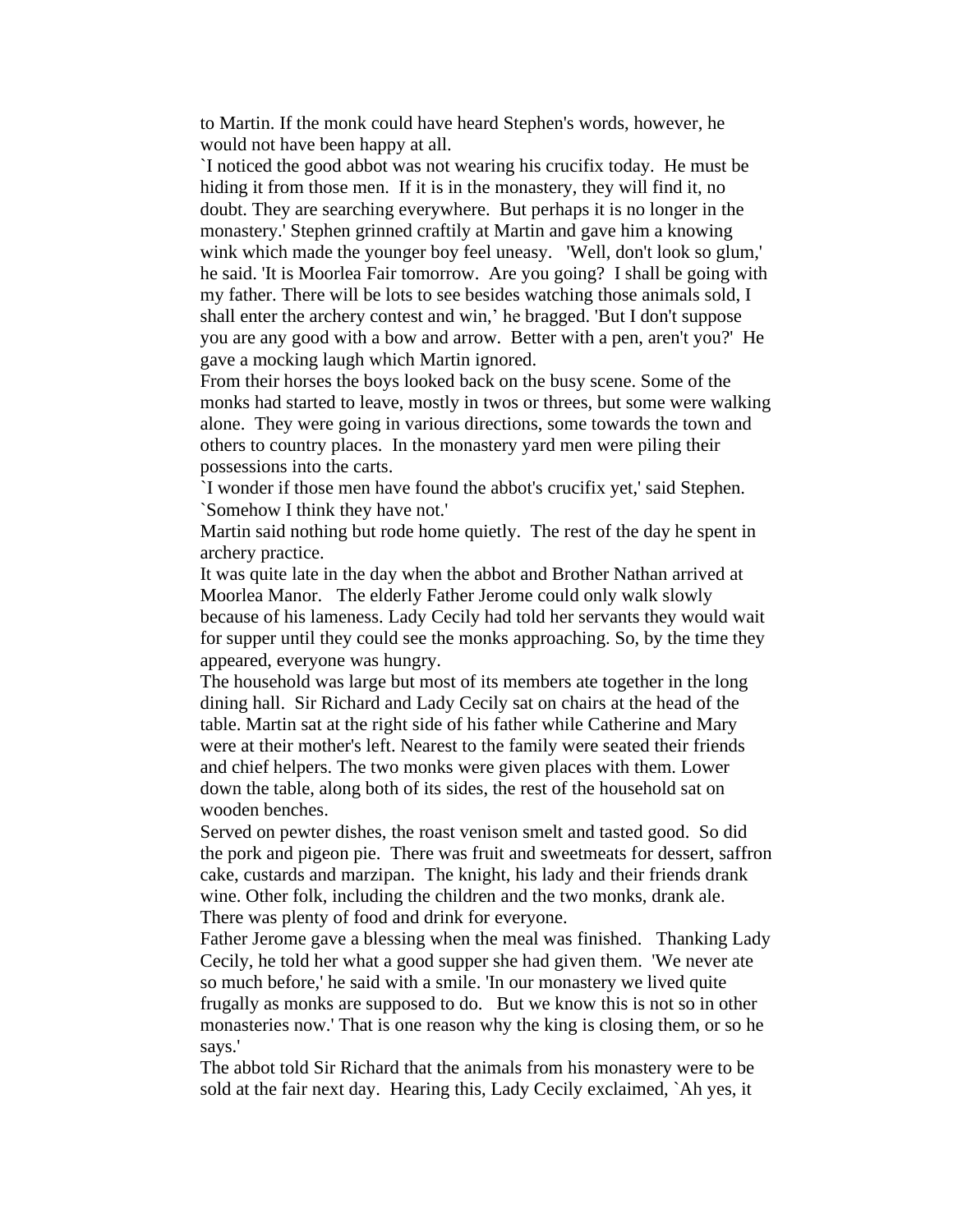will be Moorlea Fair tomorrow. What with all the excitement of today I had almost forgotten. I think it would do us good to go to the fair. Martin does not seem happy now the monastery is closed. The fair may cheer him up. Catherine and Mary would like to go too, I am sure. They have been inside the house so long. What say you, my daughters?'

The two girls smiled with pleasure. 'Oh yes, mother dear. It will be good to leave our sewing for a while. Perhaps I can buy some ribbons at the fair for my new dress,' said Catherine who was nine.

`I hope there will be jugglers and acrobats like we saw at the last fair,' added Mary. She was a year younger than her sister. They were both pretty girls, fair-haired like their mother.

`I would love to go to the fair too,' said Lady Cecily. 'What do you think, my husband?'

`I don't see why you should not, my dear,' Sir Richard replied. 'But you must have a few of my good men here to go with you. They will keep a close watch on you all to see that none of you comes to harm. I cannot be there myself as I have some business at the coast.'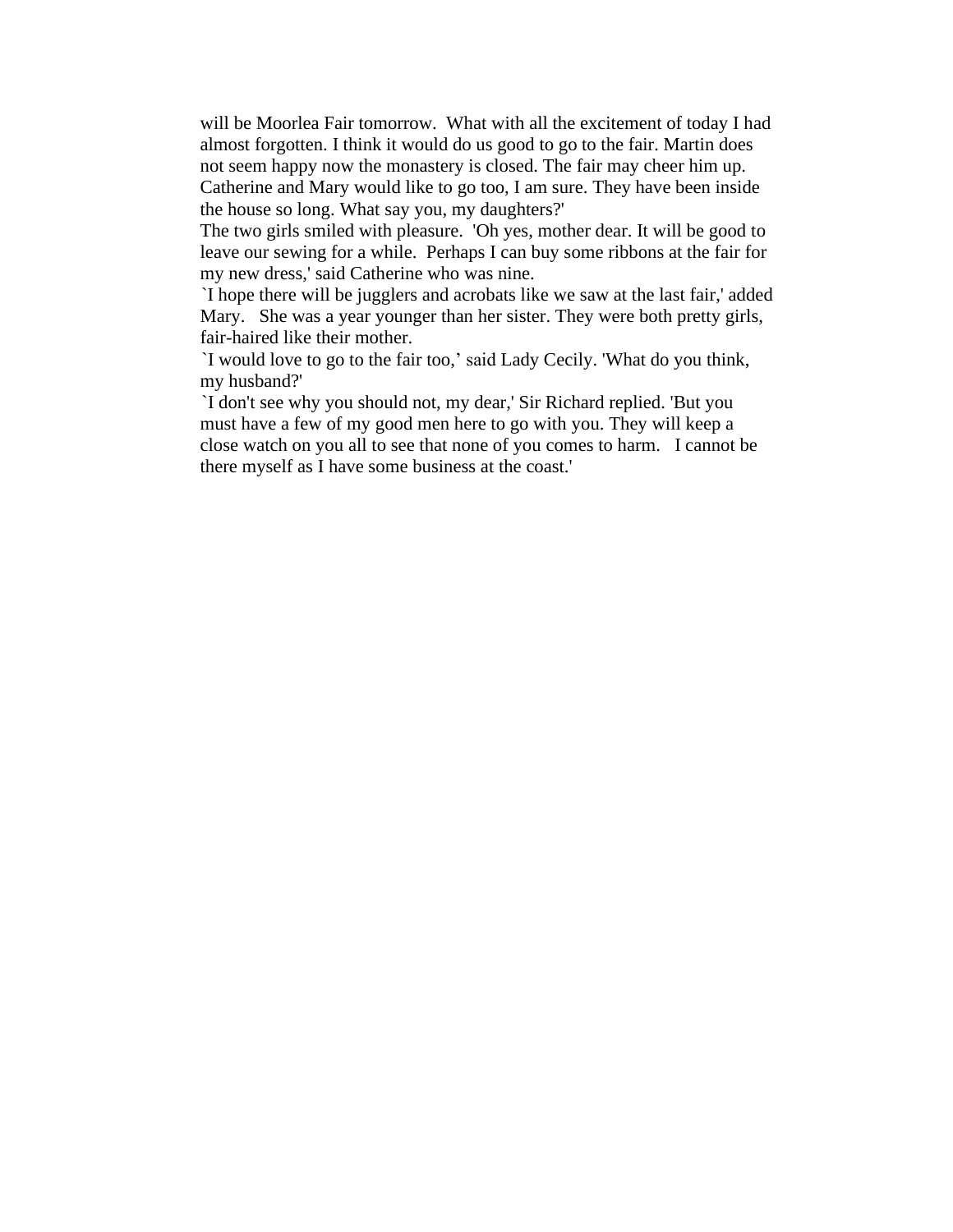#### **At the Fair and after**

The day of the fair was bright and sunny. Lady Cecily, her son and daughters rode eagerly along the woodland paths to the place where the fair was held. They were escorted by six of Sir Richard's most trusted retainers. At last, they arrived at the wide, grassy space outside the town where a colourful crowd was gathered. All the people were in holiday dress. After making sure their horses and ponies were safe, the little party from Moorlea Manor mingled with the crowd on foot.

There was a play going on in one place which they stopped to watch. Then, to Mary's delight, they saw some gypsies juggling, also some acrobats. 'Aren't they clever? I wish I could do that!' she cried. On another part of the green men were wrestling to see who was the strongest. Others were fighting with wooden staves and shooting with the longbow. A little crowd had gathered to watch the shooting. In the middle of its Martin saw a red head. It was Stephen's. When the men had finished their archery, it was the turn of the boys.

The target at which they shot had circles on it, all at different distances from the centre. The aim was to get an arrow in the centre or as near to it as possible. The boys were allowed to shoot three arrows each. Stephen pushed his way forward for first turn. His first two arrows landed outside the centre ring but his last one was just inside. He was looking pleased with himself when the boys who followed him did not do as well. He thought he would be the winner.

'Why don't you have a go, Martin?' Catherine asked. 'You have been practising a lot.'

`Yes, I think I will,' her brother replied, stepping forward. Holding the longbow steady he fitted an arrow and took careful aim. It landed on the edge of the centre ring. His second was better still. It went just inside the ring, equally as good as Stephen's best. But his third shot was best of all. The arrow flew straight into the middle of the target. He was the winner, and the crowd clapped their hands. His mother and sisters were pleased, of course, as were his father's retainers.

They had been keeping a little distance from the family but were never far away. Now they came forward to clap him on the back. Everyone seemed pleased except Stephen. He scowled at Martin and hurried off.

Most people then made their way to the middle of the green to watch the baiting of a bull. The animal was chained to a strong post and several fierce dogs set on to attack it. The bull tossed some of the dogs away, but it was badly bitten by the others which jumped onto its neck. It could not move very well because of the chain. When it did manage to kill one of the dogs with its horns another dog was put in the dead one's place.

`I think bull-baiting is very cruel,' said Mary. 'I feel sorry for the bull.'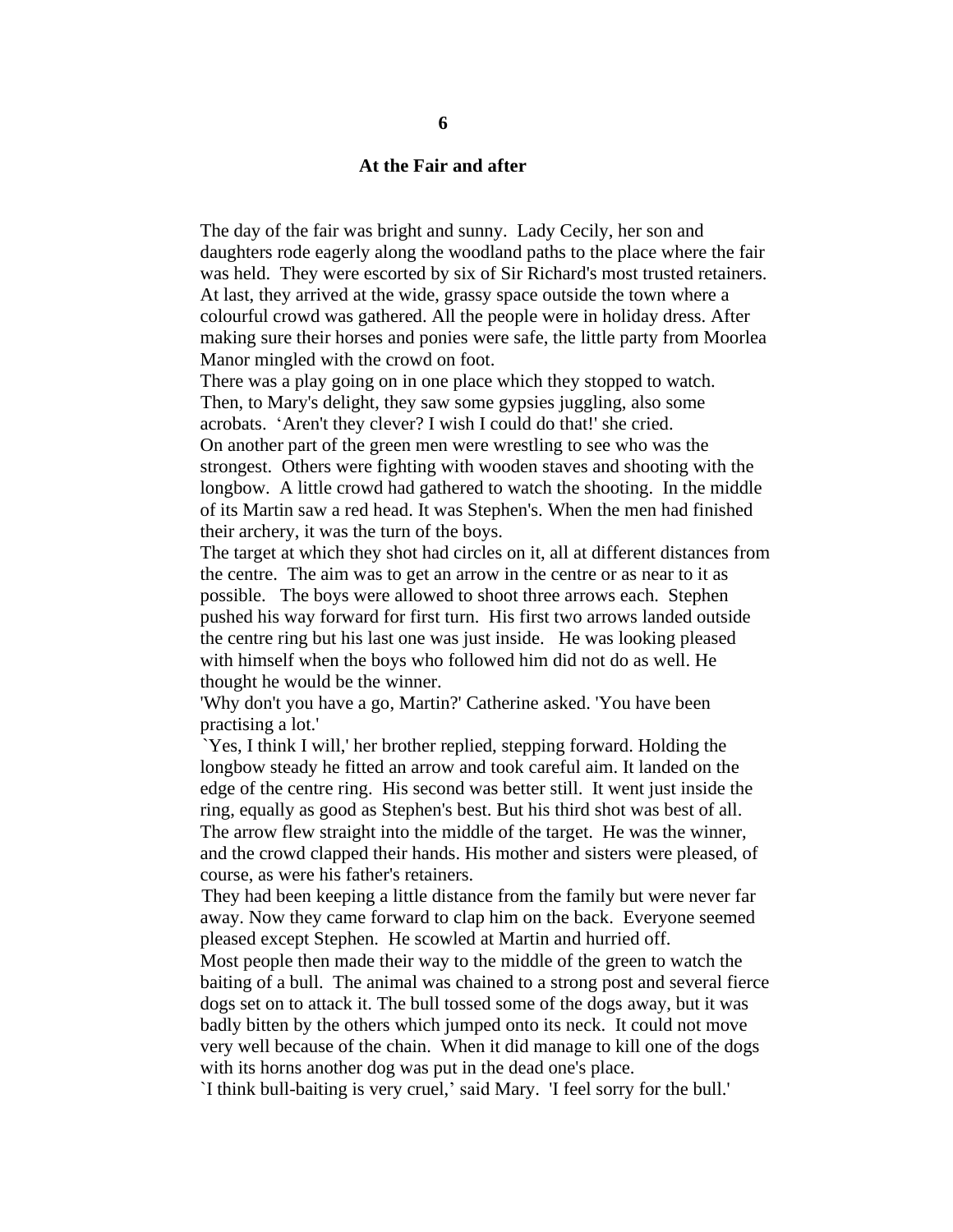`So do I,' Catherine agreed. 'It hasn't a chance of winning when they bring fresh dogs to fight it. Can we go somewhere else now?'

`Yes, I don't much like it either,' said Lady Cecily. 'But the menfolk do. Just see them laughing and shouting when the bull is bitten. The poor creature is getting the worst of it. He will be killed in the end. But this could go on for some time yet. He is putting up a good fight. I think we have seen enough though.'

`Can we go look at the sheep and cattle that are for sale, Mother. 'The ones that belonged to the monastery?' Martin asked. 'See them over there in that enclosure.'

`A good idea, my boy. There seems to be a lot of people who are interested. Most of them will be farmers who have gone to buy.'

They walked towards the place where the animals had been put. Some of the cattle had already been sold and men were leading them away. The fowls, pigs and sheep were still waiting to be sold. As they drew near to watch, Martin wondered whether any of the monks would be there. He could not see any.

`Perhaps the brothers would be too sad to watch their animals going to someone else,' said Lady Cecily. 'I wonder who those men are who are looking after them. And that important looking one in the rich clothes. He seems to be in charge of everything.'

`Oh, they are the men who came to the monastery when we were at our studies. We saw them taking things into the carts. The big man with the green velvet cap was telling the others what to do. He is the chief, no doubt.'

Then suddenly Catherine tugged at her brother's arm. 'Look, Martin,' she whispered excitedly. 'A boy has just gone up to talk to that chief man. Isn't he the one who was in the shooting contest? I remember him by his hair. You beat him and I am sure he was not at all pleased.'

`Yes, that's Stephen Barlow,' Martin said grimly. 'He had lessons with me at the monastery but did not like to study. He was glad when the place closed.' `It seems odd that the boy needs to talk with that man. I cannot think he is wanting to buy sheep, or anything else for that matter. Indeed, he does not look at all interested in the animals,' Lady Cecily remarked.

While his mother and sisters went to look at the sheep, Martin kept watching Stephen. He remembered Brother Nathan saying the boy ought to be watched. They felt sure he knew something about the abbot's crucifix and would make trouble for Martin if he could. Now, as Stephen talked with the velvet-capped man, he noticed they were moving a little way from the farmers so as not to be overheard. Then, to Martin's alarm, he saw Stephen pass his hand slowly around his neck and draw the shape of a large cross on his chest. After that he pointed a finger in the direction of Moorlea Manor House. A sickly feeling came over the young boy as it became clear what Stephen was telling the man. It was that the crucifix had been taken to the manor house. The man would say it was the king's property and therefore should have been given to him. If it was found in Sir Richard's house, that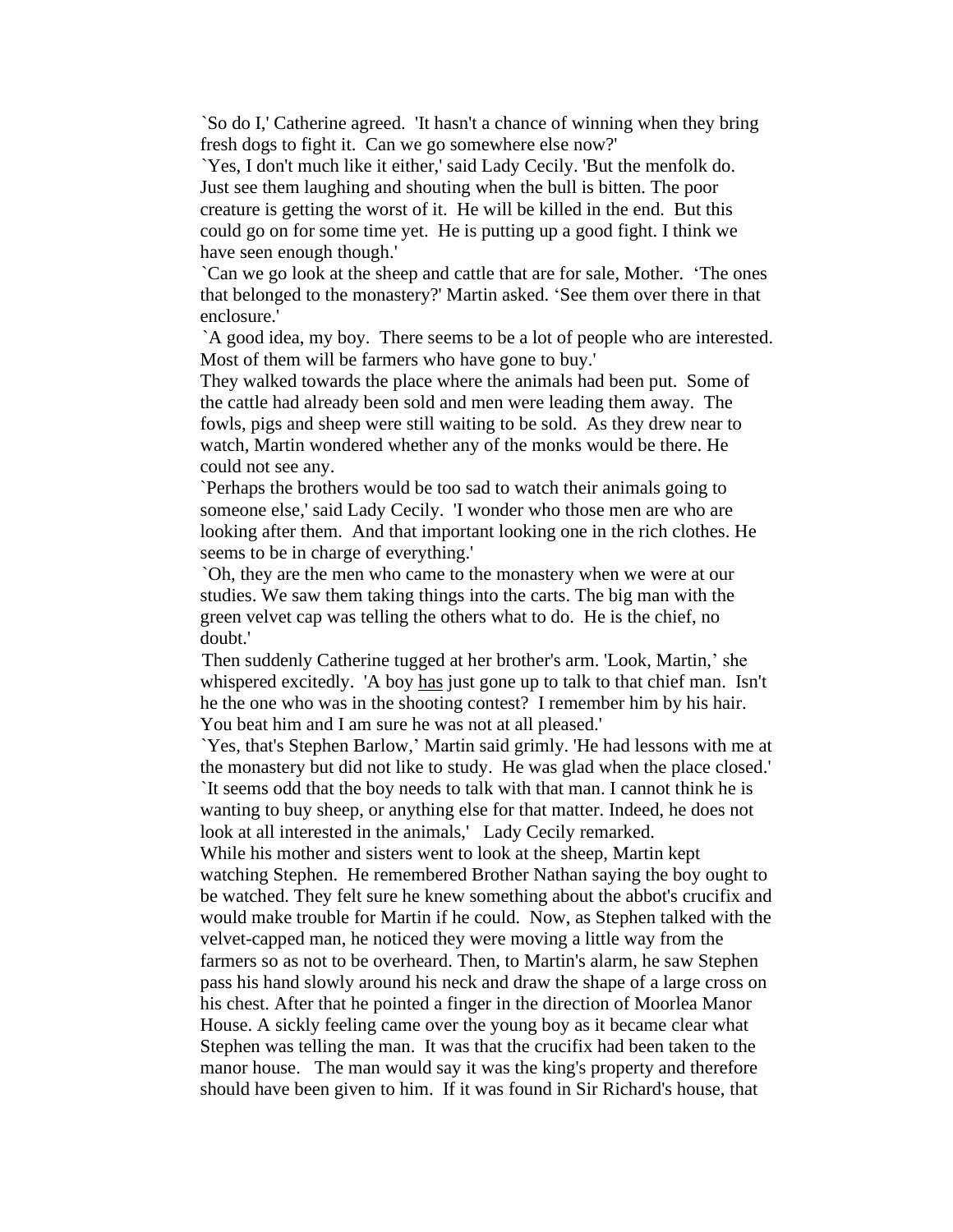knight would be in bad trouble. To act against King Henry was called treason and men were put to death for that.

When Stephen had finished talking the man patted his shoulder and went back to the animals. Then, as he turned to leave, Stephen saw Martin. He had not noticed him before. He strode up to him and grinned cheekily. In a mocking voice he said, 'Well, Robin Hood, you did have a bit of luck at that target. Don't suppose you could do it again though. Now I'm going to see those dogs finish off that bull. He should be nearly dead by this time.' He gave a wicked laugh and ran off.

`What a nasty, cruel boy,' cried Mary. `He's looking more pleased with himself now though. He was quite sulky after the archery,' her sister remarked.

`That man he was talking to must have cheered him up,' added Lady Cecily. She was right, of course. But if the lady had known why Stephen was so cheerful, she herself would not have felt cheerful at all.

Along one side of the green stalls were set up with different goods on display. Lady Cecily bought new ribbons and laces for the girls and coloured sewing thread for the tapestry on which she was working. There was a stall selling food and drink, so she bought hot pies for all her party. A helper brought out chairs for them to sit on while they ate. The woman knew they had come from the manor house. Lady Cecily smiled her thanks. The pies tasted good and were washed down with drinks of ale.

The play which they had seen when they arrived was being performed again as they were leaving. It was a fine sight to see all the actors in fancy costumes, and some of the men dressed as women. Another sight they saw but did not like was the dead bull being dragged away from where it had been killed. The bodies of two dogs were taken away too. The grass where the baiting had taken place was red with blood.

Riding homeward through the woods they met three rough-looking fellows. Lady Cecily was thankful that they had Sir Richard's six strong men to protect them. Robbers would find it easy to steal from a woman and children travelling alone. But, with a stout escort such as they had, ruffians would not dare to try.

It was late by the time the party reached home. The abbot and Brother Nathan came out to greet them. They had spent the day quietly in reading, prayer and study, except for a short time walking in the garden to get fresh air and exercise. They asked about the fair and Mary told them proudly, 'Martin won the archery contest.'

`Indeed, then your brother is a talented boy. Good with a bow and with his pen too,' smiled the abbot. `But he looks somewhat tired now.'

Brother Nathan noticed that the boy was pale and quiet. 'Is everything well with you, Martin?'

`Yes, thank you, Brother Nathan. We have had a busy day and I do feel a little tired. But I am glad we went to the fair.' He was thinking that, if he hadn't been there to see what Stephen was up to, he would not have been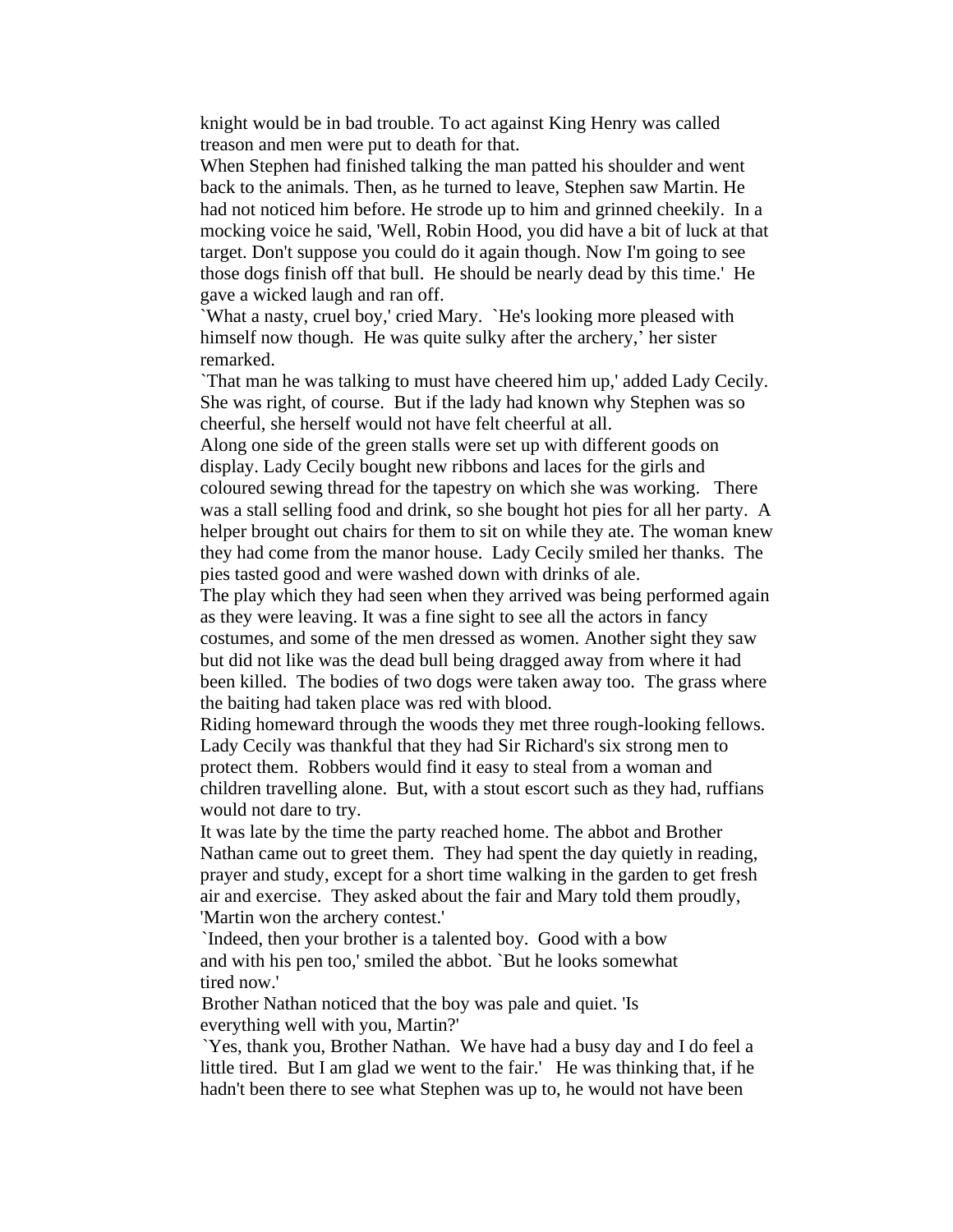warned to move the crucifix from the house. It did seem likely now that a search would be made. So, another hiding place had to be found. When the household had retired for the night Martin slipped out of bed and put on his clothes. He went to a little cupboard in the corner of his room and opened the door. It looked to be empty. But when he pressed a tiny knob at one side a small part of the cupboard's back swung open. In the dark space behind was the leather pouch. Martin had discovered the trick of the cupboard when he was playing about one day. He had not told anyone about it because he thought it was good to have a secret of his own. He did not know whether his mother or father knew about it.

The boy was trembling and afraid as he took the pouch out carefully from its hiding place and closed the cupboard door. Then he crept softly down the stairs. He had to get outside but he knew the big main doors were always locked at night and the keys removed. But there was a small kitchen door that led into the garden at the back of the house. This door was locked by one of the kitchen servants and the key hung on a wooden peg behind it. Martin groped his way down the stone steps that led into the kitchen. It was dark and he could hardly see, but at last he found the door. He passed his hand around the top part of it and soon felt the cold metal key touch his fingers. He grasped it from the peg and felt for the lock. The door opened easily so he hurried through. It was good to see the moonlight shining on the garden after being in the dark kitchen. That would make it easier for what he had to do. So, after locking the door behind him and putting the key under a stone, he walked swiftly from the house.

He crossed the garden and walked to the waste ground beyond. There, looming silent and ghost-like in the moonlight, were the ruins of an ancient dovecote. It had lost its roof and part of a wall had fallen down. It had been a ruin for longer than Martin could remember. The new dovecote they used now was already built when he was born. Nettles and thistles were growing thickly amongst the ruins of the old one. No-one ever went there.

As he stood gazing up at the walls the sudden hooting of an owl made him start. He shivered and felt more afraid. 'I don't feel very brave,' he thought to himself ' Perhaps Stephen was right when he called me a coward. But I must think of my father, and the abbot who trusted me to look after his crucifix until he can take it to France. I must keep my promise to help him.' High up, around the walls, Martin could see the holes where the doves had nested hundreds of years earlier. His idea was to hide the precious crucifix in one of the holes. Having decided on which one he had to skirt around thick clumps of nettles to reach the wall bottom. There were nettles all around the wall, with brambles and thistles growing amongst them. But by treading carefully and using a thick piece of wood he found lying around, he managed to make his way through. Then, plucking up his courage, he started to climb.

Though he was an agile boy Martin found the climb was very hard. It was difficult to get a good grip on the stones in some places for the walls had been smooth to begin with. People had used ladders to reach the nests when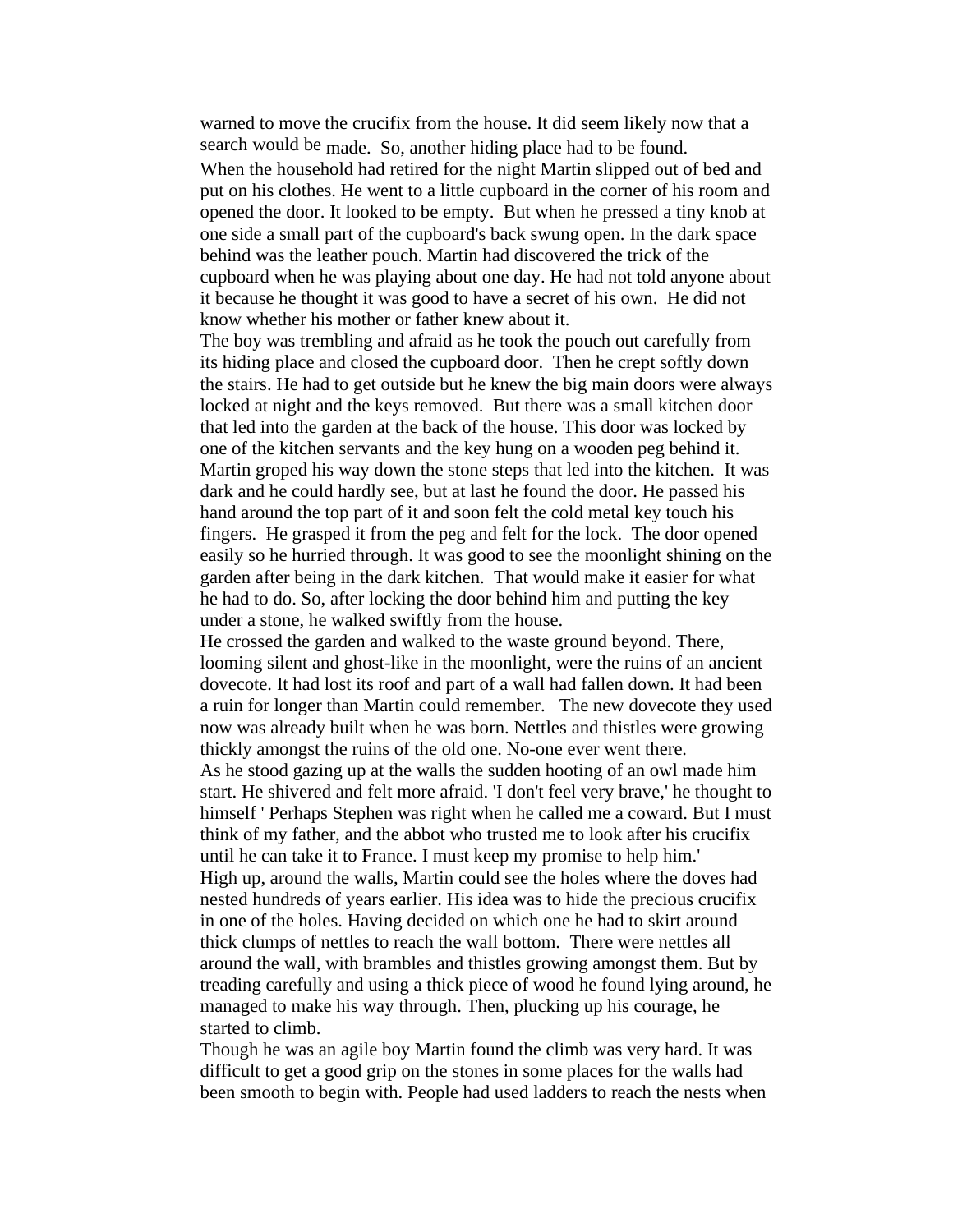they were in use so did not have to climb the walls. At last, he reached the hole he wanted. He took the pouch from his belt and put it carefully into its new hiding place. Martin was sure it would be safe there. It could not be seen either from outside or inside the ruin.

Climbing down again was as difficult as going up but at least he felt happier. He was nearly at the bottom when, in his eagerness to reach the ground, he lost his grip and fell with a bump, rolling face downwards into the nettles. As he struggled to get up, they stung his hands and face most cruelly and the brambles scratched at him. The pain from those stings made him wince. Only the thought that his task was accomplished prevented him from crying out.

Rubbing his smarting face, he hurried back to the house. He hung the kitchen door key on its peg again and went up to his room. He undressed and got into bed. Although he was very tired, he did not fall asleep for a long time. It was not only the nettle stings keeping him awake but also the thought of Stephen talking to that man at the fair. Would he make trouble? By the time Martin did fall asleep the rest of the household was waking up.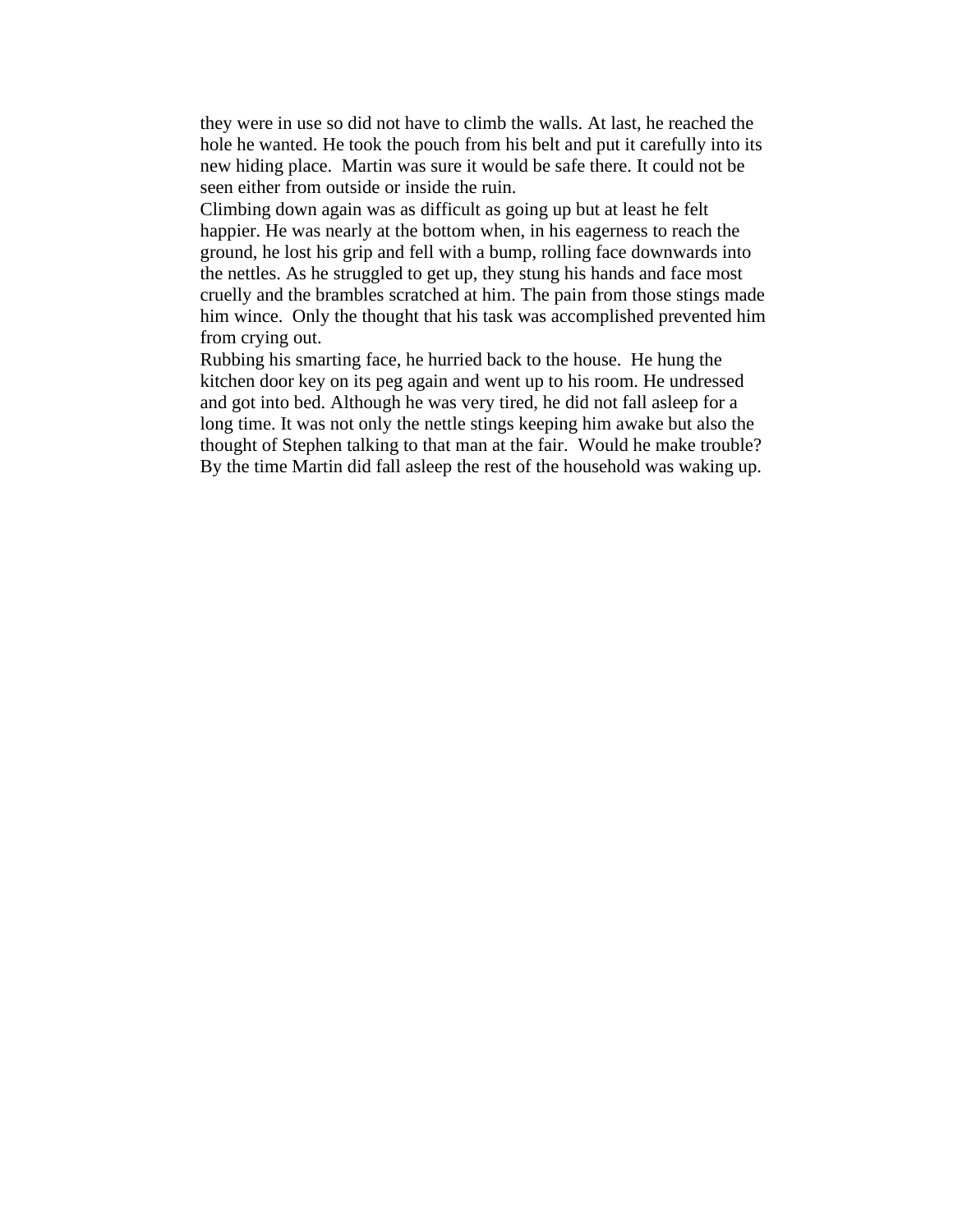#### **The Search**

Sir Richard Morley arrived home around mid-day. He had good news for the monks. There would be a boat sailing for France in a week's time. The knight had already made arrangements for them to be on it.

`How can we thank you, Sir,' said the abbot. 'We shall be pleased to get away. You and your family have been good friends to us, but I fear England is not a good place for monks nowadays.'

`That is very true. Last night I stayed at an inn where the talk was about such things. Travellers from the north told how folk up there are rebelling against the monasteries being closed. Not only that, but some are saying the taxes are too great. They are speaking against King Henry. From what I heard, he is not the well-loved king he used to be.'

`Have any of the monks resisted the king's orders?' Brother Nathan enquired.

`I believe they have. They say some have been put in prison for doing so. They may even be hanged. You see, now that King Henry is Head of the Church, he has full power over them. And he has his army to support him. Then I heard some other news that everyone was talking about. Quite shocking news indeed.' He paused for a moment before he continued. 'Yes, this also concerns our king. He has just got married again to a lady called Jane. She is his third wife.'

`Where is Queen Ann then? Has she been divorced too?

`Worse than that. She is dead. Her head was struck off with a sword on Tower Green!'

The two monks were speechless at this news, but horror showed in their eyes. Lady Cecily had entered the room just in time to hear about Queen Ann. `Oh, poor lady! she exclaimed. 'I must admit I did not like Ann Boleyn, but I would not have wished her such an end. To think about her little girl being left without a mother is dreadful. But I suppose it was to be expected. King Henry is wanting a son to follow him on the throne and Ann did not give him one. Perhaps his new wife will. But just now it is Martin I am worried about.'

`I was going to ask where Martin was. I thought he would be looking out to meet me when I returned. He usually does when I have been on a journey: So where is the boy?'

`Alas, he is still in his bed. I fear he is not at all well. He is drowsy and wanting to sleep though the day is half gone. His face is flushed and feverish. There is a rash too which he seems to have been scratching. What a pity Brother Fabian is not at hand. He might have had a remedy.'

`We will take a look at the boy if you will allow us to,' the abbot offered. 'Some of Brother Fabian's remedies are known to us and we would like to see Martin in any case.'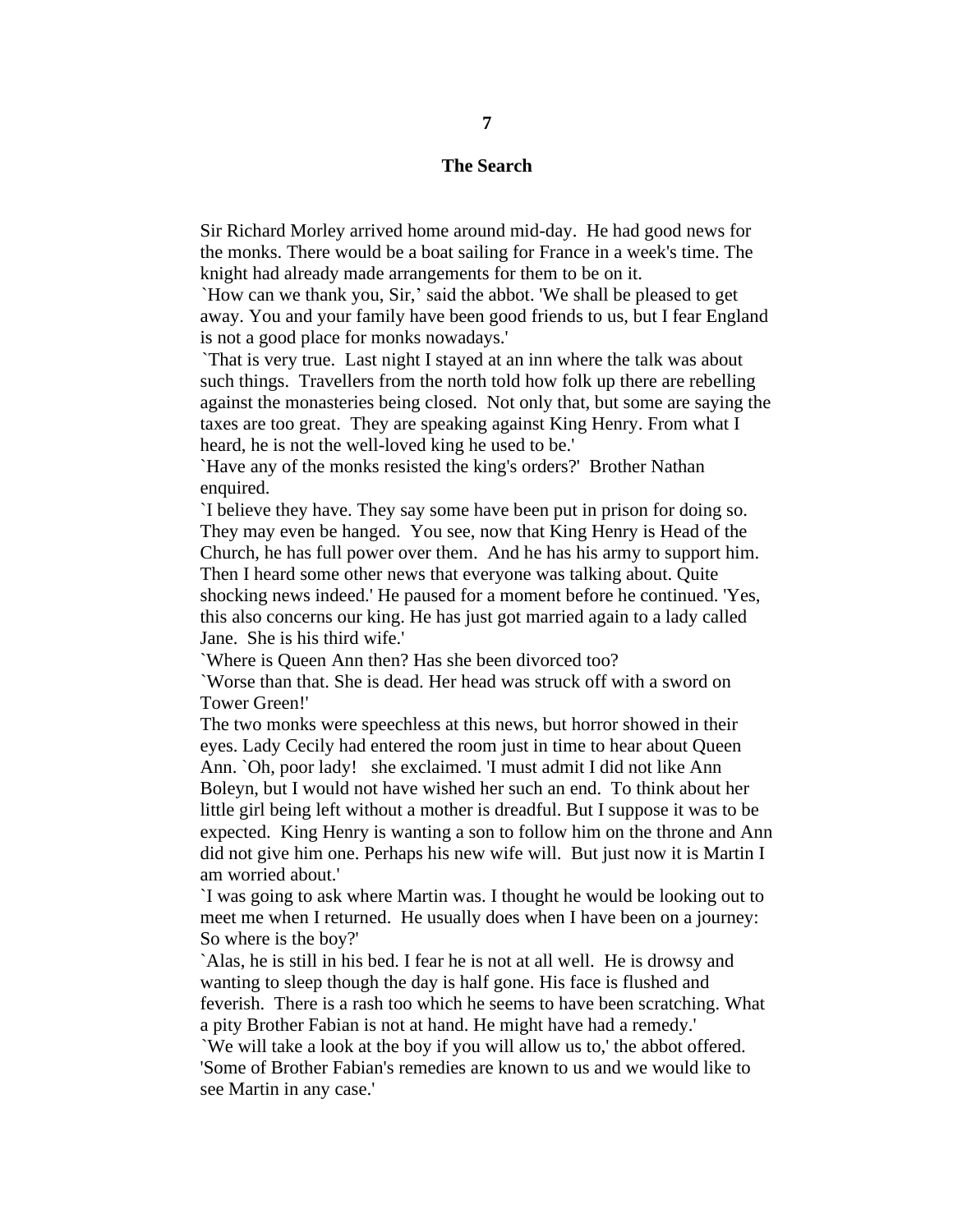Lady Cecily was willing to agree. 'I will attend to my other duties then. I need to speak to the cooks. Then I must visit the bakehouse and brewery to make sure there will be plenty of bread and ale. Our servants are very good, but I do like to see for myself that all is well. Catherine and Mary are outside playing tennis, or so they pretend. The air should do them good. A pity that Martin is unable to join them.'

Sir Richard then spoke to the monks. 'Will you please tell Martin I shall come to him soon? I have business to discuss with my steward but that should not take long. Then I-will be up to see him. If he is no better, I shall send to town for the physician.'

Father Jerome and Brother Nathan went up to Martin's room. He was awake. `Oh, I am so glad you are here,' he said. 'Now we are alone I can tell you about the crucifix. At least, I can tell you that it is safe. But I would still rather not tell you where it is. That is because, when they ask, you can truthfully say you do not know. They are sure to ask. I know it,' Martin spoke quickly.

`Who are they? Who is going to ask? The monks were curious.

`The men who will come to search the house.' Martin explained what he had seen at the fair. He told them of Stephen talking with the chief man who had cleared the monastery. 'But do not worry. No-one but myself knows where your crucifix is hidden. I will tell you later, perhaps, when it is safe to do so.'

`What a thoughtful boy you are,' Brother Nathan exclaimed. 'But tell us, are you not well that you should still be abed? Have you not slept? And what have you done to your face? Your lady mother thinks you may be sickening for some malady.'

Before Martin could answer, the abbot turned to the young monk and gave a little chuckle. 'A malady? I think not. Unless I am much mistaken, that rash on his face is not at all serious though it will have been painful. Indeed, it is merely a nettle rash. I can see too that those scratches were not made by his fingers. Am I right, Martin?'

`Yes, Father, but I cannot tell you how I came by them. At least, not yet. Perhaps later.'

`There is one thing which worries me now concerning my crucifix.' Father Jerome was serious again. 'What if anyone asks you where it is? `T'would be untruthful to say you did not know. I have never known you tell a lie and would not wish you to do so now on my account.'

`I have thought on that,' replied Martin. 'Now that mother thinks I am ill it should be easier. But please let her go on thinking so for a while longer. I will keep to my bed meanwhile.'

`Your father will be up to see you soon. He has arranged for a ship to take us to France, but he will tell you about it himself. We will leave you to rest now. Although you are not suffering from a serious malady, the state of your face is enough to make some people think so.'

The monks went downstairs and into the chapel to pray. Sir Richard was about to go see his son when he was told someone important wished to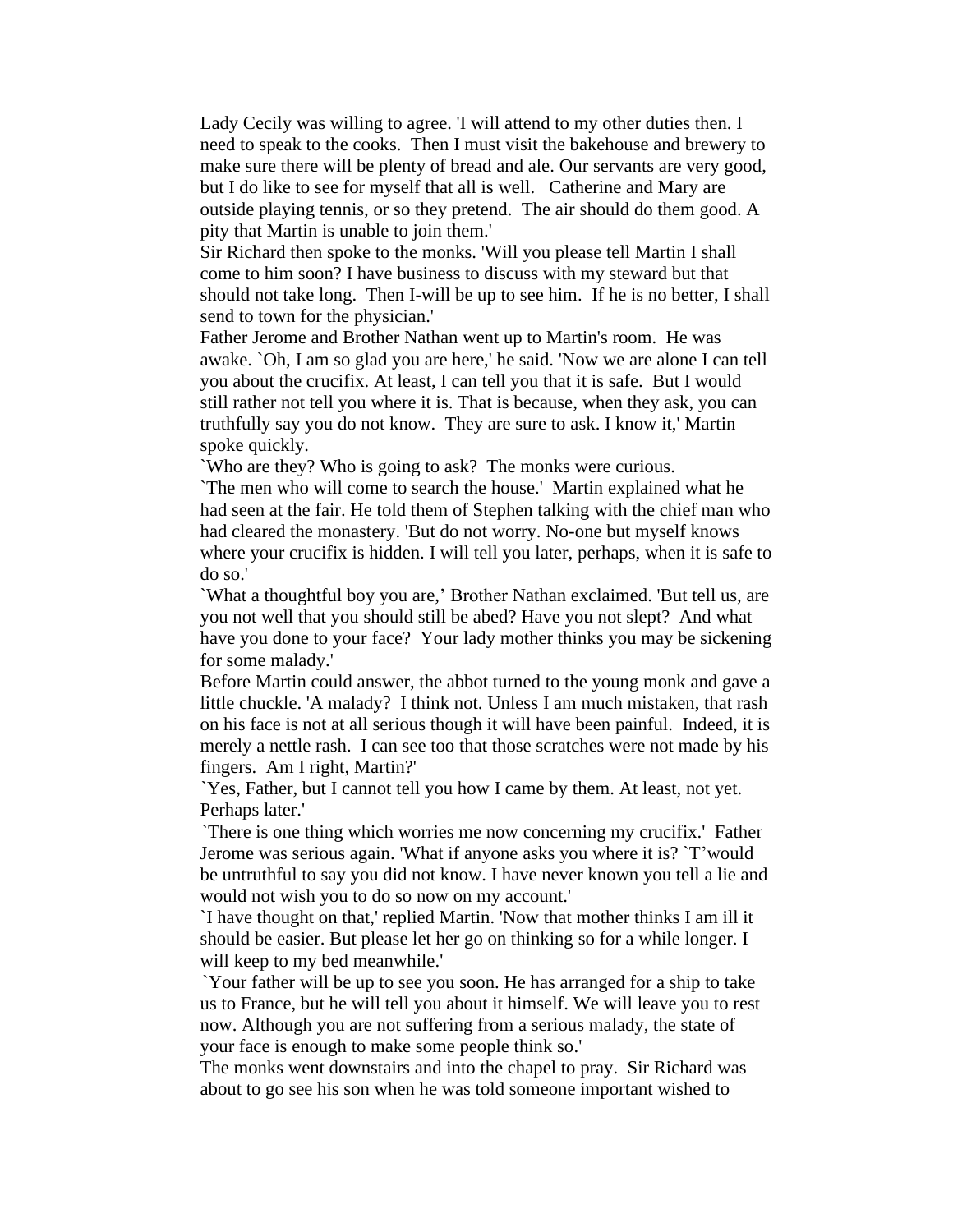speak with him. Going to the door that led into the courtyard he saw a large body of mounted men. The foremost among them had a green velvet doublet and feathered cap to match. He dismounted and went up to the knight, saying, 'I am Master FitzHenry, under orders of Thomas Cromwell who is in the king's service as you may know. We have reason to believe, Sir Richard, that you have in your household two monks, Father Jerome and Brother Nathan, late of Moorlea Monastery.'

`That is so. What do you want of them?'

`I have been told that the abbot possesses a valuable crucifix which he wore in the monastery. As such it should have been handed over to us when we cleared the place. He was not wearing it then and we did not see it anywhere. I did not know it existed until yesterday. Then I was told it had been brought here and hidden in your house. What have you to say about this?'

`All I can say is that I know nothing about a crucifix. The abbot is in my house at this moment. You may speak with him and Brother Nathan too if you wish.'

`We may have to do more than that, Sir Richard. If it is not in the monks' possession, we must search the whole house, for it will be hidden somewhere. I have been given full permission to do so in the name of King Henry himself' He took from his pouch a scroll and held it for the knight to see. 'These men I have with me are experts at searching nooks and crannies of old houses like this one. Sometimes they find secret cupboards which even the owner did not know about. Of course, the owner of a house is always held to blame if something is found, whether or not he knew about it.' Master Fitzhenry gave the knight a meaningful look and signalled the other men to dismount. Dividing them into two groups, he ordered one group to search the outbuildings while the rest were to follow him into the house.

He said he would speak firstly to the monks themselves. They found them in the chapel, kneeling at prayer. Their fingers moved slowly along the rosary beads as they prayed. 'Are you praying that your crucifix will not be found?' one of the searchers sneered mockingly. 'Get to your feet and I will see if it is hidden in your garment.' He inspected the clothes of both monks carefully, making sure that nothing was sewn into the hoods or hems of their long robes. `It is clear the crucifix is hidden somewhere. Just tell us where it is and it will save a lot of time,' another man said.

`I do not know where any crucifix is hidden. Indeed, I am not aware there was one that belonged to the Moorlea Monastery,' the abbot told him truthfully. `I have been told differently,' Master Fitzhenry insisted. 'Come, let us get to work.'

They searched the chapel. Two of the men then went down into the kitchen and cellars. Two others searched in the bakehouse and brewery. They felt into the meal chests and flour sacks, and even into the ale barrels. They looked in all the cupboards, on shelves and under stairs. They tapped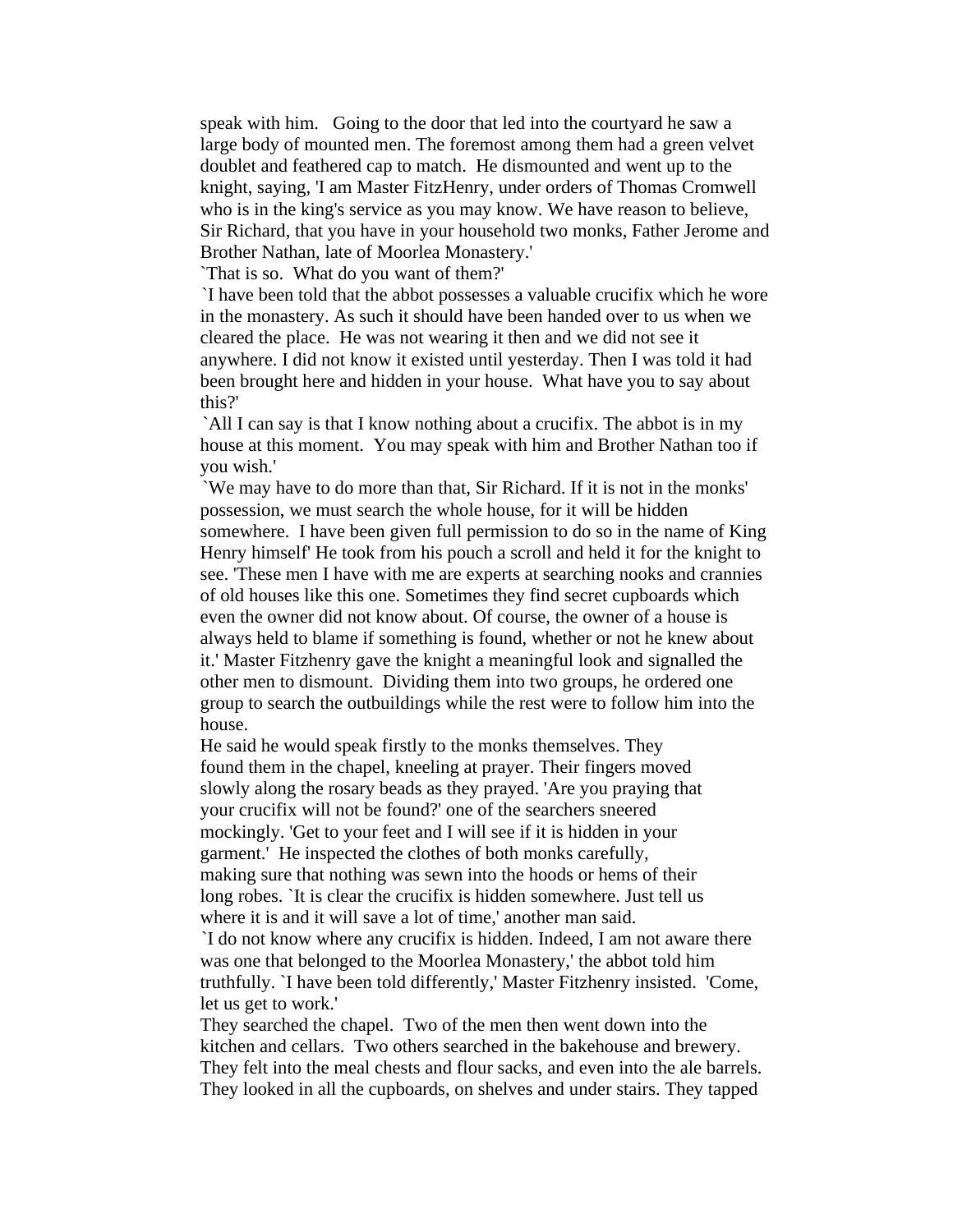on walls and floors. The servants were amazed. They wondered what was going on but did not dare to speak.

The dining hall and other ground floor rooms were being searched by other men. They paid great attention to the carved woodwork, pushing their fingers into places that might hold a secret spring to open a door behind. Yet, in spite of pushing and prodding, tapping and listening, they found nothing.

They looked into the chapel again and saw the monks still on their knees, the rosaries still in their hands. 'What are you really praying for all this while?' one of the searchers asked. He did not speak unkindly.

`We are praying for young Master Morley. Praying that he will soon feel well. His mother tells us he is very ill. He is flushed and feverish and has a painful rash. Lady Cecily lost two of her sons with the sweating sickness. She fears that Martin may be sickening for some terrible disease. He is the only boy she has left. Such a fine boy too,' Brother Nathan explained.

`His father has gone to see him now. He is most concerned,' said the abbot. `We must continue our search, • sickness or not. I shall also need to speak to Master Martin. I suspect he may know something about the crucifix. Let us go to the bedrooms now.' Master FitzHenry led the way upstairs.

The monks looked worried again. It was clear that Stephen Barlow had mentioned Martin's name. He would have said it was actually Martin who had taken the crucifix from the monastery to Moorlea Manor, 'Martin will be asked what he has done with it,' said Father Jerome. 'How will he answer?'

`He said he had thought of a way. Never fear. He is a clever boy,' the younger monk replied.

Three of the searchers entered Martin's bedroom, Master Fitzhenry and two others. The rest of the group went to look into the other upstairs rooms and attics. Sir Richard and Lady Cecily were sitting by their son's bedside. The boy was tossing and turning in his bed, moaning and whimpering. He was mumbling words that did not make sense. Lady Cecily began to weep. 'He was not well yesterday evening,' she sobbed. 'I thought he had just tired himself out at the fair. Now I know it was this sickness starting.'

`I am sorry the boy is not well, but I must question him all the same,'

Master FitzHenry insisted. Looking at Martin's flushed face he said, 'I just want to know where you have put the abbot's crucifix. I have been told you took it from the monastery and brought it here. So where is it?'

Martin raised his head a little and stared vacantly at the man as if not seeing him. Then he clutched his face, rolled his eyes and gave a shudder. His head sank to the pillow and his mumblings began again. 'Want my . . . bow and arrows . . .must. beat. Stephen,' were a few words they could catch. `What is he saying? Master FitzHenry was clearly interested.

'He is most likely thinking he is still at the fair. We went yesterday. He beat a boy called Stephen in the archery contest. But can't you see he is now delirious? She cried angrily. It is a physician he needs, not strange men in his room. And look at his poor red face. I pray it will not be the pox or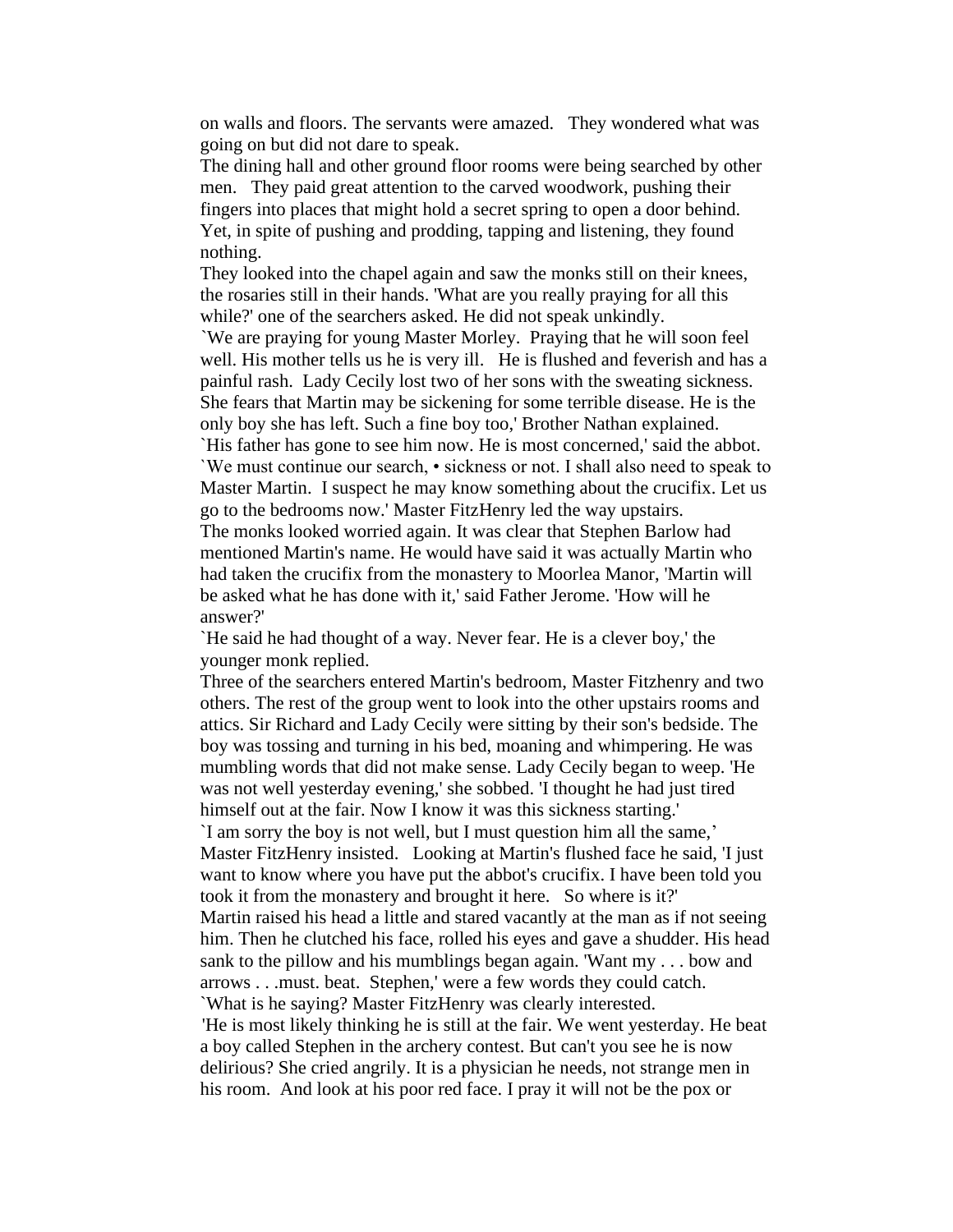spotted fever.' She began to weep again as Martin continued to toss and turn, moaning all the while.

`Finish your search and be gone,' Sir Richard told them sternly. While Master FitzHenry had been questioning Martin the other two men had been making a thorough search of his clothes chest. One of them then went to the little cupboard in the corner. Lady Cecily's face turned pale as he opened the door and passed his fingers around the inside. He gave an excited cry as they touched the small knob and pressed it. 'There's something here,' he called to his chief. Seeing the space behind the back of the cupboard, Master Fitzhenry thrust his hand in eagerly. He drew it out empty. Blank disappointment showed on the faces of all three.

The men who had been looking in the other upstairs rooms came to say they had found nothing either. In the outbuildings nothing had been found. 'Could it be in the boy's bed?' one man said brightly.

`Would you like to search it then?' another of them asked. 'Remember he may be sickening for the pox.' All the men drew back.

`We will show you ourselves,' said Sir Richard. 'Turn back the covers, my dear, while I lift him up.' Lady Cecily did so, and Master Fitzhenry took a cautious step forward to look into the bed.

`It seems our search has been in vain,' he said wearily. 'And yet that lad seemed so sure of what he told me that I believed him.'

`May I ask who gave you this false information?' Sir Richard wanted to know. `Well, as we have troubled you, Sir, you have a right to know. He was a boy who came to me at yesterday's fair. Said he had important news, so I listened. He said your son had taken the abbot's crucifix and hidden it in this house. He was a big, red-haired lad. I thought I had seen him once before. It must have been at the monastery that day I closed it.'

`It would be Stephen Barlow, a merchant's son,' said Lady Cecily, turning her tearful blue eyes to him. He had instruction from the monks and so did Martin. We noticed him talking to you at the fair when we were watching the animals being sold. Stephen is a troublemaker. He was angry because Martin beat him in the archery contest. No doubt he wanted revenge. Martin was saying his name just now. Did you hear?'

'I did and it made me wonder. So, he told me the tale to get your son punished. And yet he should have known we would search the house and find nothing. Unless he thought we would punish him without doing a search.' Master Fitzhenry was clearly puzzled. 'But Martin is not to be punished and neither are you, Sir Richard.' Stephen Barlow is the one who should be for wasting our time. However, I think we have spent time enough on Moorlea Manor. There are many other such houses we have to close. So, I will waste no more time chasing one stupid boy. Good day to you both. I hope your son will recover.'

All the searchers looked pleased to be leaving Moorlea Manor and rode quickly away. 'Now I had better go for the physician,' Sir Richard said to his wife. 'He was in delirium when those men were here, though he has quietened somewhat now.'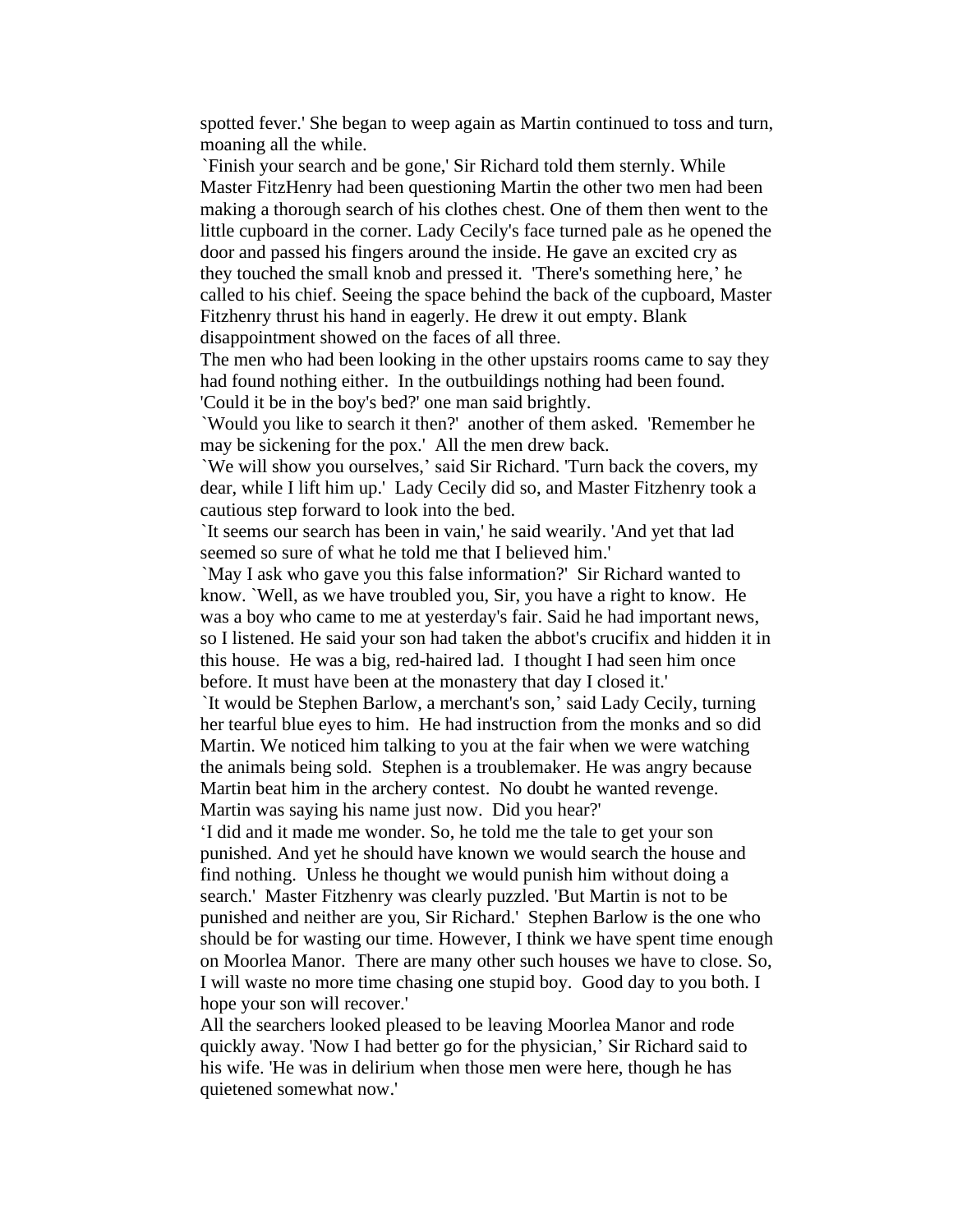`I did not like the look of him at all when that man was trying to question him. Perhaps those strangers being here when he was already ill made him worse. But I do think he is a little better now. He has stopped moaning and tossing about. He seems much calmer. Perhaps it is not a serious malady after all,' Lady Cecily said hopefully. As she looked down on her son, Martin opened his eyes and smiled.

`Can I have a drink of water, Mother? He asked.

'Of course, my dear,' she said happily. 'Do you feel better? We have been quite worried about you\_'

`I am just thirsty and tired now. But I would like to see Brother Nathan and the abbot before I go to sleep again.'

'I do not think we need the physician now Martin is himself again,' said Sir Richard, giving his son a knowing look. 'We will ask the brothers to come to you. They will bring you the water to drink\_ How glad we are, my boy, to know you are going to be well.'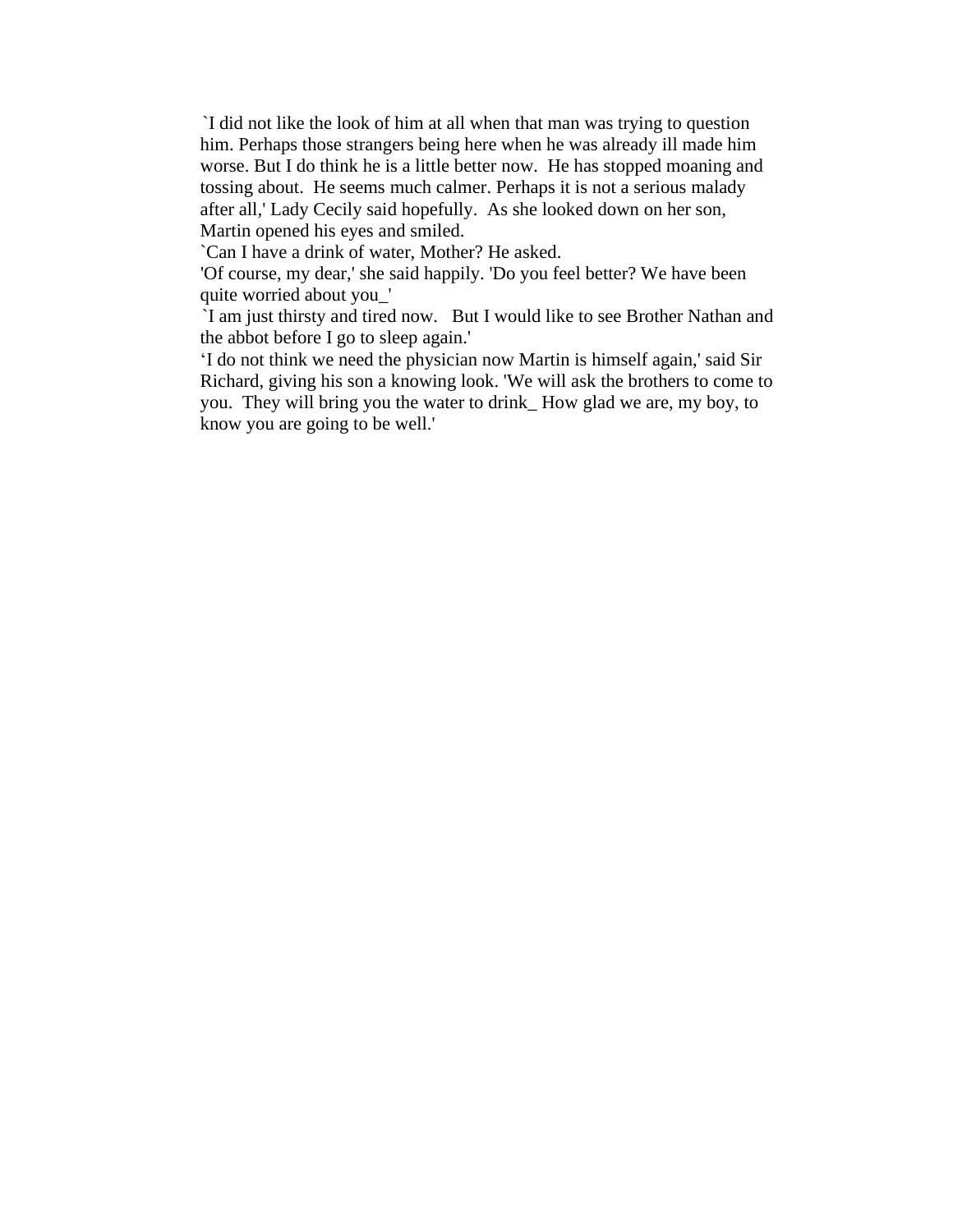#### **Away to Safety**

Martin was sitting up in bed when the monks entered his room. He was rubbing his face which was still red and blotchy. 'Have those men really gone?' he asked.

`Indeed they have. We watched them riding away. Here is the water you wanted. I have also brought something to make your face less painful. It is still causing you discomfort, is it not?' Martin admitted that it was.

While he gulped down the water, Father Jerome drew from his robe some large green leaves. `If you rub your face and hands with this plant the nettle stings will not be so keen. Brother Fabian told me the remedy some time ago. Of course, if the leaves could have been used at once, the worst pain would have been avoided. A pity that your stings were not treated at the time.'

`Perhaps you will tell us now how you came to be nettled so badly. Am I right in thinking it was something to do with the crucifix? Brother Nathan asked.

While Martin rubbed his face with the leaves, he told the monks how he had first put the crucifix in the cupboard. Then, feeling sure that the house would be searched, he had thought of a safer hiding place. He had climbed the old dove-cote wall, hidden the crucifix in one of the holes and started to climb down again. But he was in too much of a hurry. Before he reached the ground, he lost his grip on the wall and fell with his face in the nettles. `Oh, my dear boy, what a brave thing to do. I am amazed that you dared to climb up that high wall. You could have killed yourself. And to think you did it for me - and for your father too! You knew he would have been in bad trouble if it had been found in the house. You are a clever boy and a very brave one, my son.'

`But Father, I did not feel at all brave when I was going through the dark kitchen and across the garden. When the owl hooted it made me jump. At the bottom of the wall, I was trembling and shivering before I began to climb. That was not being brave, was it?'

Brother Nathan spoke then. 'Do you remember that day at the monastery when Stephen wanted to fight? He called you a coward because you did not want to. That made you quite upset.'

`Yes, he said I was not brave like my father.'

`And I told you there are other ways of being brave besides fighting and killing. You have shown this by what you have just done. Indeed, you have been more than brave. You have shown courage. That is when you are feeling afraid but still go on to do what you know is right. Your father will be so proud of you when he hears the story.' The monk's words made Martin feel happy. To think of his father being proud of him made him feel good.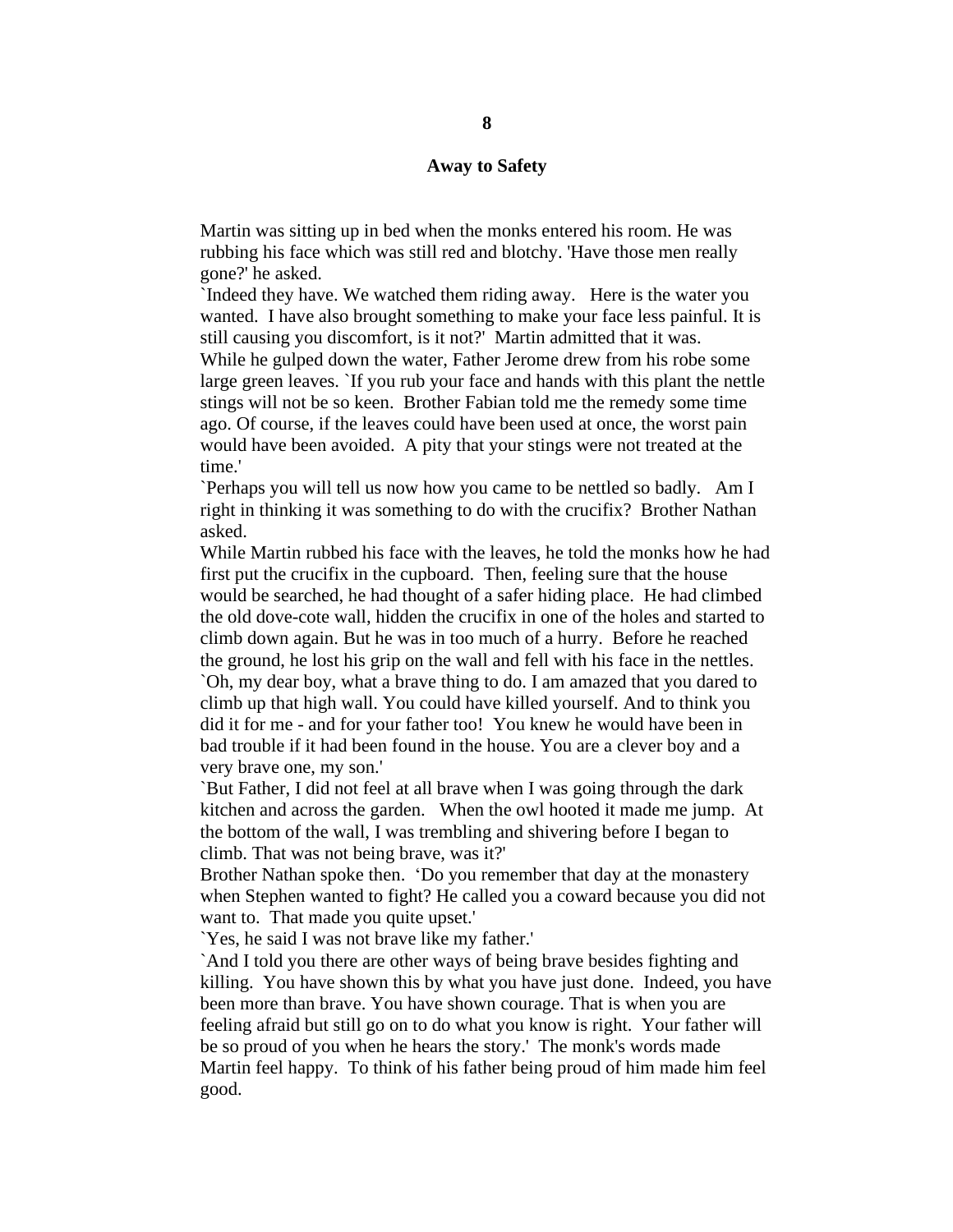`Now there is this other matter we are eager to hear about,' said the abbot. 'Pray tell us what happened when those men searched your room.'

`They found the trick of the cupboard, sure enough. It was a good thing I had moved the crucifix. You should have seen their faces when it wasn't there,' Martin laughed.

`But did they not ask you where it was? What did you tell them?' `They did ask but I did not tell them.' Martin explained how he had pretended to be in delirium. What he did say was not making sense. Even his mother and father thought he was very ill when he tossed about in his bed and made moaning noises. The man asking questions thought Martin did not understand them. He would not get a proper answer from someone so ill. 'I suppose it was as well that I fell into the nettles,' he said. 'It made my illness look more real. I had been rubbing my face all night, so I know it looked dreadfully inflamed. My poor mother was weeping over me and I was sorry to see her upset. But you should have seen those searchers when she said I might be sickening for the pox. How quickly they moved away! Martin laughed again and the monks laughed with him.

The boy thought he had better remain in his room until next day. Some food would be brought up to him. He had eaten nothing since the previous night. The monks prayed with him before going downstairs to eat supper with his parents. Because it was very late, they decided to wait until next day before telling the whole story to Sir Richard and Lady Cecily. As for Martin, no sooner had he finished eating than he fell into a sound sleep After the day's exciting events and the previous night's adventure he was in need of sleep. By sunrise on the following day, he was feeling quite refreshed and hurried to join his family. The monks were already with them. Lady Cecily and her husband were most astonished to learn how Martin had tricked the searchers. am sorry I caused you such alarm, dear Mother,' he told her. 'Though it was best that you should think he had not seen nettle rash before,' she said. 'No one I knew had ever fallen into nettles until now. There are many rashes children can get which are the beginning of a serious malady. I thought it was so in your case. And your acting was so good that I did not suspect otherwise.'

`He did make a good recovery though after the men had gone,' Sir Richard told her with a knowing smile.

`Children can be quick to fall ill but are often quick to recover unless, of course, the malady is serious,' said Lady Cecily. 'I really thought Martin's was and am so thankful to see how I was wrong.'

Sir Richard then praised his son. 'We are very proud of you, Martin, for helping Father Jerome. You showed great courage in hiding the crucifix where you did. We are also proud that you did it by yourself so as to avoid trouble for me.' The boy glowed with pleasure at his father's words. He went outside to find his sisters. Perhaps he would join them in their tennis game.

Meanwhile the knight spoke with the monks about their journey to France. In five more days, the ship would sail. Sir Richard said he would provide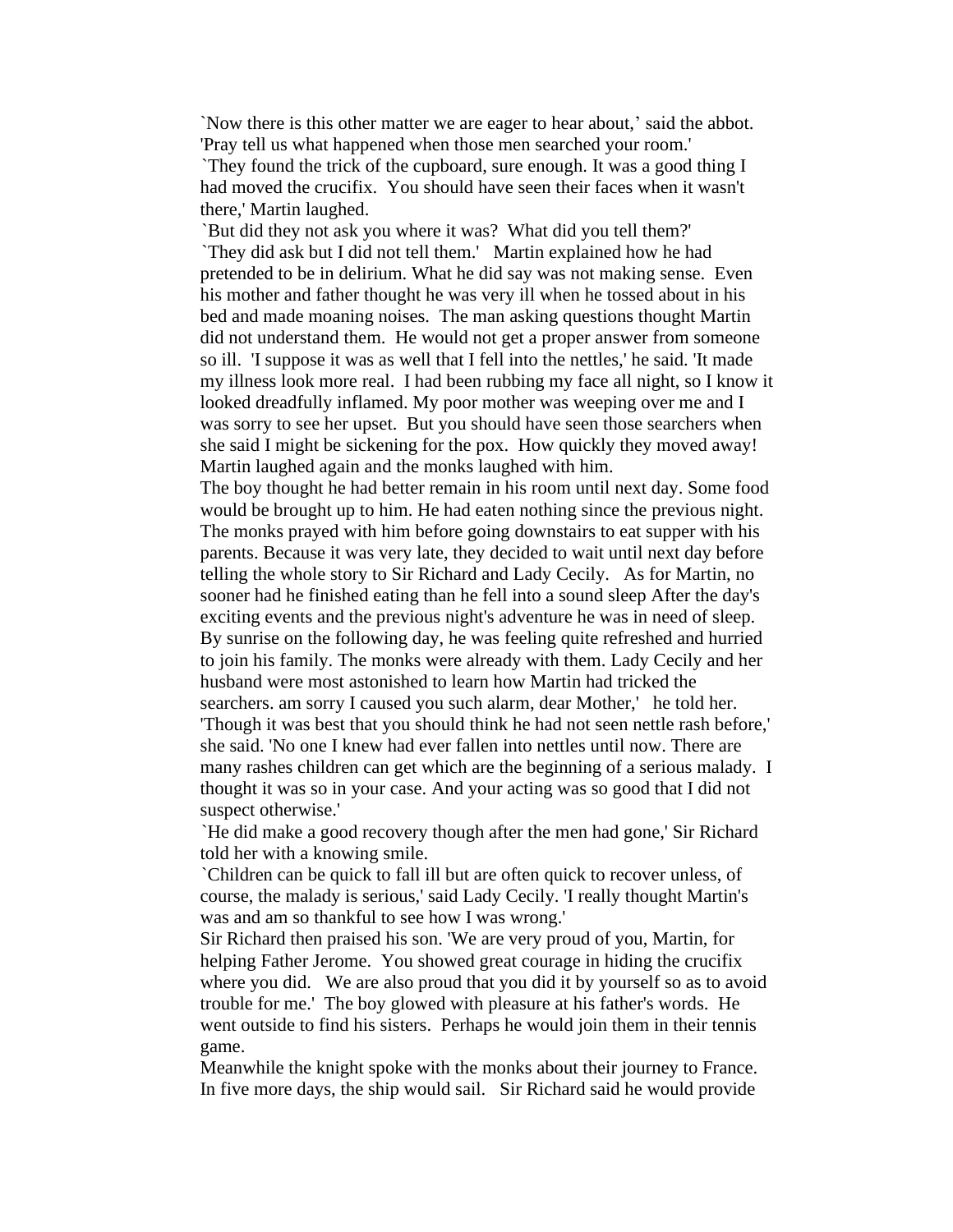the horses he had promised. He would also send with them the six trusty men who had gone with his family to the fair. They would carry swords and daggers in case they were attacked. 'Though it is not likely to happen with such a show of strength. The sight of them will put off anyone thinking to try,' he said.

It was decided to start off at daybreak because they would travel only at walking pace. The monks were not used to riding horses. The party would stop at an inn about mid-day to have a meal and rest a while. Then they would push on to the coast. The ship was due to sail in the evening, and they should reach France on the following day.

`So our time in England will soon be spent,' said Brother Nathan sadly. I shall miss teaching Martin. Do you think he would like to study with me during these next few days? If so, I am willing to teach him.'

Martin was delighted to be told his lessons could continue, if only for a short while. On each of the remaining days he and Brother Nathan sat together in Sir Richard's small library. Since books could now be printed there were more to be had. The knight had bought a few but they were very costly. Only wealthy people could afford to buy them. The poor could not read in any case. Brother Nathan and Martin read from the Scriptures and studied the Latin. They also read from one of Sir Richard's new books. Martin was eager to improve his writing still further, so time was given to that.

The monk made a promise to his pupil. 'When the abbot and I are safely over the water and reach our monastery, I will write to you. The letter will take a long time to come, I do not doubt, but in this year of 1536 most letters do arrive, sooner or later.'

`So you will let us know you are safe and what you are doing. Oh, how glad I am that I have learnt to read and write. When I know where you are, I will write a letter too.'

`I shall be delighted to hear from you, my son. To see your writing will remind me of those days at Moorlea Monastery. It may be that I shall visit the place again one day, though that day could be far in the future,' he said wistfully.

The important task that remained to be done was to get the crucifix down from the dovecote. Sir Richard said he would lend a ladder. He did not want Martin to risk breaking his neck again. Martin thought that servants might see them carrying it. If so, they would wonder what they were up to. 'I am not afraid to climb the wall again,' he told his father. It was decided, however, that a ladder would be used this time. But getting the crucifix down would be left until the monks' last evening at Moorlea.

The next few days passed all too quickly. Then, as light began to fade on that last night, the two monks walked quietly from the house, through the garden and onto the waste ground. There they were joined by Martin and his parents. All were in their oldest clothes. Lady Cecily wore a dark hood and cloak over her other garments. They carried a ladder which they had brought from an outbuilding. "Tis better to keep this secret matter within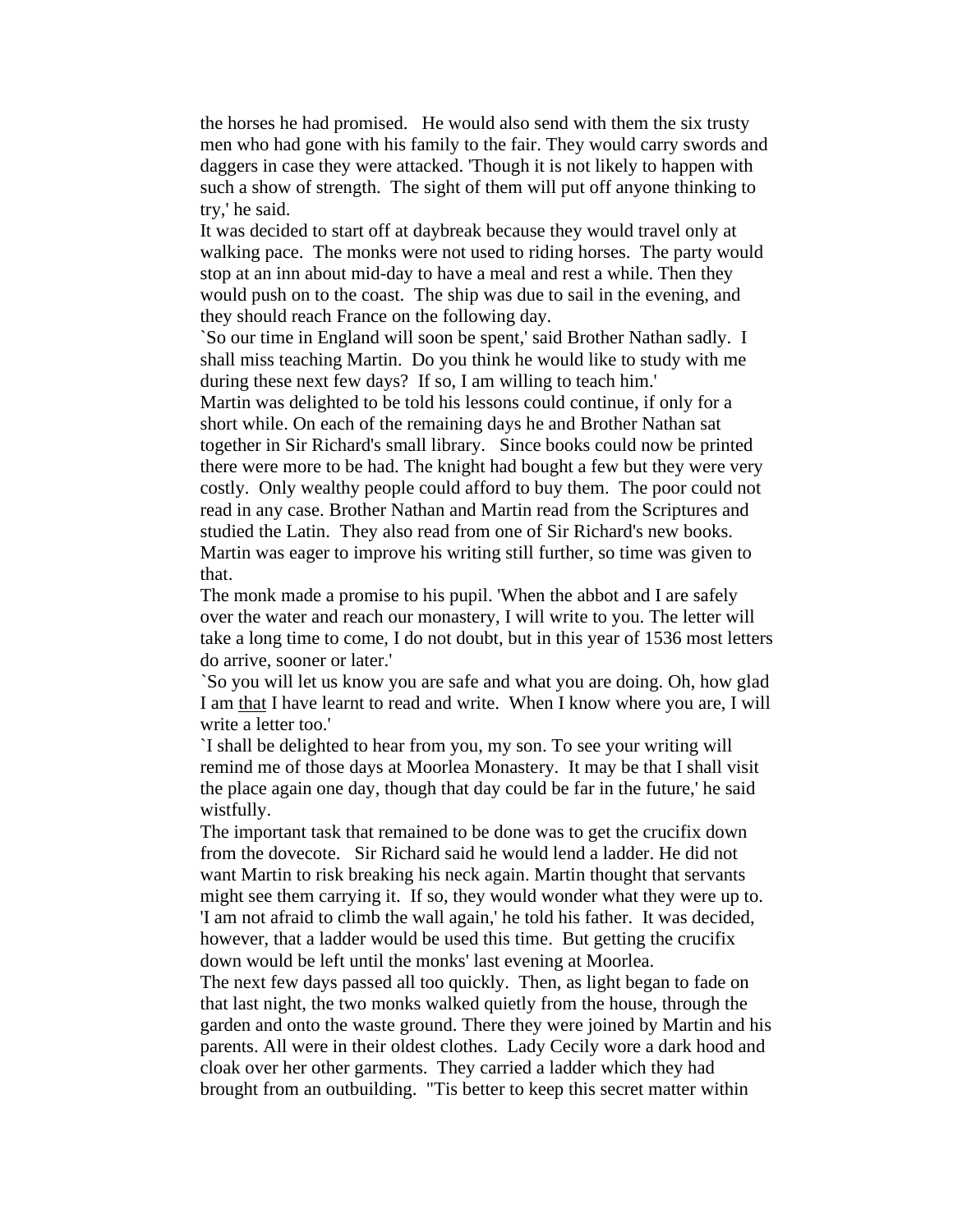the far-tidy,' said the knight. 'Even the most trusty servants might let some word of it drop if they were brought in to help.'

Seeing the thick mass of nettles around the wall bottom he took out his sword. A few hard swishes and there was space for the ladder to be propped up. It did not reach as high as the hole where the pouch lay hidden. will be able to climb that last part,' said Martin. This he did, while hearing his mother's voice urging him to be careful. He reached into the hole and drew out the abbot's leather pouch. Carefully he climbed down onto the ladder and was soon safely on the ground again. 'That was a more comfortable landing than last time,' he laughed, handing the pouch to the abbot. Father Jerome took out the jewelled crucifix and showed it to the knight and his lady. 'The cross of Saint Theresa,' he said reverently before putting it back into the pouch. 'Thanks to your son, we are able to take it back to where it belongs.'

As they carried the ladder back to the outhouse Lady Cecily said, 'I am so glad the crucifix did not fall into the hands of King Henry's men. I will tell you something now that I did not speak of earlier. It is not important really, but Martin might like to know.' Looking at her son, she said, 'When they were searching your cupboard, I almost cried out aloud. You see, I knew about the secret space at the back. For a moment I thought you might have hidden it there if Stephen had been telling the truth.'

`As it happened, he was telling the truth for once, but it did him no good. He is such a spiteful boy. But how did you know about the cupboard, Mother?' `Like you, I found it quite by chance. It was empty even then. Perhaps your grandmother or some other lady kept her jewels in it at one time. We shall never know.'

Before going to their beds, the family went into the chapel with Brother Nathan and the abbot. Thanks were said for the safe recovery of the crucifix. The abbot then prayed for a safe journey on the morrow. He also asked a blessing for the Moorlea family, especially Martin who had helped him.

Next morning men and horses were ready in good time. To Martin's delight his father was allowing him to go too. Sir Richard knew it would please the boy to see the brothers safely on their ship. Except for their rosary beads, the monks had brought no possessions from the monastery so had nothing to carry, apart from the abbot's crucifix. He kept this still in the pouch and wore it beneath his robe so it could not be seen. Sir Richard had a small gift for the monks. It was one of the new books he had bought. 'Just to remind you of us at Moorlea,' he said simply.

When they were ready to leave, Lady Cecily and her daughters came out to wish them well. They handed over a large leather bag containing food. "Tis but humble fare,' the good lady told them. 'Some bread, cold beef and fowl, and venison pasty. You will be having a meal at the inn before you reach the coast. This is to be eaten later. You will be many hours on the water and perhaps many more to the monastery. This should help you on the way.'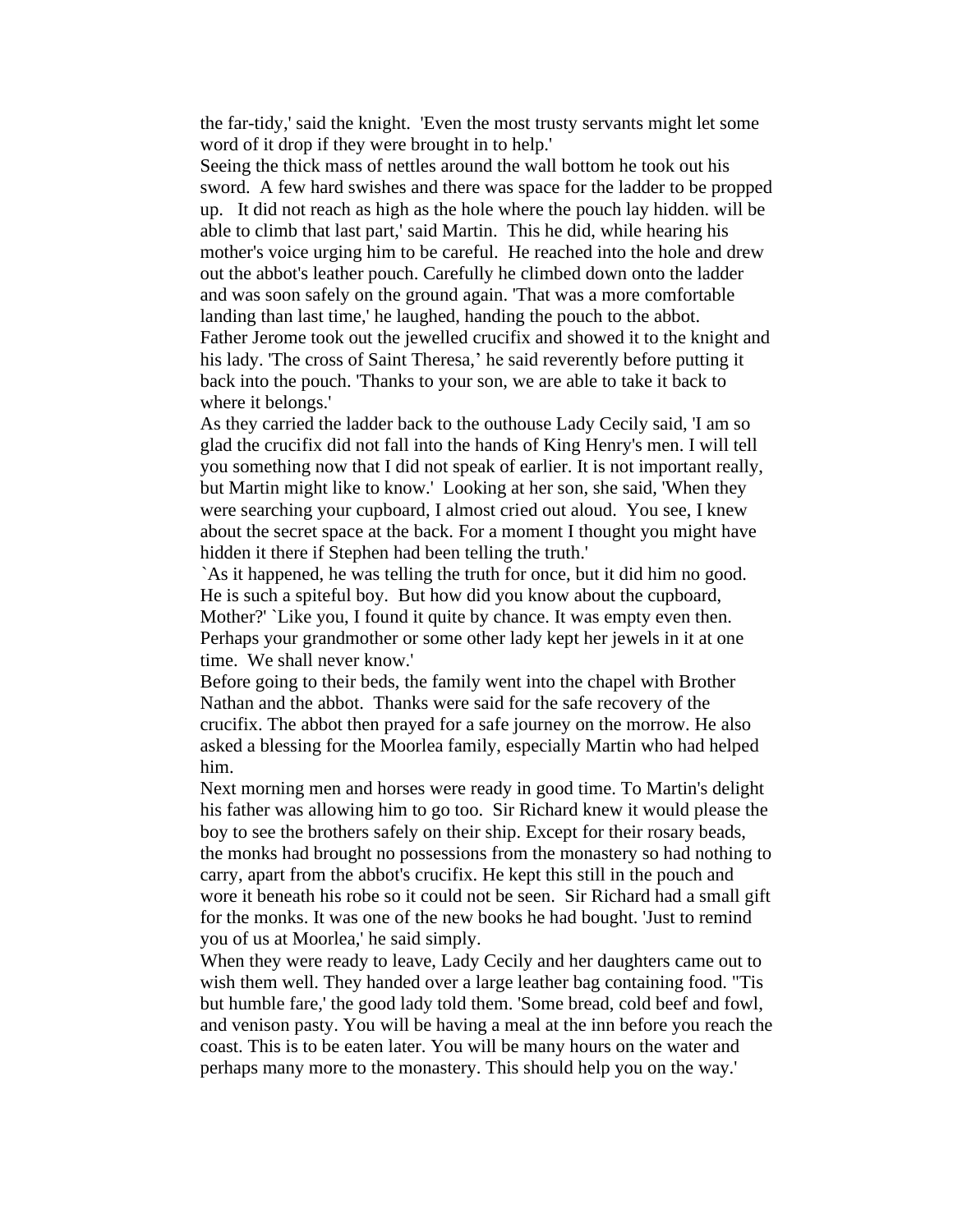The monks thanked the kind lady and gave her and the little girls a final blessing before moving off.

The ride to the coast went as planned. Around mid-day they stopped at an inn where everyone ate a good meal\_ The monks were pleased to get down from their horses for a while. The abbot was feeling rather stiff though he did not complain. He was only too pleased that things were going well. There were other travellers on the road, but no-one troubled them. They arrived at the coast about an hour before the ship was due to sail. It was the first time in his life that Martin had seen the sea. Neither had Brother Nathan nor some of the men with them ever seen it. They gazed in wonder at the wide expanse of silvery-grey water. It stretched further than they could see. They watched the white-capped waves creeping up to the shore to break and fall back again. There were small boats pulled up to the shore and bigger ships anchored a little way out in the water. Martin was interested in what he saw. The whole scene was new to him. He liked the smell of the sea too. They walked along the shore, breathing in the fresh, salty air.

Soon it was time to see the ship's captain. Sir Richard had told his party to meet him inside the Mermaid. Tavern. This was on the shore and easy to find. The captain was already there. He was a strong-looking man about the age of Martin's father. The hair beneath his cap was black and so was the short beard on his chin. His face was tanned from the salt sea air. The hands which held his tankard were huge and rough. When he saw the party from Moorlea Manor he knew at once who they were. They fitted the description Sir Richard had given him. He rose from his seat to grasp the monks' hands. His grip was so strong it made the brothers wince. He asked them all to sit and have a drink while he told them about his ship.

`It's that big one out there,' he said, pointing through the open door to the furthest one. 'She's called the Sea Queen and a fine vessel she is. She will get you over there without trouble. We should have a calm passage, I think. But even if the sea gets rough the Queen's sailors will know how to handle it' The captain spoke in a different way from the people at Moorlea, but they could just manage to understand him.

`Have you been to France before, Sir?' Martin asked.

The captain threw back his head and laughed loudly. 'Have I now! Aye, young mister. I've been sailing on boats and ships since I was not much older than you. Crossed to France and back more times than you could count. Been on longer voyages besides. To Spain and Italy mostly.' Martin stared at him wideeyed. He truly was impressed.

The captain finished his ale in one long drink. He put the empty tankard back on the table, saying, 'Now it's time for my passengers to go on board. Here comes my trusty oarsman. Those strong arms of his will row us out to the ship in quick time.

In the doorway stood another sailor. He was younger than the captain but just as big and strong. He smiled at them broadly and his teeth showed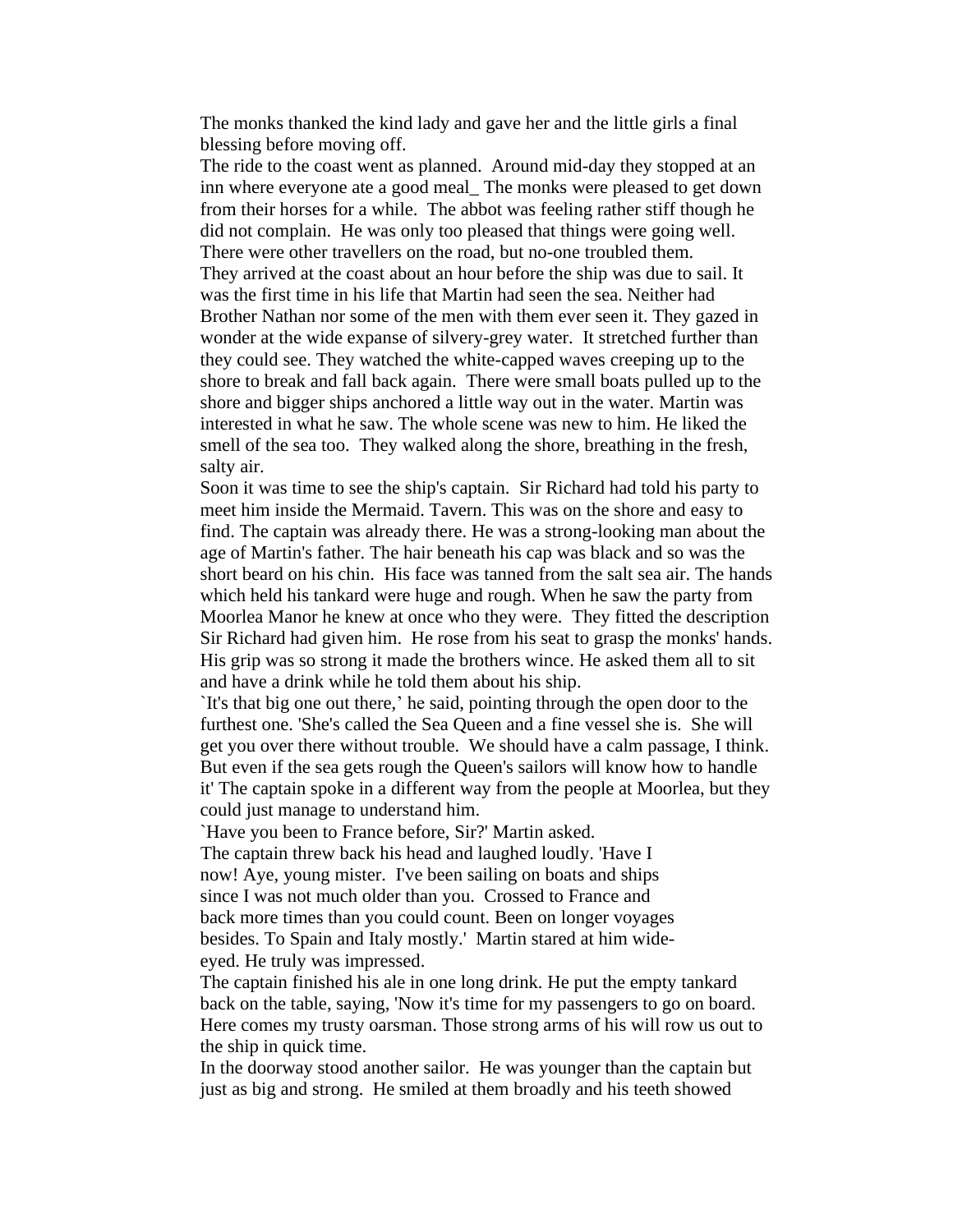white against the dark skin of his face. His long black hair was tied at the back in a plait. On his head was a close-fitting cap of red and white. All his clothes were old and worn, the shoes so full of holes that most of his toes were showing. Martin noticed a gold ring fixed in one of the man's ears. He also a long scar down one side of his face.

Sir Richard's men finished their drinks and, together with Martin and the monks, followed the sailors outside. They made their way to a small boat waiting on the shore. Father Jerome and Brother Nathan were helped into it by the captain while the younger sailor took up the oars. The farewells were said, and the abbot gave Martin a final blessing as the boat pushed off Pax vobiscum,' he called. Knowing his Latin, Martin was able to tell the men that it meant 'Peace be with you.'

The strong young sailor then bent to his oars. Soon the boat was speeding swiftly through the water towards the Sea Queen. They waited until they saw the monks were safely on board. They watched until they saw the ship's white sails billowing in the breeze as she moved further out to sea. At last, she was only a tiny white speck on the horizon.

As they turned for home Martin felt both sad and happy. Sad because he would not see the elderly abbot again. Happy because he had helped him keep the crucifix.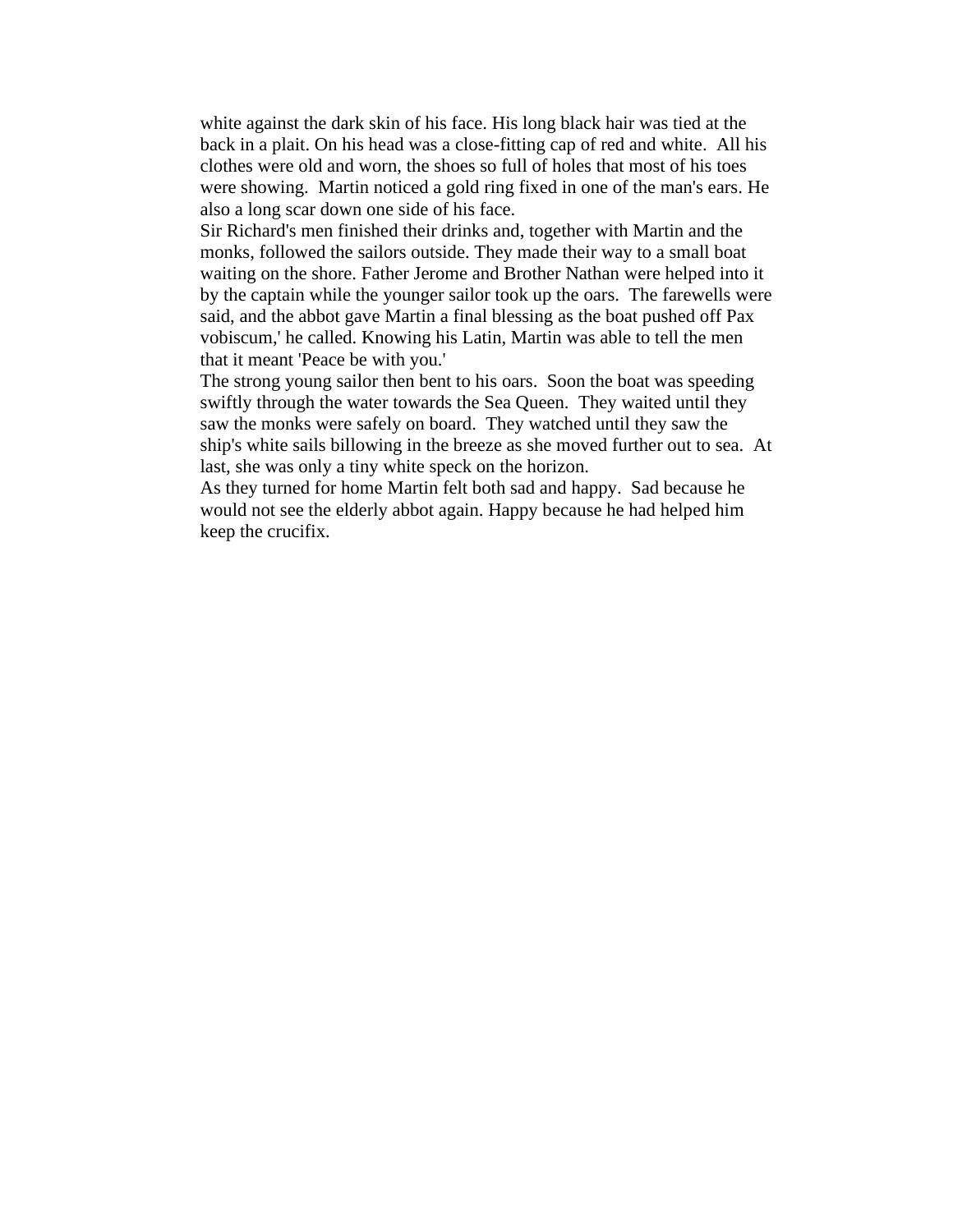#### **The Dreaming**

Lying snugly in his bed, Martin thought over the recent events. What a lot had happened. He remembered the day when he fell from his horse and how kind the monks had been. He thought of how he had enjoyed his lessons with Brother Nathan, even though Stephen had been so unfriendly. Stephen was jealous because he could not do his work as well as he could. What a sad day it had been when the monastery had closed, and the monks had to leave. He was pleased he had been able to help the abbot. Now he was wondering who would live on the place where the monastery stood. As he sank into a deep sleep, his thoughts changed to dreams.

He was riding to the monastery again, but that building was no longer there. In its place stood a large stone farmhouse with mullioned windows, gabled roofs and twisted chimneys. There were animals in the fields and men were working there. He thought the family who owned the big house would be quite wealthy. There they were on the lawn, but how quaintly they were dressed. Both the lady and gentleman had fancy ruffled collars around their necks. The man's hose was quite different from what he had seen before. The boy and girl were dressed like their parents. How strange they looked! Glancing down at his own hose he was still more amazed to see that they were the same style as the boy's. When he put his hands to his neck, he found he was wearing a ruffled collar too. Back at home he discovered his parents were dressed in similar fashion.

`What has happened to us, Mother? Why are we in these strange new clothes? He asked.

`Time moves on, Martin, and fashions change. The new trunk hose you are wearing is the very latest style. So are our ruffs, and my new farthingale. Do you like it?' `Oh yes, Mother,' he replied, noticing her wide-skirted gown. `We shall ride over to make acquaintance with our new neighbours soon,' said his father. They became friendly with the owners of the farmhouse, but Martin always remembered the monks living there, especially his teacher, Brother Nathan.

On a later visit to their neighbours, they did not ride on horseback. His father said, 'We will go in our new carriage today.' Catherine and Mary were delighted to sit back and watch the horses pulling them along. They were all wearing different clothes again. Gone were the ruffs and trunk hose. Instead, he and his father wore breeches that came below their knees, white stockings and buckled shoes. On their heads they had hats with three corners. His father's hair was curled at the sides and tied at the back with black ribbon. His mother and sisters had lots of lace on their dresses and wore large wide hats tied with ribbon under the chin to keep them in place. He heard his parents talking about a new king being crowned. He was called George.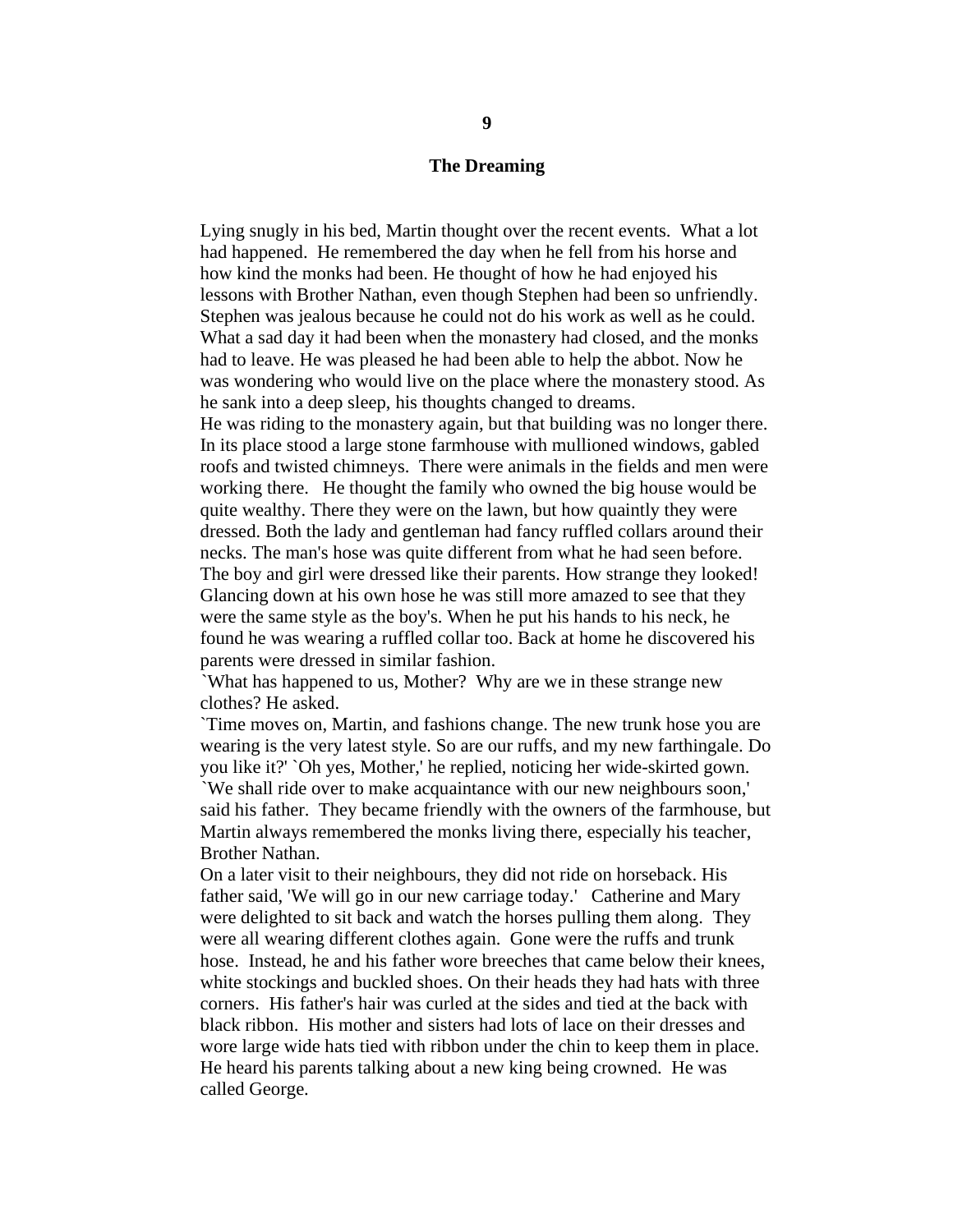`What happened to King Henry?' he asked, then felt rather silly when they laughed at him.

`Are you forgetting we have had a lot of kings since Henry,' said his father.

`He was the one who had the monasteries pulled down though. There was one here before this Tudor farmhouse, wasn't there?' His father seemed doubtful. `So I have heard, but that was a long time ago.' Martin looked upset.

`Time moves on and many things change,' his mother said kindly. 'But there probably were monks here if you have heard so too.'

The carriage wheels seemed to move faster and faster each time they visited the Tudor house, and Martin's family had different clothes more often. Soon he was noticing a change in the house itself. It was no longer a new house. The garden was full of weeds and some of the windows were cracked. The people living there were not happy. They talked of leaving.

Some time afterwards Martin visited the house by himself. The people had gone. Only an old shepherd was living there to tend some sheep that were left behind. 'We shall soon be going as well, me and my sheep,' he said sadly. `This house has been good in its day but is fast falling into ruin. Nobody wants to farm here anymore. The owners are talking of selling the place.'

`Do you know who lived here to start with?' Martin asked him.

`Aye, that I do lad. My family have worked here as shepherds for generations, ever since the time of Queen Elizabeth. And now, here I am in Queen Victoria's reign. My old grandfather always said he'd been told by his grandfather that the first folk to live here were the monks. After they were turned out by Queen Elizabeth's father, this farmhouse was built in the monastery's place. Now that it's soon going to be a ruin, I reckon something else will be built on the spot. But things do change as time moves on.' Martin realised the old man's words were almost the same as those his mother kept saying when new things happened. But he felt contented to know the monks really had been there as he remembered. He still seemed to feel their presence. Perhaps he would see Brother Nathan once more. In one of his letters the monk had told him Father Jerome had died and he was thinking of coining back again. Martin hoped he would.

His dreaming was whirling again, faster and faster. It whirled them to the place once more. The carriage in which they travelled this time had four wheels but was not pulled by horses at all. It moved very quickly all on its own. This time they had not come from their old home but from somewhere further away. He thought they had changed their old home for a newer one, but he didn't seem to mind. One thing which did surprise him when they arrived was to see an imposing new building standing on the spot where he had last spoken with the old shepherd.

`We will stay at this new guest-house,' his father told them. 'People say what a good reputation it has for bed and breakfast, or even for a longer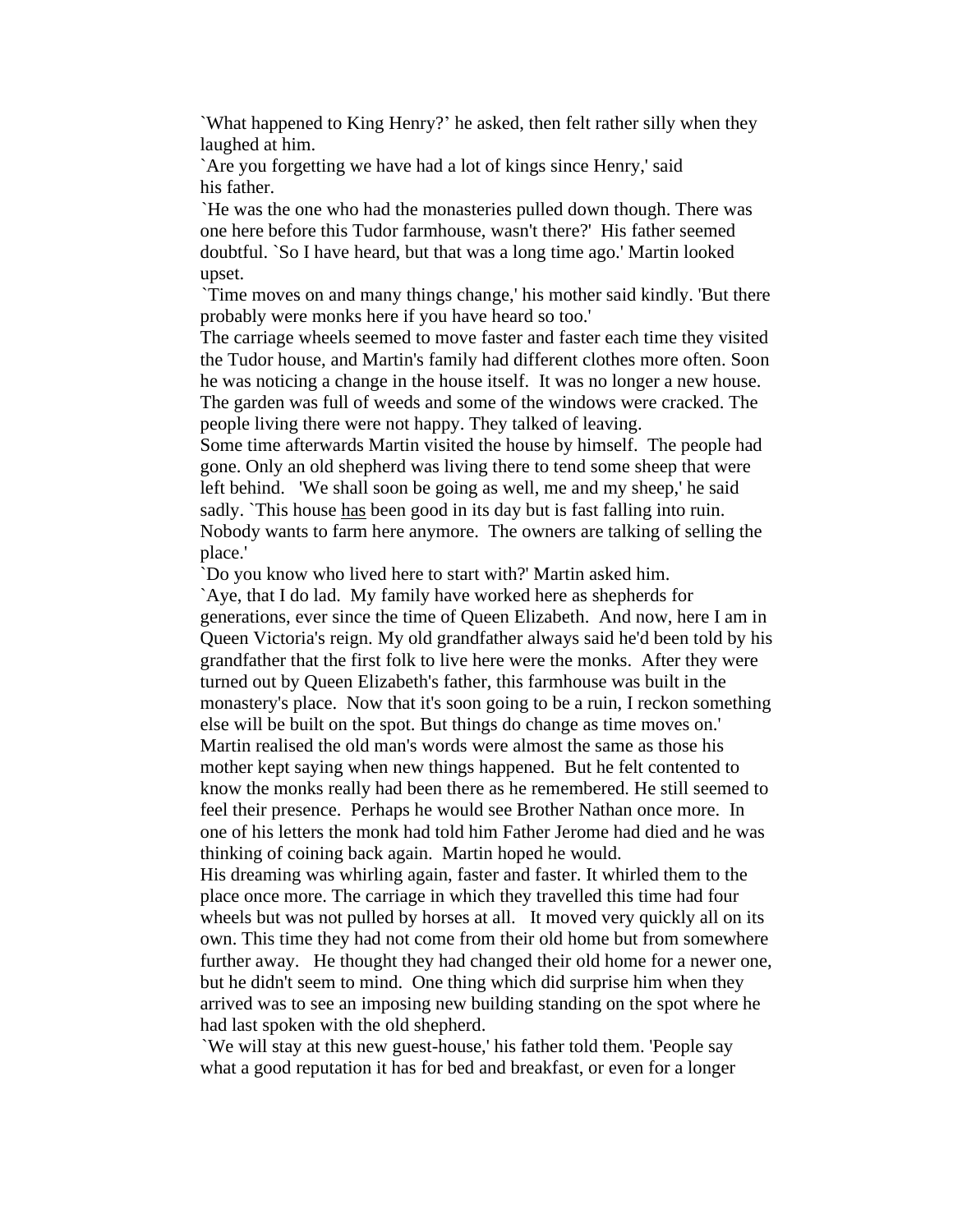holiday. We have two more days of our holiday left so can spend them here.'

The next two days were very happy. There were other people staying at the house too. Somehow, Martin did not think it strange that everyone was in a different style of dress yet again. He and his father wore T-shirts and long trousers while his mother and sisters had short skirts which only, reached to their knees. None of them wore hats or caps. His mother's fair hair was cut short, the same as Catherine's and Mary's. By this time, he had become used to different clothes so did not think them strange.

He made friends with a red-haired boy called Steve. They talked about their families and about their schools. The boy told Martin he did not much like school. He did not enjoy some of the books they had to read and found hand-writing difficult. But he was doing well on the computer. His father was a businessman and said he would let Steve join him when he left school. 'I like books and most things we do at school, especially history,' said Martin. `Perhaps I shall become a teacher. But we are all good at different things, I suppose, and have to do what suits us best.' Steve agreed that was true. The boys were keen to keep in touch after the holidays so decided to e-mail each other when they got home.

There were leaflets in the new guesthouse which told the history of the place. Martin showed a leaflet to his family. 'Look. It says there was an old Tudor farmhouse on the site before this restaurant was built. Earlier still, monks were thought to be living here. Isn't that interesting?'

`Yes dear, but it is time to leave now It will soon be dark and we have a long drive.' His mother was anxious for them to be leaving.

As they drove away, Martin took a backward glance. It was not the guesthouse he saw but the monastery. He hoped he would catch a glimpse of Brother Nathan, if only for a moment. Then he would know that he really had come back.

The night was dull and wet as they left the place. Patches of fog swirled in front of the car so his father could only drive slowly. Martin sat beside him in the front while his mother was with the two girls in the back. They had not been travelling long before it happened. There, standing in the road ahead and looking straight towards him, a familiar figure appeared out of the mist.

`Brother Nathan! You've come back! I hoped you would,' Martin cried joyfully to himself, for the words would not come out loud. As the car drew nearer, they had only time to smile at each other before he saw the danger. `Look out, Dad, you're going to hit him,' he yelled. His father swerved the car and Martin's dream ended in a bump.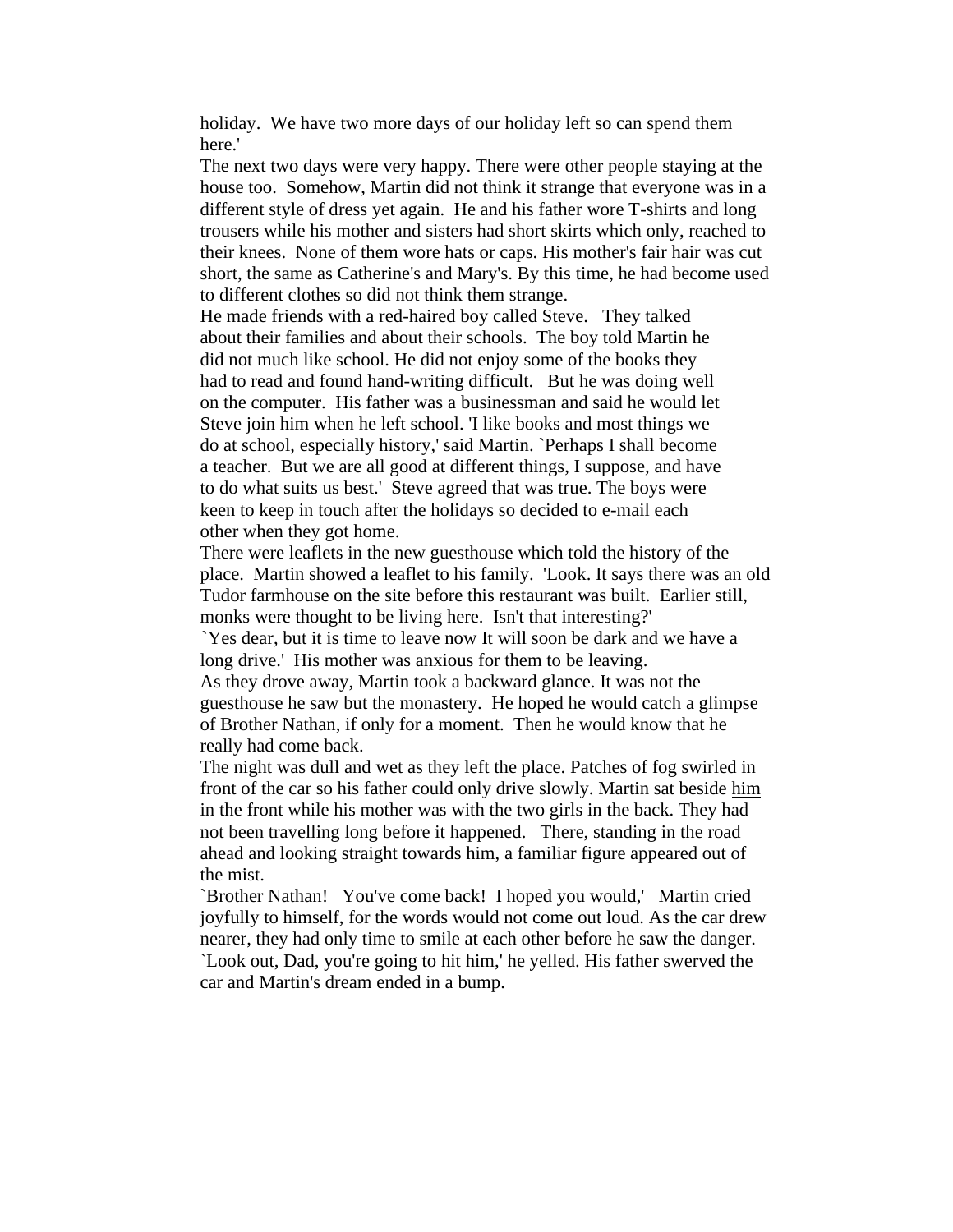#### **The Return**

`What happened? Did I fall from my horse again?' he asked the whitecoated man bending over him.

`Your horse? No, I think not, young man. But it is good to see you are awake. Your parents will be back to see you soon. They have just gone down for a cup of tea.'

`Tea? What is

`Yes, they can get a drink in the hospital coffee-shop.' Martin stared around the room. Everything seemed to be white like the man's coat. He saw his bed had white covers which felt smooth to his touch. How clean and comfortable it was.

Realisation gradually dawned on the boy as his mother and father hurried to his bedside. He smiled at them in recognition. It was clear they too were overjoyed to see him. 'He's come round, doctor. What a relief!' his mother exclaimed. 'Is he going to be alright now?'

`Yes, I think we can safely say so. Concussion can be frightening, but he is over the worst now. He may feel a bit bewildered at first but will soon be back to normal. Does he have a horse, by the way? When he came round, the first thing he asked was if he had fallen from his horse.' `No, he never had a horse. Must have dreamed it,' said his father\_

`I did have a dream, but it seemed so real,' Martin told him. 'I did fall off a horse and was taken into the monastery. Brother Nathan gave us lessons there and I helped the abbot.'

`Brother Nathan?' Richard Morley turned a questioning face to his wife. 'Wasn't that the name Martin spoke after the accident?' She nodded dumbly.

`Accident?' queried Martin

`Yes, when we bumped into the tree to avoid what we thought was a monk.'

`Oh, the car. I remember now,' said Martin. 'We nearly ran into Brother Nathan. I'm so glad we didn't. He was going back to the monastery.' `Tell us about your dream, son; that is, if you feel up to it,' his father prompted gently.

`It was such a wonderful dream. I would love to tell you about it. It lasted for years and years:

His mother laughed. 'You haven't been asleep all that long. The accident only happened yesterday. You bumped your head and were unconscious for a while. But do tell us about your dream.'

So, Martin told them all that had happened. How he, as another Martin had lived hundreds of years ago. He was pleased that Stephen was friendly with him now. He had been such a spiteful, jealous boy in the dream. How strange, though, that he had dreamed of Steve even before he met him at the guest house. But how wonderful it had been to see Brother Nathan again.'

`Well, I must say that I have never believed in ghosts. Perhaps all this dreaming of monks is because you have been learning about the Tudors